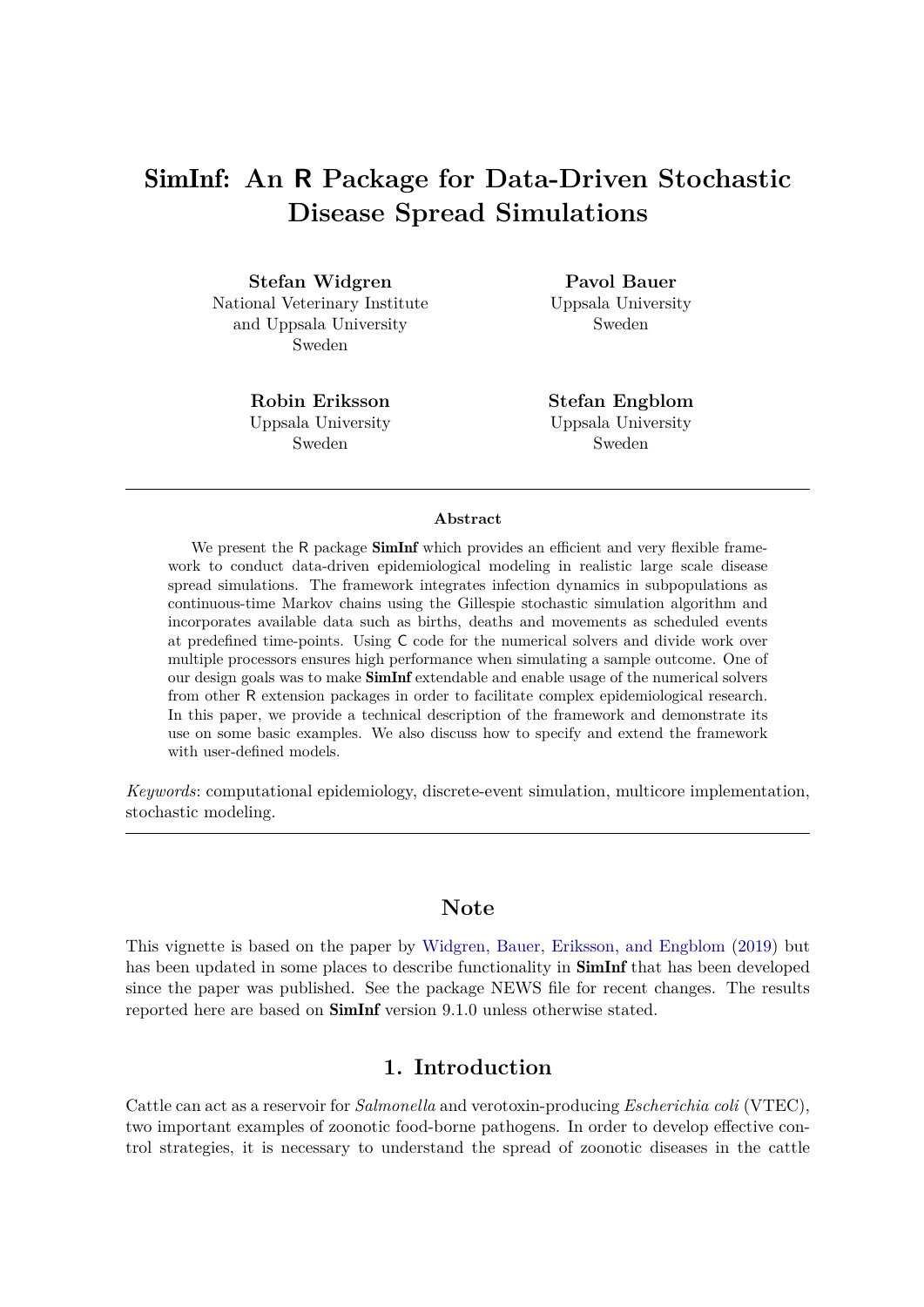population [\(Newell, Koopmans, Verhoef, Duizer, Aidara-Kane, Sprong, Opsteegh, Langelaar,](#page-34-0) [Threfall, Scheutz](#page-34-0) *et al.* [2010\)](#page-34-0). Since cattle are aggregated into spatially segregated farms, it is natural to use a metapopulation framework and partition the cattle population into interacting subpopulations [\(Grenfell and Harwood 1997;](#page-33-0) [Keeling, Danon, Vernon, and House 2010\)](#page-33-1). Furthermore, livestock data is commonly available, with information on births, deaths and movements [\(Brooks-Pollock, de Jong, Keeling, Klinkenberg, and Wood 2015\)](#page-32-0). Consequently, detailed spatiotemporal demographic data and the transportation network are available and can be used for epidemiologically relevant factors when simulating the infection process within each subpopulation, coupled with spread among subpopulations governed by spatial proximity and livestock movements. However, incorporating large amounts of data in simulations is computationally challenging and requires efficient algorithms.

In this work, we present the R (R [Core Team 2017\)](#page-34-1) package **SimInf**, a flexible framework for data-driven spatio-temporal disease spread modeling, designed to efficiently handle population demographics and network data. The framework integrates infection dynamics in each subpopulation as continuous-time Markov chains (CTMC) using the Gillespie stochastic simulation algorithm (SSA) [\(Gillespie 1977\)](#page-33-2) and incorporates available data such as births, deaths or movements as scheduled events. A scheduled event is used to modify the state of a subpopulation at a predefined time-point. Using compiled C [\(Kernighan and Ritchie 1988\)](#page-34-2) code, rather than interpreted R code, for the numerical solvers ensures high performance when simulating a model. To further improve performance, OpenMP [\(OpenMP Architecture](#page-34-3) [Review Board 2008\)](#page-34-3) is used to divide work over multiple processors and perform computations in parallel. Furthermore, the framework has a well-defined interface to incorporate data that is shared among all subpopulations (global) and data that is specific to each subpopulation (local), allowing sophisticated models to be straightforwardly formulated. The proposed approach was used to study spread and control of VTEC in the complete Swedish cattle population, incorporating almost ten years of scheduled events data in a network of about 40,000 subpopulations [\(Bauer, Engblom, and Widgren 2016;](#page-32-1) [Widgren, Engblom, Bauer, Frössling,](#page-35-1) [Emanuelson, and Lindberg 2016;](#page-35-1) [Widgren, Engblom, Emanuelson, and Lindberg 2018\)](#page-35-2). Even if development of SimInf was inspired by livestock diseases and models driven by available data, the design is of completely general character and applies to arbitrary metapopulation models. One of our design goals was to make **SimInf** extendable and enable usage of the numerical solvers from other R extension packages in order to facilitate complex epidemiological research. To support this, **SimInf** has functionality to generate the required  $C$  and  $R$  code from a model specification.

Various packages available at the Comprehensive R Archive Network (CRAN) implement SSA to simulate a continuous-time stochastic process. The GillespieSSA package [\(Pineda-Krch](#page-34-4) [2008\)](#page-34-4), on CRAN since 2007, implements both the direct method and three approximate methods. The hybridModels package [\(Marques, Amaku, and Grisi-Filho 2017\)](#page-34-5) uses GillespieSSA internally to simulate infections using a metapopulation model coupled with spread among subpopulations. Since each outcome of a stochastic process is different, it is (generally) necessary to study many realisations of the process to see the distribution of outcomes consistent with the model structure and parameterization. Therefore, performance of the simulator becomes critical when using these methods in an applied context. Because the algorithms in GillespieSSA are implemented in R, the computational efficiency is limited in comparison with implementations in a compiled language, for example,  $C$  or  $C++$ . The **adaptivetau** package [\(Johnson 2016\)](#page-33-3) uses a hybrid  $R/C++$  strategy to implement the direct method and adaptive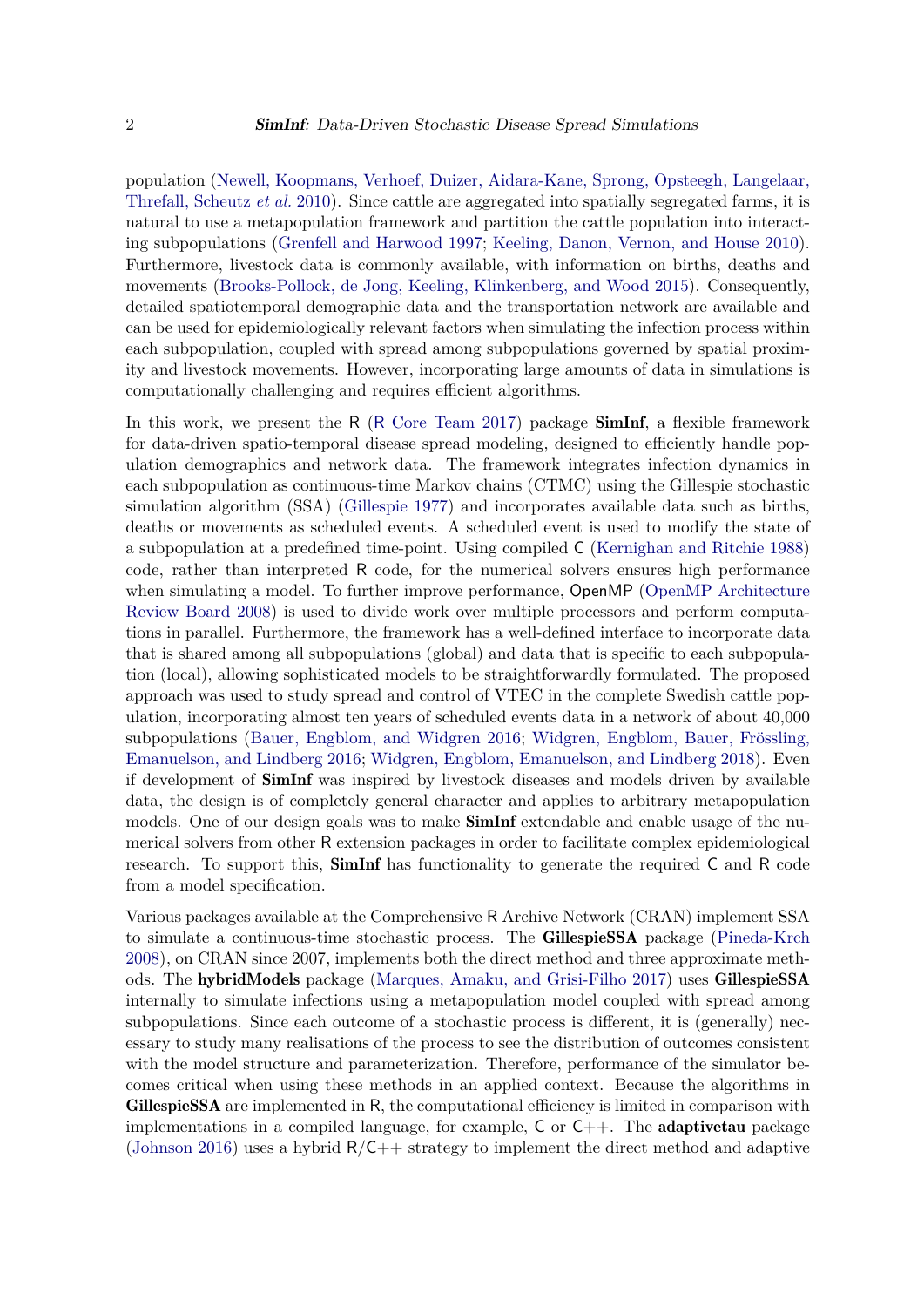tau leaping [\(Cao, Gillespie, and Petzold 2007\)](#page-32-2).

There exists several related R packages for epidemiological analysis on CRAN. For example, the package amei [\(Merl, Johnson, Gramacy, and Mangel 2010\)](#page-34-6), designed for finding optimal intervention strategies to minimize total expected cost to control a disease outbreak. Another package is surveillance, a framework for monitoring, modeling, and regression analysis of infectious diseases, [\(Meyer, Held, and Höhle 2017\)](#page-34-7). EpiModel [\(Jenness, Goodreau, and Morris](#page-33-4) [2017\)](#page-33-4) is an R package that includes a framework for modeling spread of diseases on networks. In EpiModel the individual is the unit and transmission between individuals is modelled through a contact network in discrete time.

The remainder of this paper is organized as follows. In Section [2](#page-2-0) we summarize the mathematical foundation for our framework. Section [3](#page-6-0) gives a technical description of the simulation framework. In Section [4](#page-14-0) we illustrate the use of the package by some worked examples. In Section [5](#page-21-0) we demonstrate how to extend **SimInf** with user-defined models. Finally, in Section [6](#page-30-0) we provide a small benchmark between various R packages of the run-time to simulate SSA trajectories.

# **2. Epidemiological modeling**

<span id="page-2-0"></span>In mathematical modeling of the dynamics of an infectious disease in a population, the population under study is commonly divided into compartments representing discrete health states, together with assumptions about the transition rates for individuals to move from one compartment to another [\(Kermack and McKendrick 1927;](#page-34-8) [Andersson and May 1991;](#page-32-3) [Keeling](#page-33-5) [and Rohani 2007\)](#page-33-5). In order to capture spatial characteristics of a disease process, a compartment model can be further partioned into metapopulations (cities, households, farms), i.e., subpopulations with its own infection dynamics [\(Grenfell and Harwood 1997\)](#page-33-0). Since the population size of each subpopulation is small, it is often necessary to use stochastic models, e.g., to account for the random event that an infection will become extinct [\(Bartlett 1957\)](#page-32-4). A stochastic compartment model is naturally formulated as a CTMC using SSA to simulate the number of individuals within each compartment through time [\(Keeling and Rohani](#page-33-5) [2007\)](#page-33-5). Consequently, SSA is often used when modeling various infectious diseases, for example, Ebola virus disease outbreak [\(King, Domenech de Cellès, Magpantay, and Rohani 2015\)](#page-34-9), seasonality of influenza epidemics [\(Dushoff, Plotkin, Levin, and Earn 2004\)](#page-32-5), avian influenza virus in bird populations [\(Breban, Drake, Stallknecht, and Rohani 2009\)](#page-32-6), paratuberculosis infection in cattle [\(Smith, Schukken, and Gröhn 2015\)](#page-34-10).

In order to model disease spread on a larger scale, the infection process within each subpopulation must be coupled with spread among subpopulations. For example, livestock movements are an important transmission route for many infectious diseases and can transfer infectious individuals between farms over large distances [\(Danon, Ford, House, Jewell, Keeling, Roberts,](#page-32-7) [Ross, and Vernon 2011\)](#page-32-7). The livestock movements create complex dynamic interactions among farms that can be represented as a directed temporal network [\(Kempe, Kleinberg,](#page-33-6) [and Kumar 2002;](#page-33-6) [Bajardi, Barrat, Natale, Savini, and Colizza 2011;](#page-32-8) [Dutta, Ezanno, and](#page-33-7) [Vergu 2014\)](#page-33-7). In network terminology, each farm is represented by a node (also called a vertex). Moreover, each movement forms an edge (also called a link) between two nodes and following all edges through time, an infection may "flow" in the network and spread from node to node. Let  $N_{\text{nodes}}$  denote the number of nodes in a population, and let  $i, j, k \in \{1, \ldots, N_{\text{nodes}}\}$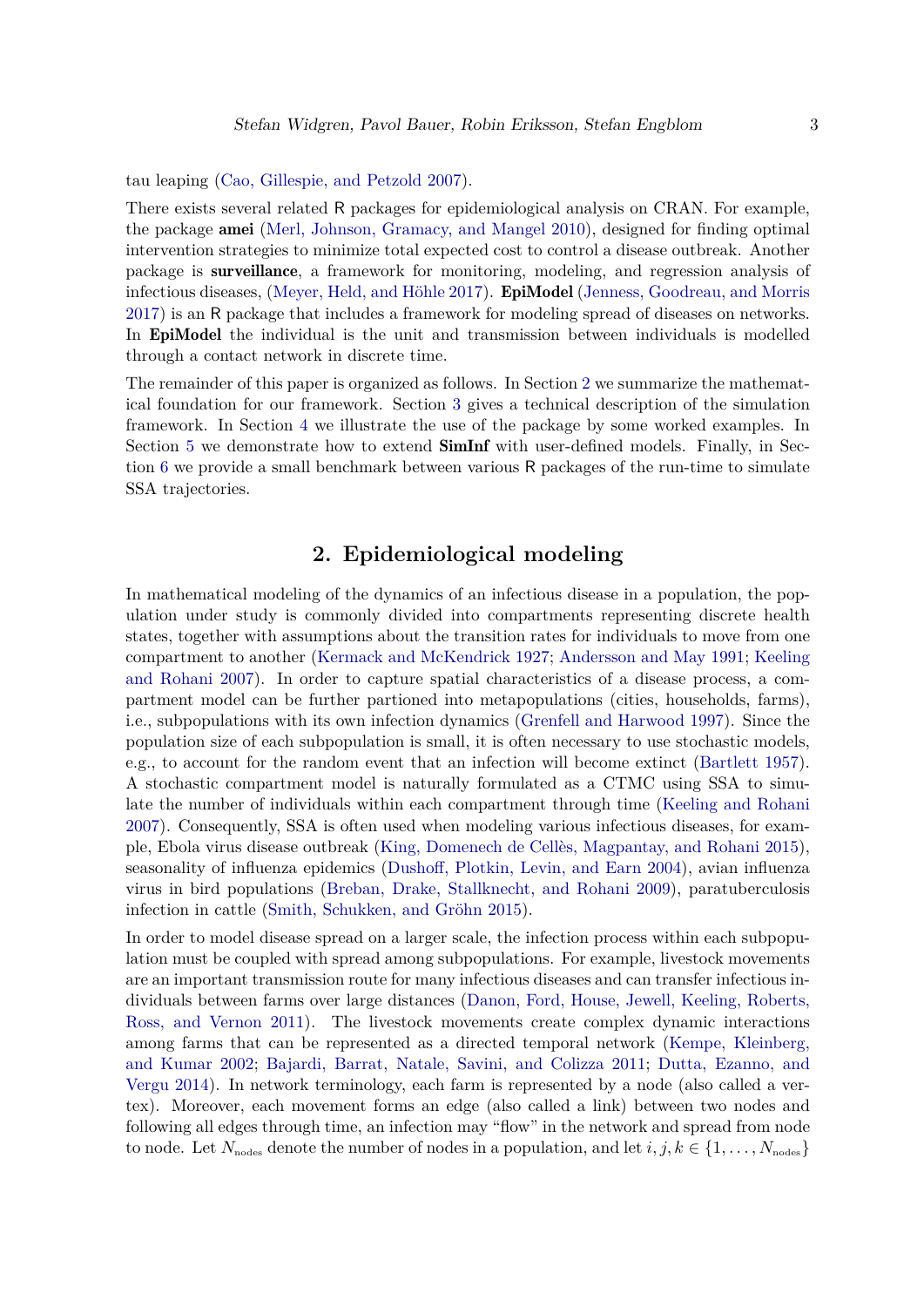<span id="page-3-0"></span>

Figure 1: Illustration of movements as a temporal network. Each time step depicts movements during one time unit, for example, a day. The network has  $N = 4$  nodes where node 1 is infected and nodes 2–4 are non-infected. Arrows indicate movements of individuals from a source node to a destination node and labels denote the size of the shipment. Here, infection may spread from node 1 to node 3 at  $t = 2$  and then from node 3 to node 2 at  $t = 3$ .

denote three distinct nodes. As illustrated in Figure [1,](#page-3-0) just because there exists an edge from  $i$  to  $j$  does not mean that there exists an edge from  $j$  to  $i$ . Moreover, the existence of an edge from *i* to *j* and one from *j* to *k* does not imply there exists a path from *i* to *k*. Furthermore, note that the order of the edges matter, consider swapping the first and second time step in Figure [1,](#page-3-0) then another path for spread is possible, namely from node 3 to node 4 and then to node 2.

In Sections [2.1–](#page-3-1)[2.3,](#page-5-0) we provide an overview of the epidemiological modeling framework employed in SimInf. The overall approach consists of CTMCs as a general model of the dynamics of the epidemiological state. Importantly, we also allow for variables obeying ordinary differential equations (ODEs). For example, this readily supports modeling infections that have an indirect transmission route, e.g., via shedding of a pathogen to the environment [\(Ayscue,](#page-32-9) [Lanzas, Ivanek, and Gröhn 2009;](#page-32-9) [Breban](#page-32-6) *et al.* [2009\)](#page-32-6). Additionally, the framework handles externally defined demographic and movement events. In Sections [2.1](#page-3-1)[–2.2](#page-5-1) below we distinguish between the *local* dynamics that describes the evolution of the epidemiological state at a single node, and the *global* dynamics, which describes the system at the network level. The overall numerical approach underlying **SimInf** is described in Section [2.3.](#page-5-0) We draw much of the material here from [\(Bauer](#page-32-1) *et al.* [2016;](#page-32-1) [Engblom and Widgren 2017\)](#page-33-8).

#### <span id="page-3-1"></span>**2.1. Local dynamics**

We describe the state of a single node with a *state vector*  $X(t) \in \mathbf{Z}_{+}^{N_{\text{comp}}}$ , which counts the number of individuals at each of  $N_{\text{comp}}$  compartments at time  $\vec{t}$ . The transitions between these compartments are stochastic and are described by the transition matrix  $\mathcal{S} \in \mathbf{Z}^{N_{\text{comp}} \times N_{\text{trans}}}$ and the transition intensities  $R: \mathbf{Z}_{+}^{N_{\text{temp}}} \to \mathbf{R}_{+}^{N_{\text{trans}}}$ , assuming  $N_{\text{trans}}$  different transitions. We then form a random counting measure  $\mu_k(dt) = \mu(R_k(X(t-)); dt)$  that is associated with a Poisson process for the *k*th intensity  $R_k(X(t-))$ , which in turn depends on the state prior to any transition at time *t*, that is,  $X(t-)$ .

The local dynamics can then compactly be described by a pure jump stochastic differential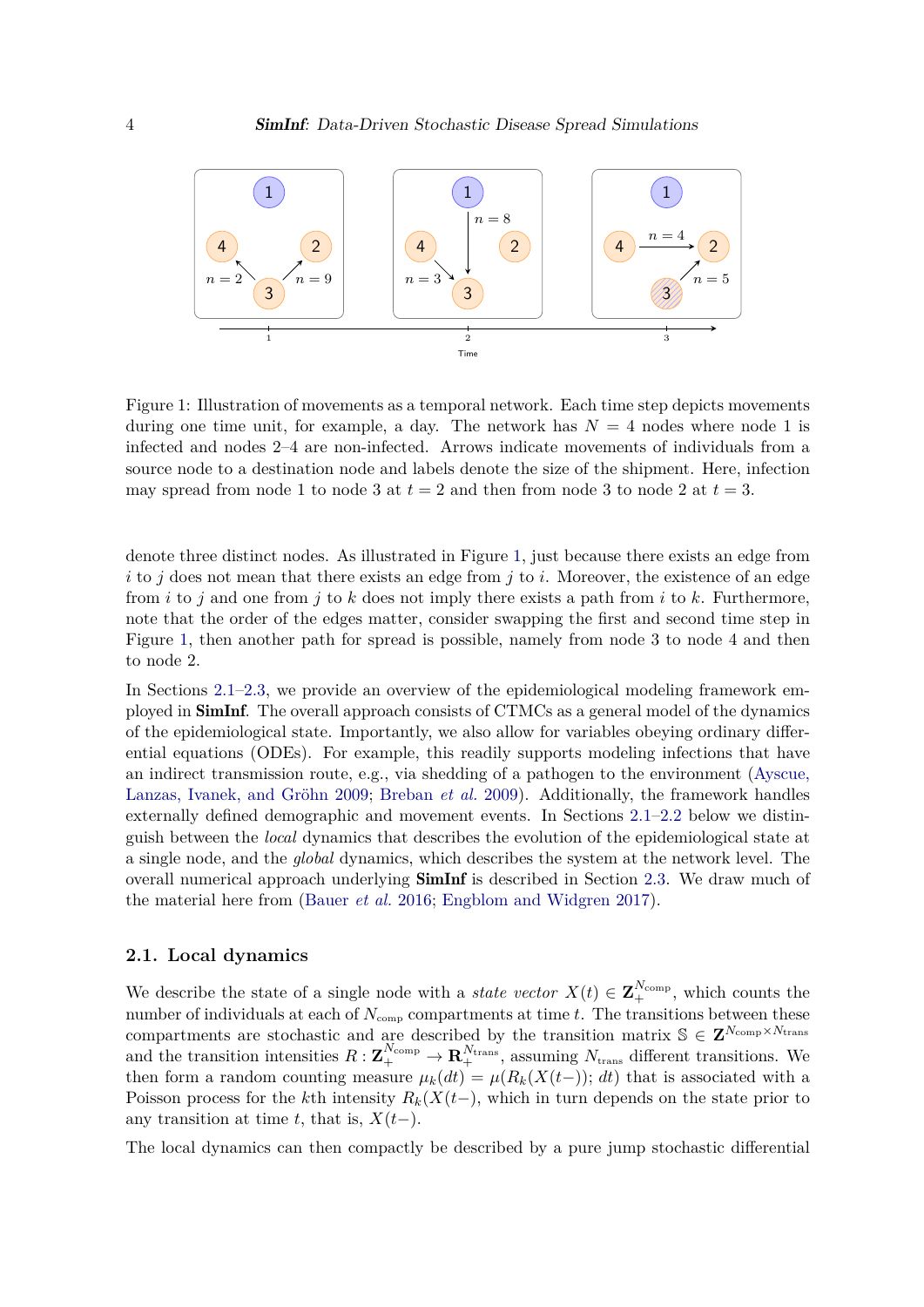equation (SDE),

<span id="page-4-1"></span><span id="page-4-0"></span>
$$
dX(t) = \mathbb{S}\mu(dt),\tag{1}
$$

where  $\mu(dt)$  is a vector measure built up from the scalar counting measures  $\mu(dt) = [\mu_1(dt), \dots,$  $\mu_{N_{\text{trans}}}(dt)$ <sup>T</sup>. If at time *t*, transition *k* occurs, then the state vector is updated according to

$$
X(t) = X(t-) + \mathbb{S}_k,\tag{2}
$$

with  $\mathcal{S}_k$  the *k*th column of  $\mathcal{S}$ . In [\(1\)](#page-4-0) the  $N_{trans}$  different epidemiological state transitions are competing in the sense of independent Poisson processes. The "winning" process decides what event happens and changes the state according to [\(2\)](#page-4-1). The simulation then proceeds under the Markov assumption where previous events are remembered via the state variable *X* only. To make this abstract notation a bit more concrete we consider a traditional example as follows. In an SIS-model the transitions between a susceptible and an infected compartment can be written as

$$
\begin{array}{c}\nS+I \quad \xrightarrow{\beta} 2I \\
I \quad \xrightarrow{\gamma} S\n\end{array} \bigg\}.
$$
\n(3)

With a state vector consisting of two compartments  $X = [S, I]$ , i.e., the number of susceptible and infected individuals, respectively, we can then write the transition matrix and intensity vector as

$$
\mathbb{S} = \left[ \begin{array}{cc} -1 & 1 \\ 1 & -1 \end{array} \right],\tag{4}
$$

$$
R(x) = [\beta x_1 x_2, \gamma x_2]^\top. \tag{5}
$$

To connect this with traditional ODE-based models, note that, replacing the random measure in [\(1\)](#page-4-0) with its mean drift, we arrive at

<span id="page-4-2"></span>
$$
\frac{dx(t)}{dt} = \mathbb{S}R(x),\tag{6}
$$

where now the state variable  $x \in \mathbb{R}^{N_{\text{comp}}}$ . The differences between [\(1\)](#page-4-0) and [\(6\)](#page-4-2) are that the randomness and discreteness of the state variable are not present in the latter formulation. If these features are thought to be important, then [\(1\)](#page-4-0) is an accurate stochastic alternative to [\(6\)](#page-4-2), relying only on the Markovian "memoryless" assumption.

There are, however, situations where we would like to mix the discrete stochastic model with a concentration-type ODE model. In a multi-scale description there are typically variables for which a continuous description is more natural: a typical example is the concentration of bacteria in an infectious environment for which individual counting would clearly not be feasible.

Assuming an additional concentration state vector  $Y \in \mathbb{R}^{N_{\text{conc}}}$  a general model which augments  $(1)$  is

<span id="page-4-3"></span>
$$
\begin{array}{rcl}\ndX(t) & = & \mathbb{S}\mu(dt) \\
Y'(t) & = & f(X(t), Y(t))\n\end{array}\n\bigg\},\tag{7}
$$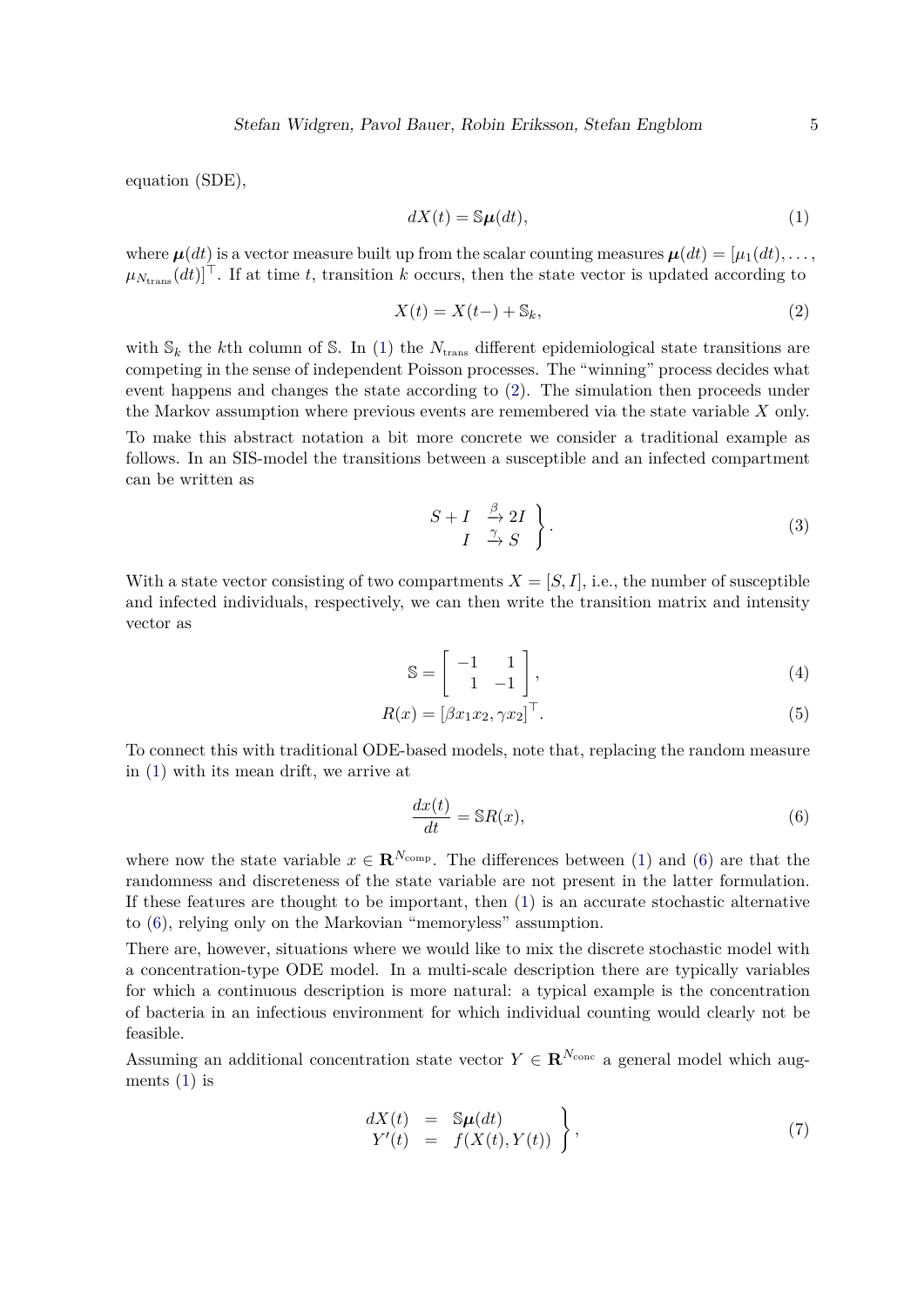where now the random measure depends also on the concentration variable,

$$
\mu(dt) = \mu(R(X(t-), Y(t)), dt). \tag{8}
$$

The overall combined state vector is then  $[X; Y] \in [\mathbf{Z}^{N_{\text{comp}}}; \mathbf{R}^{N_{\text{conc}}}]$ .

### <span id="page-5-1"></span>**2.2. Global dynamics**

To extend the local dynamics to a network model consisting of  $N_{\text{nodes}}$  nodes we first define the overall state matrices  $X \in \mathbf{Z}_{+}^{N_{\text{comp}} \times N_{\text{nodes}}}$  and  $Y \in \mathbf{R}^{N_{\text{cone}} \times N_{\text{nodes}}}$  and then extend [\(7\)](#page-4-3) to

$$
d\mathbb{X}^{(i)}(t) = \mathbb{S}\boldsymbol{\mu}^{(i)}(dt),\tag{9}
$$

<span id="page-5-7"></span><span id="page-5-4"></span><span id="page-5-3"></span>
$$
\frac{d\mathbb{Y}^{(i)}(t)}{dt} = f(\mathbb{X}^{(i)}, \mathbb{Y}^{(i)}),\tag{10}
$$

where  $i \in \{1, \ldots, N_{\text{nodes}}\}$  is the node index.

We then consider the  $N_{nodes}$  nodes being the vertices of an undirected graph  $\mathcal G$  with interactions defined in terms of the counting measures  $v^{(i,j)} = v^{(i,j)}(dt)$  and  $v^{(j,i)}$ . Here  $v^{(i,j)}$  represents the state changes due to an inflow of individuals from node *i* to node *j*, and  $\nu^{(j,i)}$  represents an inflow of individuals from node *j* to node *i*, assuming node *j* being in the connected component  $C(i)$  of node *i*, and vice versa. We denote the connected components of the graph G as the matrix  $\mathbb{C} \in \mathbf{Z}_{+}^{N_{\text{comp}} \times N_{\text{nodes}}}.$ 

The network dynamics is then written as

<span id="page-5-5"></span><span id="page-5-2"></span>
$$
dX_t^{(i)} = -\sum_{j \in C(i)} \mathbb{C} \nu^{(i,j)}(dt) + \sum_{j; i \in C(j)} \mathbb{C} \nu^{(j,i)}(dt), \tag{11}
$$

<span id="page-5-6"></span>
$$
\frac{d\mathbb{Y}^{(i)}(t)}{dt} = -\sum_{j \in C(i)} g(\mathbb{X}^{(i)}, \mathbb{Y}^{(i)}) + \sum_{j; i \in C(j)} g(\mathbb{X}^{(j)}, \mathbb{Y}^{(j)}).
$$
(12)

In  $(12)$ , *g* is similarly the "flow" of the concentration variable Y between the nodes in the network. For example, this could be the natural modeling target for concentration variables Y which are transported via surface water or air.

Combining this with  $(9)$ – $(10)$  we obtain the overall dynamics

$$
d\mathbb{X}^{(i)}(t) = \mathbb{S}\boldsymbol{\mu}^{(i)}(dt) - \sum_{j \in C(i)} \mathbb{C}\boldsymbol{\nu}^{(i,j)}(dt) + \sum_{j; i \in C(j)} \mathbb{C}\boldsymbol{\nu}^{(j,i)}(dt),\tag{13}
$$

$$
\frac{d\mathbb{Y}^{(i)}(t)}{dt} = f(\mathbb{X}^{(i)}, \mathbb{Y}^{(i)}) - \sum_{j \in C(i)} g(\mathbb{X}^{(i)}, \mathbb{Y}^{(i)}) + \sum_{j; i \in C(j)} g(\mathbb{X}^{(j)}, \mathbb{Y}^{(j)}).
$$
(14)

Note that  $\nu^{(i,j)}$  and  $\nu^{(j,i)}$  may be equivalently employed for externally scheduled events given by data using an equivalent construction in terms of Dirac measures. This is the case, for example, when intra-nodal transport data of individuals are available.

#### <span id="page-5-0"></span>**2.3. Numerical method**

In **SimInf**, we solve  $(13)-(14)$  $(13)-(14)$  $(13)-(14)$  by splitting the local update scheme  $(9)-(10)$  $(9)-(10)$  $(9)-(10)$  from the global update scheme [\(11\)](#page-5-7)–[\(12\)](#page-5-2). We discretize time as  $0 = t_0 < t_1 < t_2 < \cdots$ , which is partially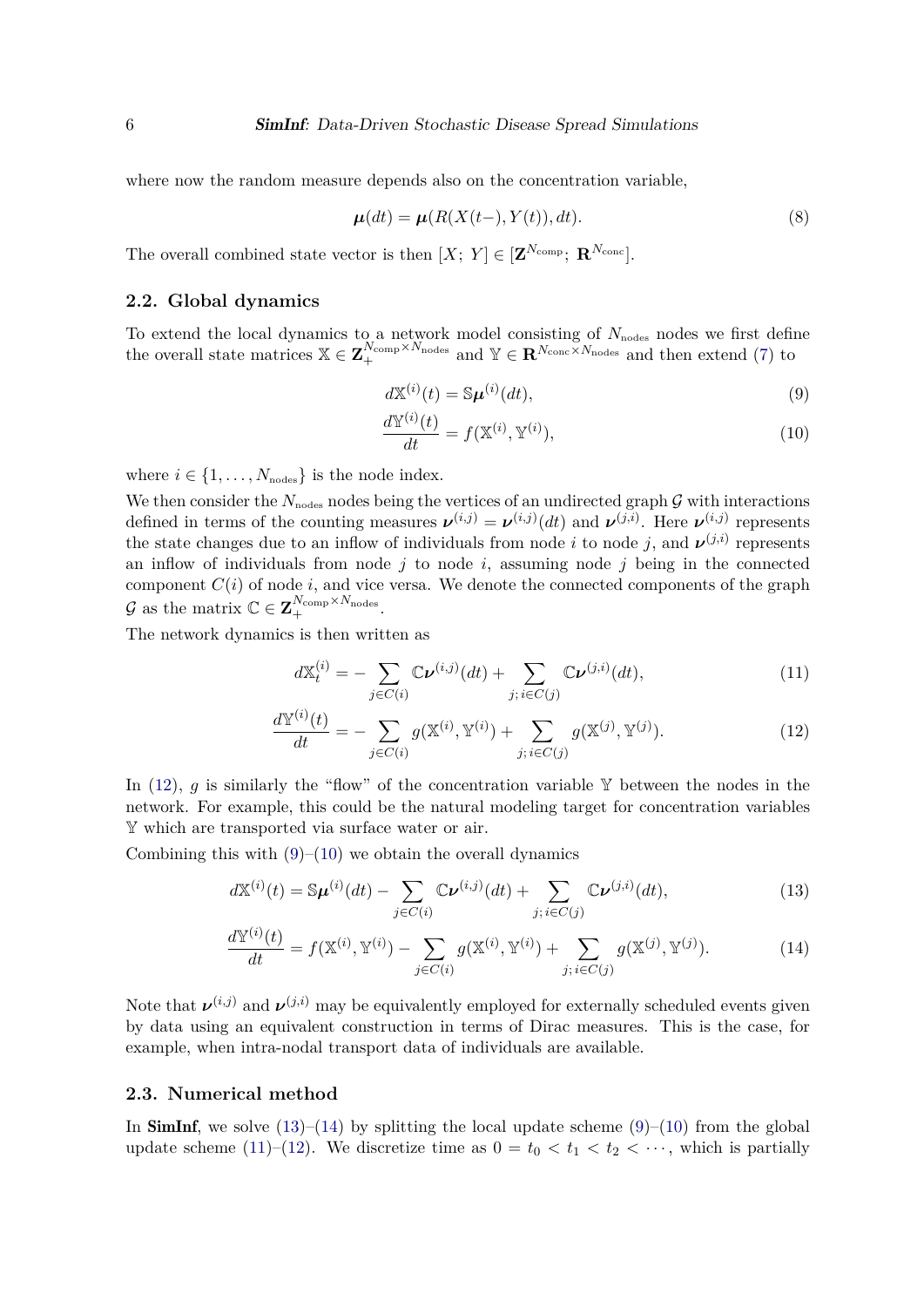<span id="page-6-4"></span>

Figure 2: Schematic overview of the functionality in **SimInf**. The central object is the S4 class SimInf model which contains the specification and data for a model. A new model object is created using mparse or a predefined template, for example, SIR or SEIR. A stochastic trajectory is simulated from a model using run. For computational efficiency, the numerical solvers are implemented in  $C$  code. There are several functions in  $\mathbf{SimInf}$  to facilitate analysis and post-processing of simulated data, for example, trajectory, prevalence and plot. SimInf supports usage of the numerical solvers from other R packages via the LinkingTo feature in R.

required as external data has to be incorporated at some finitely resolved time stamps. The numerical method of SimInf can then be written per node *i* as

<span id="page-6-1"></span>
$$
\tilde{\mathbb{X}}_{n+1}^{(i)} = \mathbb{X}_n^{(i)} + \int_{t_n}^{t_{n+1}} \mathbb{S} \mu^{(i)}(ds),\tag{15}
$$

<span id="page-6-2"></span>
$$
\mathbb{X}_{n+1}^{(i)} = \tilde{\mathbb{X}}_{n+1}^{(i)} - \int_{t_n}^{t_{n+1}} \sum_{j \in C(i)} \mathbb{C} \nu^{(i,j)}(ds) + \int_{t_n}^{t_{n+1}} \sum_{j; i \in C(j)} \mathbb{C} \nu^{(j,i)}(ds), \tag{16}
$$

<span id="page-6-3"></span>
$$
\mathbb{Y}_{n+1}^{(i)} = \mathbb{Y}_n^{(i)} + f(\tilde{\mathbb{X}}_{n+1}^{(i)}, \mathbb{Y}_n^{(i)}) \Delta t_n - \sum_{j \in C(i)} g(\tilde{\mathbb{X}}_{n+1}^{(i)}, \mathbb{Y}_n^{(i)}) \Delta t_n + \sum_{j; i \in C(j)} g(\tilde{\mathbb{X}}_{n+1}^{(j)}, \mathbb{Y}_n^{(j)}) \Delta t_n.
$$
\n(17)

In this scheme, [\(15\)](#page-6-1) forms the local stochastic step, that is in practice simulated by the Gillespie method [\(Gillespie 1977\)](#page-33-2). Equation [\(16\)](#page-6-2) is the data step, where externally scheduled events are incorporated. Note that the stochastic step evolves in continuous time in the interval  $[t_n, t_{n+1}]$ , and the data step operates only on the final state  $\tilde{X}$  at  $t_{n+1}$ . The final step [\(17\)](#page-6-3) is just the Euler forward method in time with time-step  $\Delta t_n = t_{n+1} - t_n$  for the concentration variable Y.

### **3. Technical description of the simulation framework**

<span id="page-6-0"></span>The overall design of SimInf was inspired and partly adapted from the Unstructured Mesh Reaction-Diffusion Master Equation (URDME) framework [\(Engblom, Ferm, Hellander, and](#page-33-9)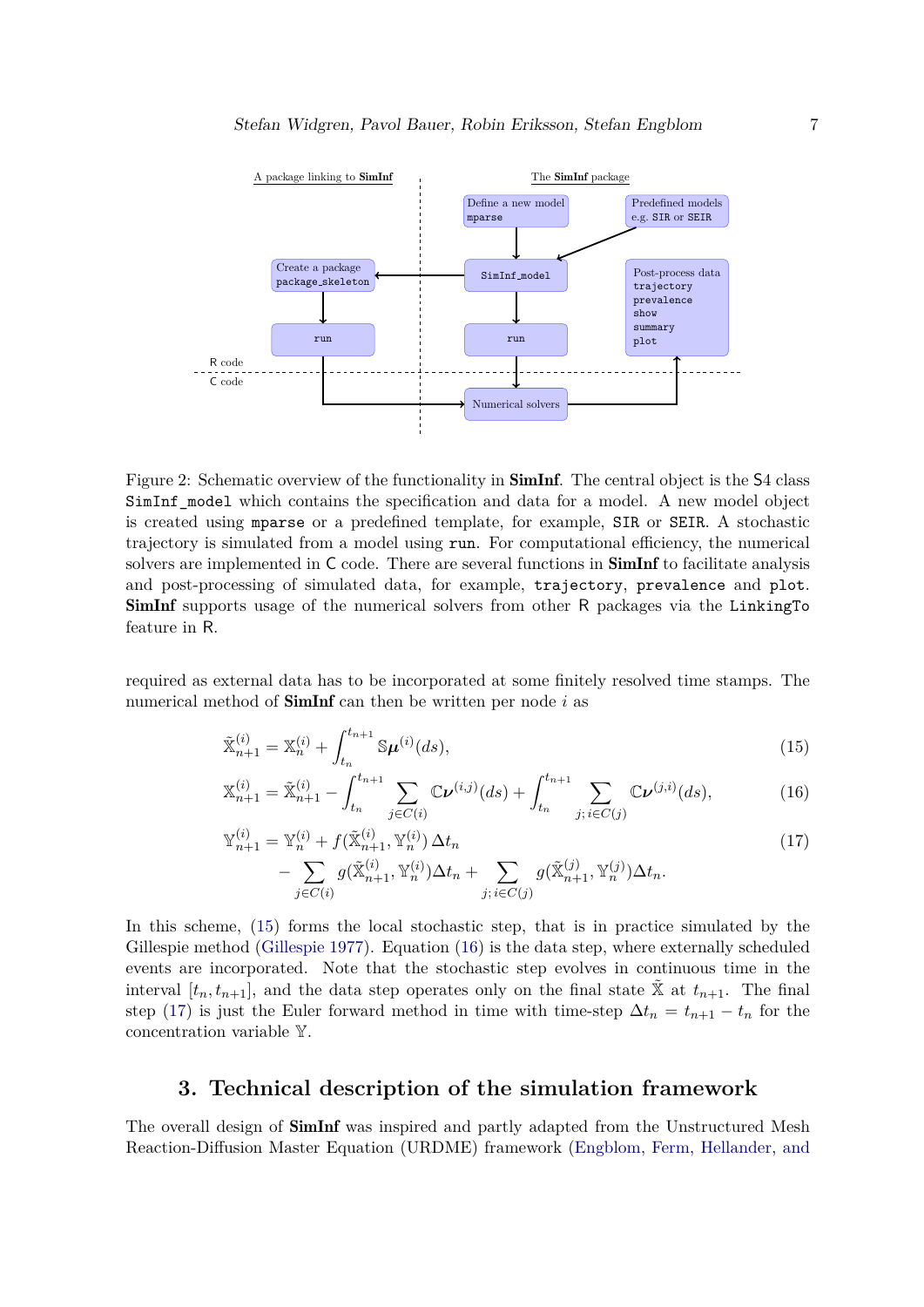[Lötstedt 2009;](#page-33-9) [Drawert, Engblom, and Hellander 2012\)](#page-32-10). **SimInf** uses object oriented programming and the S4 class [\(Chambers 2008\)](#page-32-11) SimInf\_model is central and provides the basis for the framework. A SimInf\_model object supplies the state-change matrix, the dependency graph, the scheduled events, and the initial state of the system. Briefly, the state-change matrix defines the effect of the disease transitions on the state of the system while the dependency graph indicates the transition rates that need to be updated after a given disease transition. Additionally, model specific code written in C specifies the transition rate functions for the disease transitions in the system. All predefined models in **SimInf** have a generating function [\(Chambers 2008\)](#page-32-11), with the same name as the model, to initialize the data structures for that specific model, see the examples in Section [4.](#page-14-0) A model can also be created from a model specification using the mparse method, further described in Section [5.](#page-21-0) After a model is created, a simulation is started with a call to the run method and if execution is successful, it returns a modified SimInf\_model object with a single stochastic solution trajectory attached to it. Sim-Inf provides several utility functions to inspect simulated data, for example, show, summary and plot. To facilitate custom analysis, SimInf provides the trajectory and prevalence methods that both return a data.frame with simulated data. Figure [2](#page-6-4) shows a schematic overview of the functionality in SimInf. The overall modular design makes extensions easy to handle.

#### **3.1. Installation**

The most recent stable version of **SimInf** is available from the Comprehensive R Archive Network (CRAN) at (<https://CRAN.R-project.org/package=SimInf>) and may, depending on your platform, be available in source form or compiled binary form. The development version is available on GitHub (<https://github.com/stewid/SimInf>). A binary form of SimInf for macOS or Windows can be installed directly from CRAN. However, if you install **SimInf** from source (from CRAN or a .tar.gz file), the installation process requires a  $C$  compiler, and that the GNU Scientific Library (GSL) [\(Galassi, Davies, Theiler, Gough, Jungman,](#page-33-10) [Alken, Booth, and Rossi 2009\)](#page-33-10) is installed on your system and is on the path. On a Windows machine you first need to download and install Rtools from [https://cran.r-project.](https://cran.r-project.org/bin/windows/Rtools) [org/bin/windows/Rtools](https://cran.r-project.org/bin/windows/Rtools). Note that GSL (<https://www.gnu.org/software/gsl/>) is not an R add-on package, but needs to be installed separately, for example, from a terminal using: sudo apt-get install libgsl0-dev on Debian and Ubuntu, sudo yum install gsl-devel on Fedora, CentOS or RHEL, or brew install gsl on macOS with the Homebrew package manager. On Windows, the GSL files are downloaded, if needed, from [https:](https://github.com/rwinlib/gsl) [//github.com/rwinlib/gsl](https://github.com/rwinlib/gsl) during the installation of  $SimInf$ . Furthermore, when you install SimInf from source, depending on features of the compiler, the package is compiled with support for OpenMP. To find out more about installing R add-on packages in general, the *R Installation and Administration* (<https://cran.r-project.org/manuals.html>) manual describes the process in detail. After installing the package

```
R> install.packages("SimInf")
```
it is loaded in R with the following command

```
R> library("SimInf")
```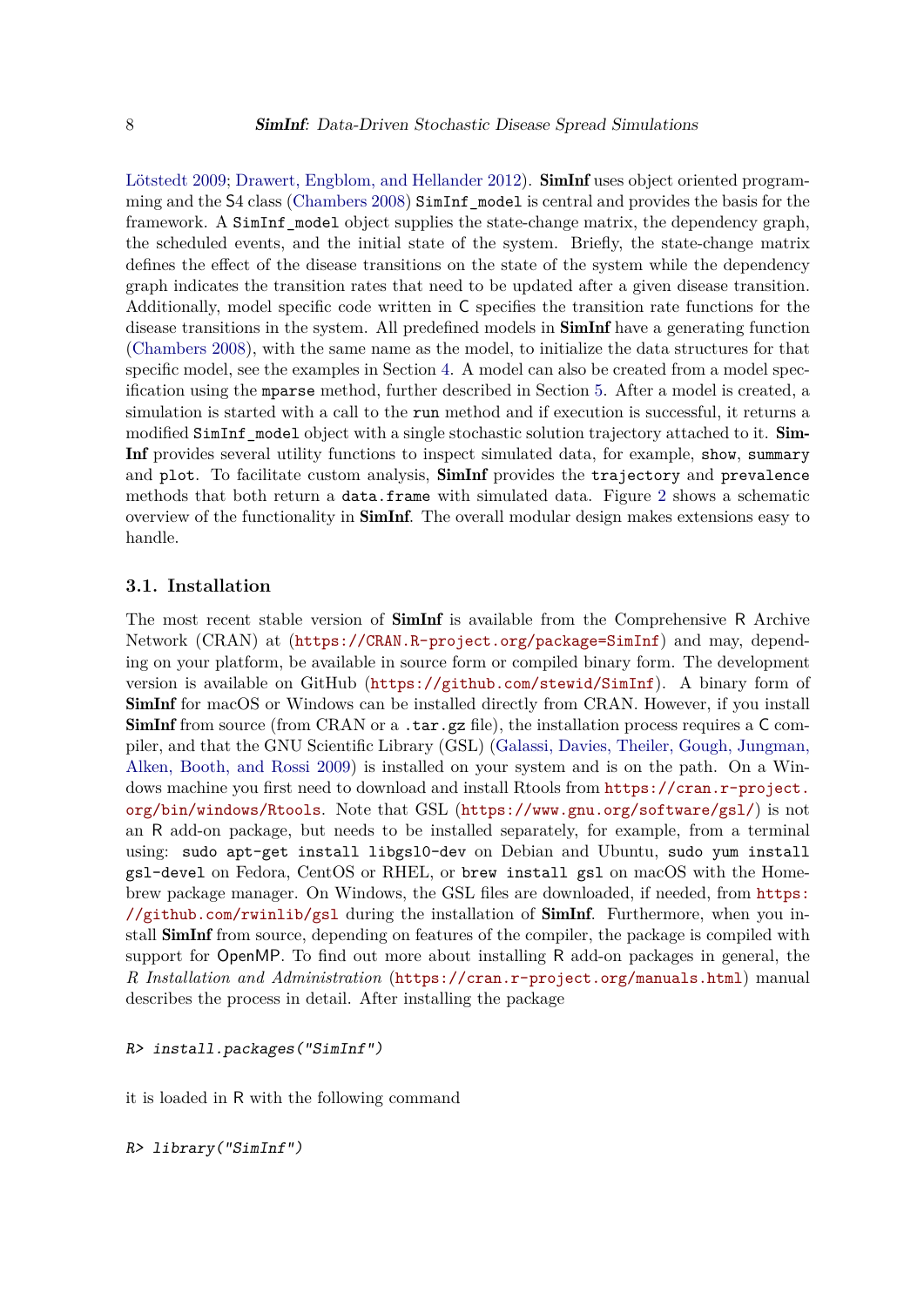<span id="page-8-0"></span>

| Slot     | Description                                                                                                                                                                                                                                                                                                                                                                                                                                                                                                    |
|----------|----------------------------------------------------------------------------------------------------------------------------------------------------------------------------------------------------------------------------------------------------------------------------------------------------------------------------------------------------------------------------------------------------------------------------------------------------------------------------------------------------------------|
| S        | Each column corresponds to a state transition, and execution of state transition $j$<br>amounts to adding the $S[, j]$ column to the state vector $u[, i]$ of node i where the<br>transition occurred. Sparse matrix $(N_{\text{comp}} \times N_{\text{trans}})$ of object class dgCMatrix.                                                                                                                                                                                                                    |
| G        | Dependency graph that indicates the transition rates that need to be updated after<br>a given state transition has occurred. A non-zero entry in element $G[i, j]$ indicates<br>that transition rate $i$ needs to be recalculated if the state transition $j$ occurs. Sparse<br>matrix ( $N_{\text{trans}} \times N_{\text{trans}}$ ) of object class dgCMatrix.                                                                                                                                               |
| tspan    | A vector of increasing time points where the state of each node is to be returned.                                                                                                                                                                                                                                                                                                                                                                                                                             |
| U        | The result matrix with the number of individuals in each compartment in every<br>node. $U[\, , \, j]$ contains the number of individuals in each compartment at $\text{tspan}[j]$ .                                                                                                                                                                                                                                                                                                                            |
| U_sparse | $U[1:N_{\text{comp}}$ , j] contains the number of individuals in each compartment in node 1 at<br>tspan[j]. U[( $N_{\text{comp}}$ + 1): (2 * $N_{\text{comp}}$ ), j] contains the number of individuals in each<br>compartment in node 2 at tspan[j] etc. Integer matrix $(N_{\text{nodes}}N_{\text{comp}} \times \text{length}(\text{tspan})).$<br>It is possible to run the simulator and write the number of individuals in each com-                                                                       |
|          | partment to the U_sparse sparse matrix (dgCMatrix), which can save a lot of memory<br>if the model contains many nodes and time-points, but where only a few of the data<br>points are of interest. If U_sparse is non-empty when run is called, the non-zero entries                                                                                                                                                                                                                                          |
|          | in U_sparse indicates where the number of individuals should be written to U_sparse.<br>The layout of the data in U_sparse is identical to U. Please note that the data in                                                                                                                                                                                                                                                                                                                                     |
|          | U_sparse is numeric and that the data in U is integer.                                                                                                                                                                                                                                                                                                                                                                                                                                                         |
| u0       | The initial number of individuals in each compartment in every node. Integer matrix<br>$(N_{\text{comp}} \times N_{\text{nodes}}).$                                                                                                                                                                                                                                                                                                                                                                            |
| V        | The result matrix for the real-valued continuous state. $V[\, , \, j]$ contains the real-valued<br>state of the system at $\text{tspan}[j]$ . Numeric matrix $(N_{\text{nodes}}N_{ld} \times \text{length}(\text{tspan}))$ .                                                                                                                                                                                                                                                                                   |
| V_sparse | It is possible to run the simulator and write the real-valued continuous state to the<br>V_sparse sparse matrix (dgCMatrix), which can save a lot of memory if the model<br>contains many nodes and time-points, but where only a few of the data points are of<br>interest. If V_sparse is non-empty when run is called, the non-zero entries in V_sparse<br>indicates where the real-valued continuous state should be written to <b>V_sparse</b> . The<br>layout of the data in V_sparse is identical to V. |
| v0       | The initial value for the real-valued continuous state. Numeric matrix $(N_{ld} \times N_{\text{nodes}})$ .                                                                                                                                                                                                                                                                                                                                                                                                    |
| ldata    | A numeric matrix with local data specific to each node. The column ldata[, j]<br>contains the local data vector for node $j$ . The local data vector is passed as an argument<br>to the transition rate functions and the post time step function.                                                                                                                                                                                                                                                             |
| gdata    | A numeric vector with global data that is common to all nodes. The global data<br>vector is passed as an argument to the transition rate functions and the post time step<br>function.                                                                                                                                                                                                                                                                                                                         |
| events   | Scheduled events to modify the discrete state of individuals in a node at a pre-defined<br>time $t$ . S4 class SimInf events, see Section 3.3 and Table 2.                                                                                                                                                                                                                                                                                                                                                     |
| C_code   | Character vector with optional model C code, see Section 5. If non-empty, the C code<br>is written to a temporary file when the run method is called. The temporary file is<br>compiled and the resulting DLL is dynamically loaded.                                                                                                                                                                                                                                                                           |

Table 1: Description of the slots in the S4 class SimInf\_model that defines the epidemiological model.  $N_{\text{trans}}$  is the number of state transitions in the model.  $N_{\text{comp}}$  is the number of compartments in the model.  $N_{\text{nodes}}$  is the number of nodes in the model.  $N_{ld}$  is the number of local data specific to each node and equals dim(ldata)[1].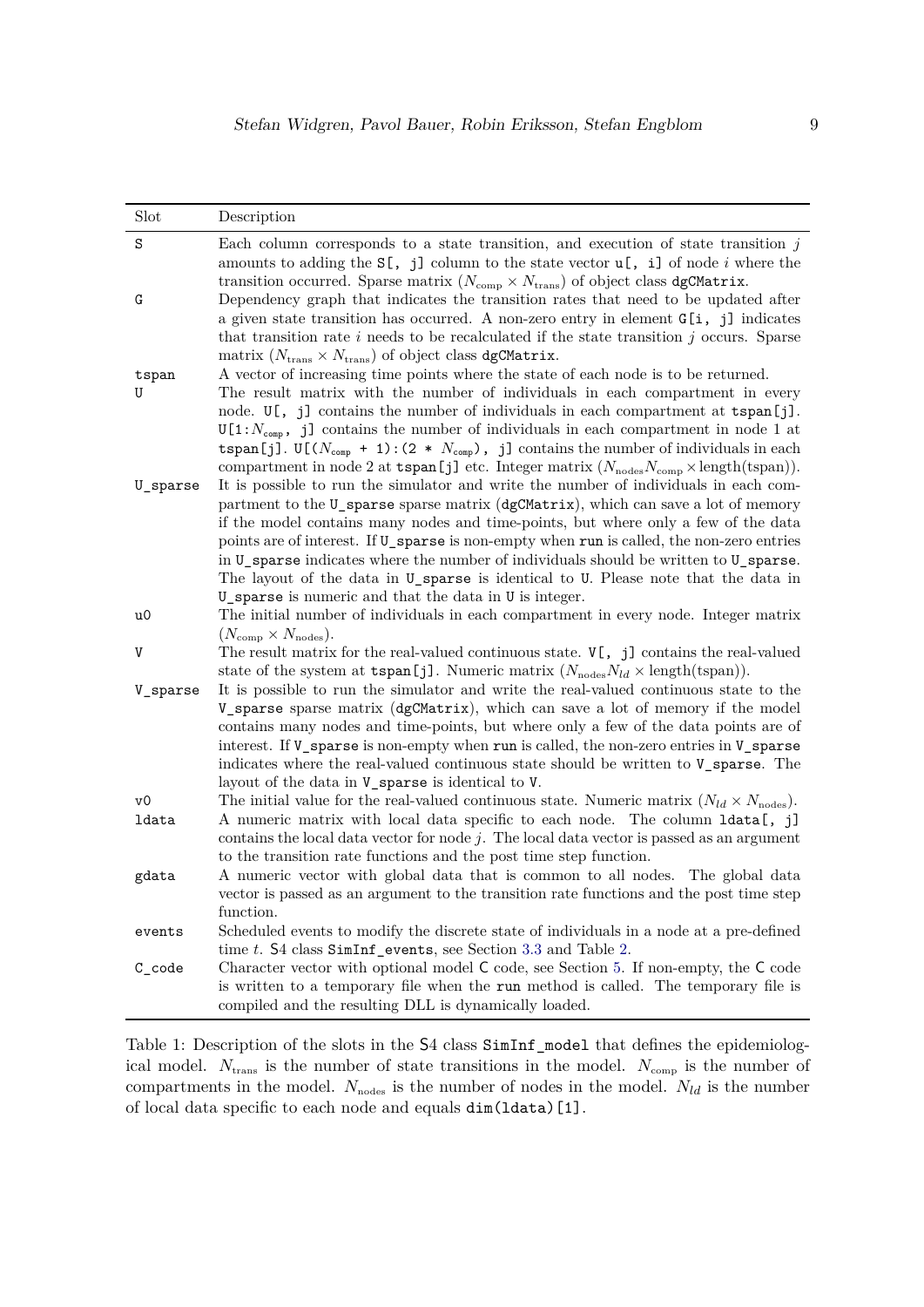#### <span id="page-9-1"></span>**3.2. Specification of an epidemiological model**

The within-node disease spread model in **SimInf** is specified as a compartment model with the individuals divided into compartments defined by discrete disease statuses. The model is defined by the slots in the S4 class SimInf\_model (Table [1\)](#page-8-0). The compartments contains the number of individuals in each of the  $N_{\text{comp}}$  disease states in every  $N_{\text{nodes}}$  nodes.

Equation [\(17\)](#page-6-3), the stochastic step, contains  $N_{trans}$  state transitions and is processed using the two slots S and G. The S slot is the state-change matrix  $(N_{\text{comp}} \times N_{\text{trans}})$  that determines how to change the number of individuals in the compartments of a node when the *j th* state transition occurs, where  $1 \leq j \leq N_{\text{trans}}$ . Each row corresponds to one compartment and each column to a state transition. Let u[, i] be the number of individuals in each compartment in node *i* at time  $t_i$ . To move simulation time forward in node *i* to  $t_i = t_i + \tau_i$ , the vector **u**[, **i**] is updated according to the  $j^{th}$  transition by adding the state-change vector  $S[\, , j]$  to  $u[\, , i]$ . After updating  $\mathbf{u}$ , i.e., the transition rates must be recalculated to obtain the time to the next event. However, a state transition might not need all transition rates to be recalculated. The dependency graph G is a matrix  $(N_{trans} \times N_{trans})$  that determines which transition rates that need to be recalculated. A non-zero entry in element  $G[k, j]$  indicates that transition rate k needs to be recalculated if the  $j^{th}$  state transition occurs, where  $1 \leq k \leq N_{trans}$ . Furthermore, the final step [\(17\)](#page-6-3) is incorporated using a model specific post time step callback to allow update of the concentration variable Y.

Model-specific data that is passed to the transition-rate functions and the post time-step function are stored in the two slots ldata and gdata in the SimInf\_model object. The ldata matrix holds local data for each node where ldata[, i] is the data vector for node *i*. Data that is global, i.e., shared between nodes, is stored in the gdata vector.

The events slot in the SimInf\_model holds data to process the scheduled events, further described in Section [3.3.](#page-9-0)

During simulation of one trajectory, the state of the system is written to the two matrices U and V. This happens at each occasion the simulation time passes a time point in tspan, a vector of increasing time points. The first and last element in tspan determines the startand end-point of the simulation. The column  $U[\, , \, \mathbb{m}]$  contains the number of individuals in each compartment in every node at  $\text{tspan}[\mathbb{m}]$ , where  $1 \leq \mathbb{m} \leq \text{length}(\text{tspan})$ . The first  $N_{\text{comp}}$  rows in U contains the compartments of the first node. The next  $N_{\text{comp}}$  rows contains the compartments of the second node etc. The V matrix contains output from continuous state variables. The column  $V[\, , \, m]$  contains the values at tspan $[m]$ . The rows are grouped per node and the number of rows per node is determined by the number of continuous state variables in that specific model. It is also possible to configure the simulator to write the state of the system to the sparse matrices U sparse and V sparse, which can save a lot of memory if the model contains many nodes and time-points, but where only a few of the data points are of interest. In order to use this feature, call the U and V methods (before running a trajectory) with a data.frame that specify the nodes, time-points and compartments where the simulator should write the state of the system. The initial state in each node is specified by the two matrices u0 and v0 where  $u(0)$ , i] is the initial number of individuals in each compartment at node *i* and  $\mathsf{v0}$ [, i] is the initial continuous state in node *i*.

#### <span id="page-9-0"></span>**3.3. Specification of scheduled events**

The scheduled events are used to modify the discrete state of individuals in a node at a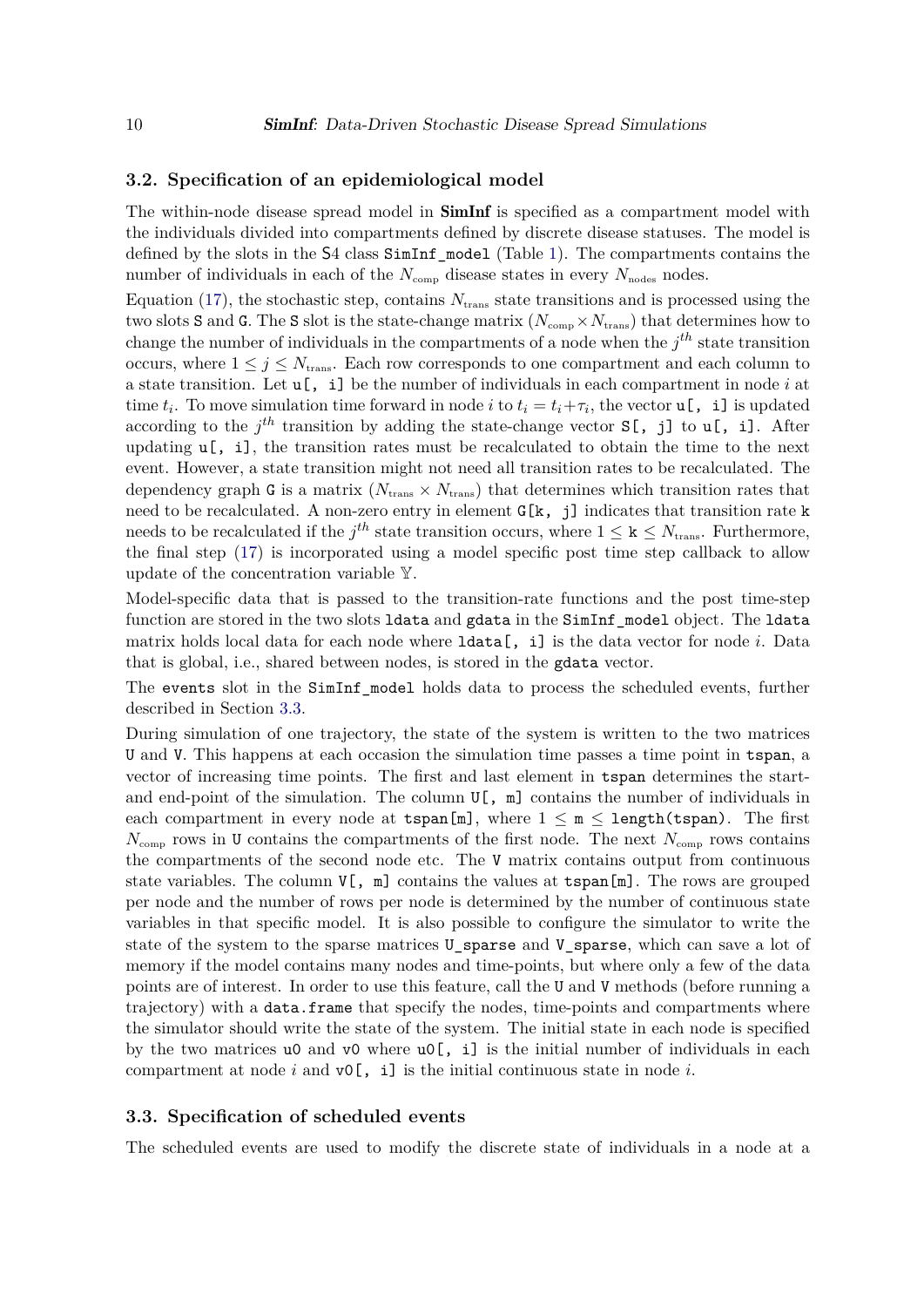<span id="page-10-0"></span>

| Slot       | Description                                                                                                                                                                                                                                                                                                                                                                                                                                                                                                                                                    |
|------------|----------------------------------------------------------------------------------------------------------------------------------------------------------------------------------------------------------------------------------------------------------------------------------------------------------------------------------------------------------------------------------------------------------------------------------------------------------------------------------------------------------------------------------------------------------------|
| E          | Each row corresponds to one compartment in the model. The non-zero entries in<br>a column indicate which compartments to sample individuals from when processing<br>an event. Which column to use for each event is specified by the select vector (see<br>below). E is a sparse matrix of class dgCMatrix.                                                                                                                                                                                                                                                    |
| N          | Determines how individuals in internal transfer and external transfer events are<br>shifted to enter another compartment. Each row corresponds to one compartment in<br>the model. The values in a column are added to the current compartment of sampled<br>individuals to specify the destination compartment, for example, a value of 1 in an<br>entry means that sampled individuals in this compartment are moved to the next<br>compartment. Which column to use for each event is specified by the shift vector<br>(see below). N is an integer matrix. |
| event      | Four event types are supported by the current solvers: exit, enter, internal transfer,<br>and external transfer. When assigning the events from a data. frame, they can either<br>be coded as a numerical value or a character string: exit; 0 or 'exit', enter; 1 or<br>'enter', internal transfer; 2 or 'intTrans', and external transfer; 3 or 'extTrans'.<br>Internally in SimInf, the event type is coded as a numerical value.                                                                                                                           |
| time       | Time of when the event occurs i.e., the event is processed when time is reached in<br>the simulation. time is an integer vector.                                                                                                                                                                                                                                                                                                                                                                                                                               |
| node       | The node that the event operates on. Also the source node for an external transfer<br>event. node is an integer vector, where $1 \leq \text{node}[i] \leq N_{\text{nodes}}$ .                                                                                                                                                                                                                                                                                                                                                                                  |
| dest       | The destination node for an external transfer event i.e., individuals are moved from<br>node to dest, where $1 \le$ dest [i] $\leq N_{\text{nodes}}$ . Set event = 0 for the other event types.<br>dest is an integer vector.                                                                                                                                                                                                                                                                                                                                  |
| n          | The number of individuals affected by the event. $n$ is an integer vector, where $n[i]$<br>$\geq 0$ .                                                                                                                                                                                                                                                                                                                                                                                                                                                          |
| proportion | If $n[i]$ equals zero, the number of individuals affected by event [i] is calculated by<br>summing the number of individuals in the compartments determined by select [i]<br>and sampling from a binomial distribution with proportion[i]. proportion is a<br>numeric vector, where $0 \leq$ proportion [i] $\leq 1$ .                                                                                                                                                                                                                                         |
| select     | To process an event [i], the compartments affected by the event are specified with<br>select [i] together with the matrix E, where select [i] determines which column<br>in E to use. The specific individuals affected by the event are sampled from the<br>compartments corresponding to the non-zero entries in the specified column in $E$ [,                                                                                                                                                                                                              |
| shift      | select[i]], where select is an integer vector.<br>Determines how individuals in enter, internal transfer and external transfer events are<br>shifted to enter another compartment. The sampled individuals are shifted according<br>to column shift[i] in matrix N i.e., N[, shift[i]], where shift is an integer<br>vector. See above for a description of N.                                                                                                                                                                                                 |

Table 2: Description of the slots in the S4 class SimInf\_events that holds data to process scheduled events to modify the discrete state of individuals in a node at a pre-defined time *t*. Each index,  $\mathbf{i}$ , of the vectors represent one event.  $N_{\text{nodes}}$  is the number of nodes in the model.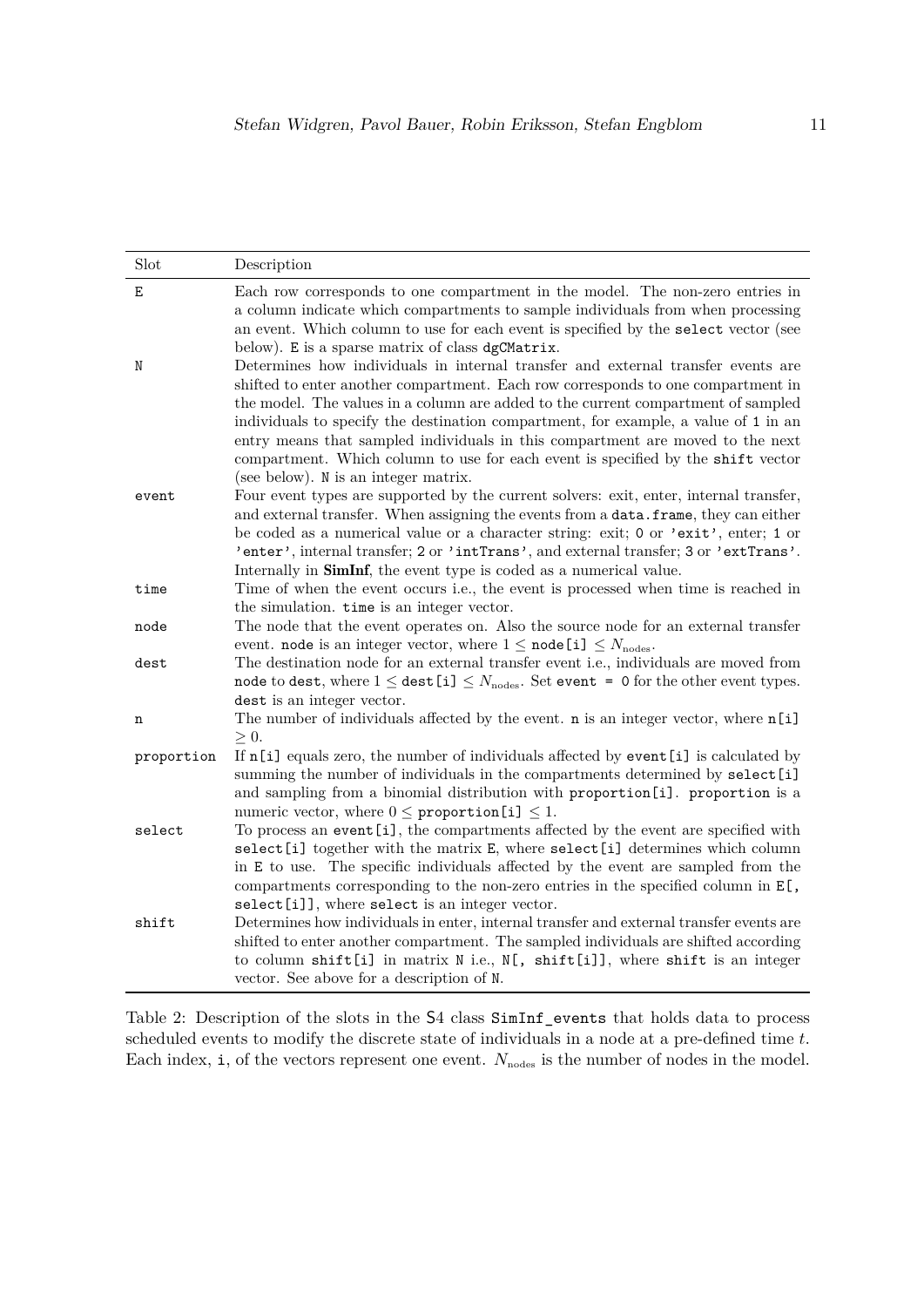<span id="page-11-0"></span>

| Argument | Description                                                                              |
|----------|------------------------------------------------------------------------------------------|
| v new    | If a continuous state vector is used by a model, this is the new continuous state vector |
|          | in the node after the post time step. Exists only in PTSFun.                             |
| u        | The compartment state vector in the node.                                                |
| v        | The current continuous state vector in the node.                                         |
| ldata    | The local data vector for the node.                                                      |
| gdata    | The global data vector that is common to all nodes.                                      |
| node     | The node index. Note the node index is zero-based, i.e., the first node is 0.            |
| t        | Current time in the simulation.                                                          |

Table 3: Description of the arguments to the transition rate functions (TRFun) and the post time step function (PTSFun).

pre-defined time *t*. There are four different types of events; enter, internal transfer, external transfer and exit. The enter event adds individuals to a node, for example, due to births. The internal transfer event moves individuals between compartments within one node. For example, to simulate vaccination and move individuals to a vaccinated compartment (see example in Section [5.1.2\)](#page-24-0). Or ageing according to birth records in an age-structured model [\(Widgren](#page-35-1) *et al.* [2016\)](#page-35-1). The external transfer event moves individuals from compartments in one node to compartments in a destination node. Finally, the exit event removes individuals from a node, for example, due to death. The event types are classified into those that operate on the compartments of a single node  $E_1 = \{$ enter, internal transfer, exit $\}$  and those that operate on the compartments of two nodes  $E_2 = \{$ external transfer $\}$ . The parallel algorithm processes these two classes of events differently, see Appendix [A](#page-36-0) for pseudo-code of the core simulation solver. The scheduled events are processed when simulation time reaches the time for any of the events. Events that are scheduled at the same time are processed in the following order: exit, enter, internal transfer and external transfer.

The S4 class SimInf events contains slots with data structures to process events (Table [2\)](#page-10-0). The slots event, time, node, dest, n, proportion, select and shift, are vectors of equal length. These vectors hold data to process one event:  $e$ , where  $1 < e \leq$  length (event). The event type and the time of the event are determined by event[e] and time[e], respectively. The compartments that event[e] operates on, are specified by select[e] together with the slot E. Each row  $\{1, 2, \ldots, N_{\text{comp}}\}$  in the sparse matrix E, represents one compartment in the model. Let  $s \leftarrow \text{select}[\mathbf{e}]$ , then each non-zero entry in the column E[, s] includes that compartment in the event[e] operation. The definitions of all of these operations are a bit involved and to quickly get an overview, schematic diagrams illustrating all of them have been prepared, we refer to Figures [10,](#page-37-0) [11,](#page-38-0) [12,](#page-38-0) [13,](#page-39-0) [14](#page-39-0) in Appendix [B.](#page-37-1)

#### *Processing of an enter event*

The enter event adds  $n[e]$  individuals to one or more compartments in node [e], where the possible compartments are specified by a non-zero entry in the row for a compartment in column E[, s]. If n[e] equals zero, the number of individuals to add is calculated by sampling from a binomial distribution with proportion[e] and the total number of individuals in the compartments represented by the non-zero entries in column  $E[$ , s]. If the column  $E[$ , s] contains several non-zero entries, the compartment to add an individual is sampled in such a way that the probability is proportional to the weight in  $E[$ , s]. Before the individuals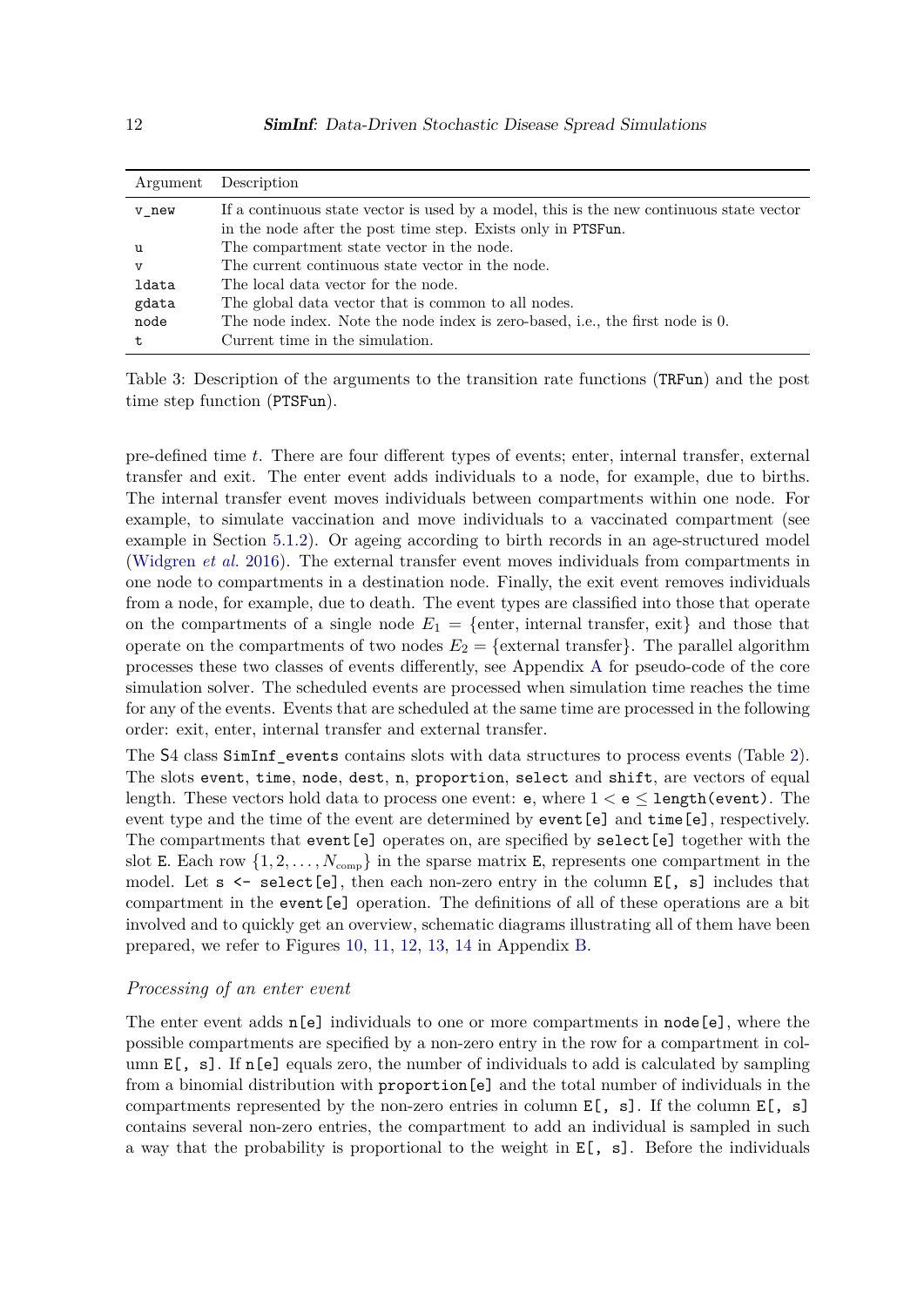are added to the compartments, it is possible to use the shift[e] feature (described below) to further control in which compartments they are added. The value of dest[e], described below, is not used when processing an enter event. See Figure [11](#page-38-0) in Appendix [B](#page-37-1) for an illustration of a scheduled enter event.

#### *Processing of an internal transfer event*

The internal transfer event moves  $n[e]$  individuals into new compartments within node [e]. However, if n[e] equals zero, the number of individuals to move is calculated by sampling from a binomial distribution with proportion[e] and the total number of individuals in the compartments represented by the non-zero entries in column  $E[$ , s]. The individuals are then sampled, one by one, without replacement from the compartments specified by  $E[$ , s] in such a way that the probability that a particular individual is sampled at a given draw is proportional to the weight in  $E[\, , s]$ . This sampling follows an hypergeometric distribution when all compartments have the same weight, and a Wallenius' noncentral hypergeometric distribution when the weights are different. [\(Fog 2008\)](#page-33-11). The next step is to move the sampled individuals to their new compartment using the matrix N and shift [e], where shift [e] specifies which column in N to use. Each row  $\{1, 2, \ldots, N_{\text{comp}}\}$  in N, represents one compartment in the model and the values determine how to move sampled individuals before adding them to node [e] again. Let q  $\leq$  shift [e], then each non-zero entry in N[, q] defines the number of rows to move sampled individuals from that compartment i.e., sampled individuals from compartment p are moved to compartment  $N[p, q] + p$ , where  $1 \leq N[p, q] + p$  $\leq N_{\text{comp}}$ . The value of dest [e], described below, is not used when processing an internal transfer event. See Figure [13](#page-39-0) in Appendix [B](#page-37-1) for an illustration of a scheduled internal transfer event.

#### *Processing of an external transfer event*

The external transfer event moves individuals from node [e] to dest [e]. The sampling of individuals from node[e] is performed in the same way as for an internal transfer event. The compartments at node[e] are updated by subtracting the sampled individuals while adding them to the compartments at dest[e]. The sampled individuals are added to the same compartments in dest[e] as in node[e], unless shift[e]  $> 0$ . In that case, the sampled individuals change compartments according to N as described in processing an internal transfer event before adding them to dest[e]. See Figures [12](#page-38-0) and [14](#page-39-0) in Appendix [B](#page-37-1) for illustrations of scheduled external transfer events.

#### *Processing of an exit event*

The exit event removes individuals from node [e]. The sampling of individuals from node [e] is performed in the same way as for an internal transfer event. The compartments at node[e] are updated by subtracting the sampled individuals. The values of dest[e] and shift[e] are not used when processing an exit event. See Figure [10](#page-37-0) in Appendix [B](#page-37-1) for an illustration of a scheduled exit event.

#### **3.4. Core simulation solvers**

The SimInf package uses the ability to interface compiled code from R [Chambers](#page-32-11) [\(2008\)](#page-32-11).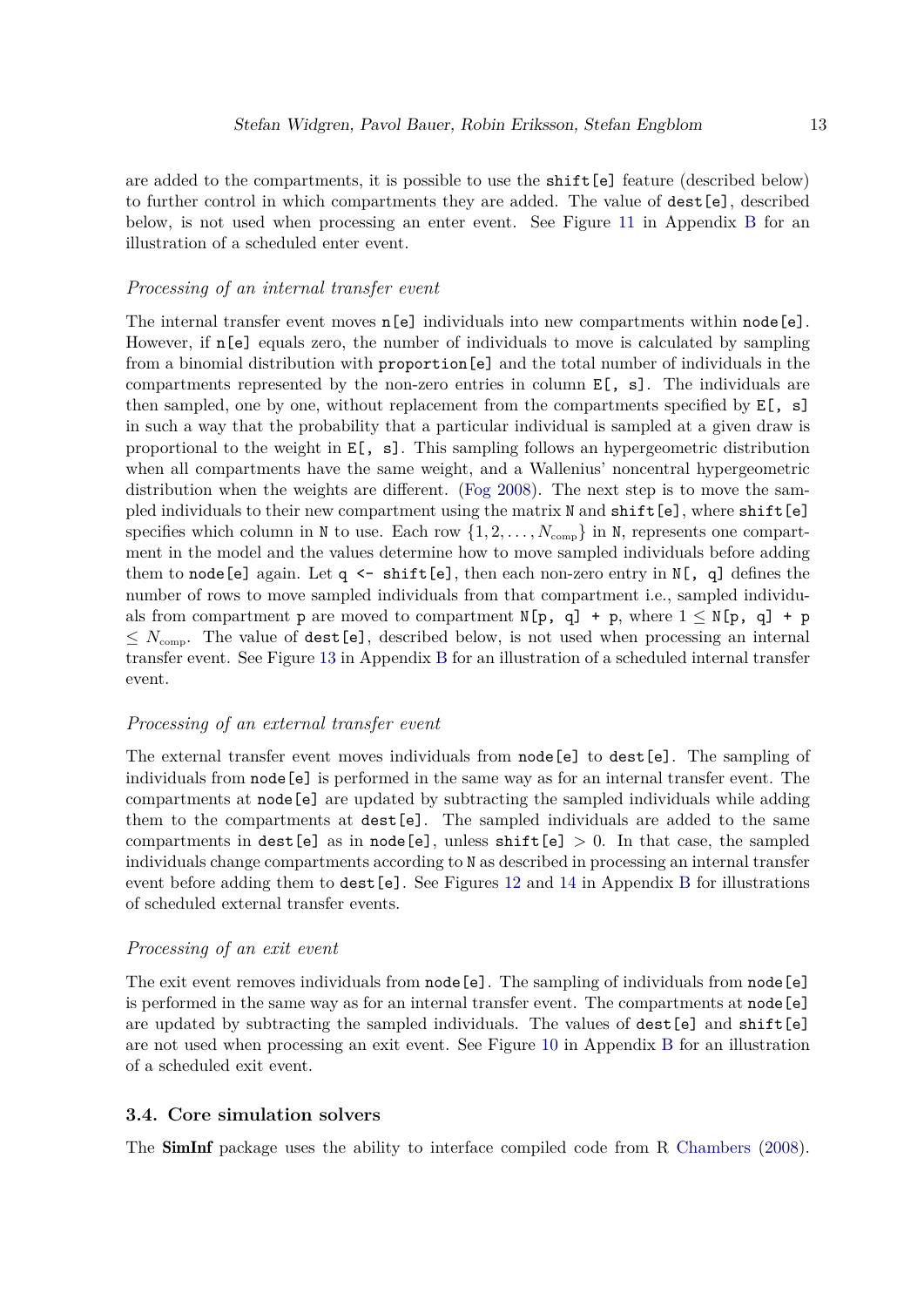The solvers are implemented in the compiled language C and is called from R using the .Call() interface [\(Chambers 2008\)](#page-32-11). Using C code rather than interpreted R code ensures high performance when running the model. To improve performance further, the numerical solvers use OpenMP to divide work over multiple processors and perform computations in parallel. Two numerical solvers are currently supported. The default solver is a split-step method named ssm, that uses direct SSA, but once every unit of time, it also processes scheduled events and calls the post time step function. The other solver implements an "all events method" [\(Bauer and Engblom 2015\)](#page-32-12) and is named aem. Similarly, it also processes scheduled events and calls the post time step function once every unit of time. A core feature of the aem solver is that transition events are carried out in channels which access private streams of random numbers, in contrast to the ssm solver where one uses only one stream for all events.

#### *Function pointers*

The flexibility of the solver is partly achieved by using function pointers [\(Kernighan and](#page-34-2) [Ritchie 1988\)](#page-34-2). A function pointer is a variable that stores the address of a function that can be used to invoke the function. This provides a simple way to incorporate model specific functionality into the solver. A model must define one transition rate function for each state transition in the model. These functions are called by the solver to calculate the transition rate for each state transition in each node. The output from the transition rate function depends only on the state of the system at the current time. However, the output is unique to a model and data are for that reason passed on to the function for the calculation. Furthermore, a model must define the post time step function. This function is called once for each node each time the simulation of the continuous-time Markov chain reaches the next day (or, more generally, the next unit of time) and after the  $E_1$  and  $E_2$  events have been processed. The main purpose of the post time step function is to allow for a model to update continuous state variables in each node.

The transition rate function is defined by the data type TRFun and the post time step function by the data type PTSFun. These data types are defined in the header file *src/SimInf.h* and shown below. The arguments  $v_new, u, v$ , ldata, gdata, node, and t of the functions are described in Table [3.](#page-11-0)

```
typedef double (∗TRFun) ( const int ∗u , const double ∗v , const double ∗ ldata ,
                          const double ∗ gdata , double t ) ;
typedef int (∗PTSFun) ( double ∗v_new , const int ∗u , const double ∗v ,
                        const double ∗ ldata , const double ∗ gdata ,
                        int node , double t ) ;
```
#### *Overview of the solvers*

Here follows an overview of the steps a solver performs to run a trajectory, see Appendix [A](#page-36-0) for pseudo-code for the ssm solver and *src/solvers/ssm/SimInf\_solver.c* for the source code. The simulation starts with a call to the run method with the model as the first argument. This method will first call the validity method on the model to perform error-checking and then call a model specific C function to initialize the function pointers to the transition rate functions and the post time step function of the model. Subsequently, the simulation solver is called to run one trajectory using the model specific data, the transition rate functions,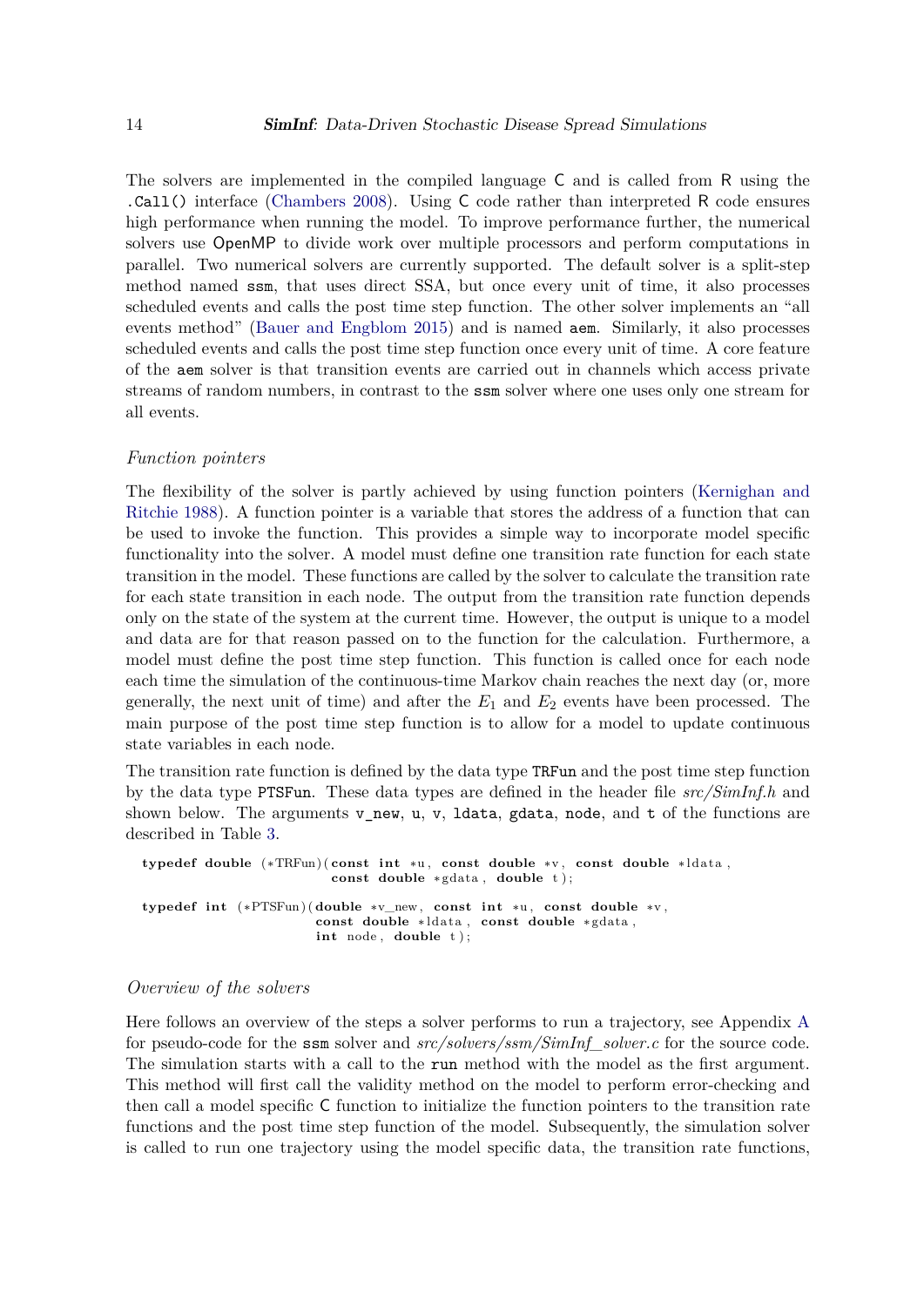and the post time step function. If the C\_code slot is non-empty, the C code is written to a temporary file when the run method is called. The temporary file is compiled using 'R CMD SHLIB' and the resulting DLL is dynamically loaded. This is further described in Section [5.](#page-21-0) The solver simulates the trajectory in parallel if OpenMP is available. The default is to use all available threads. However, the user can specify the number of threads to use with set\_num\_threads(). The solver divides data for the *N*nodes nodes and the *E*<sup>1</sup> events over the number threads. All *E*<sup>1</sup> events that affect node *i* is processed in the same thread as node *i* is simulated in. The  $E_2$  events are processed in the main thread.

The solver runs the continuous-time Markov chain for each node *i*. For every time step  $\tau_i$ , the count in the compartments at node *i* is updated according to the state transition that occurred (Section [3.2\)](#page-9-1). The time to the next event is computed, after recalculating affected transition rate functions (Section [3.2\)](#page-9-1). When simulated time reaches the next day in node *i* the  $E_1$  events are processed for that node (Section [3.3\)](#page-9-0). The  $E_2$  events are processed when all nodes reaches the next day (Section [3.3\)](#page-9-0). Thereafter, the post time step function is called to allow the model to incorporate model specific actions. When simulated time passes the next time in tspan, the count of the compartments and the continuous state variables are written to U and V.

## <span id="page-14-0"></span>**4. Model construction and data analysis: Basic examples**

#### **4.1. A first example: The** SIR **model**

#### *Specification of the* SIR *model without scheduled events*

This section illustrates the specification of the predefined SIR model, which contains the three compartments susceptible  $(S)$ , infected  $(I)$  and recovered  $(R)$ . The transmission route of infection to susceptible individuals is through direct contact between susceptible and infected individuals. The SIR model has two state transitions in each node *i*,

<span id="page-14-1"></span>
$$
S_i \xrightarrow{\beta S_i I_i/(S_i+I_i+R_i)} I_i,
$$
  
\n
$$
I_i \xrightarrow{\gamma I_i} R_i,
$$
\n(18)

where  $\beta$  is the transmission rate and  $\gamma$  is the recovery rate. To create an SIR model object, we need to define u0, a data.frame with the initial number of individuals in each compartment when the simulation starts. Let us consider a node with 999 susceptible, 1 infected and 0 recoverd individuals. Since there are no between-node interactions in this example, the stochastic process in one node does not affect any other nodes in the model. Consequently, it is straightforward to run many realizations of this model, simply by replicating a node in u0, for example,  $n = 1000$  times.

```
R> n <- 1000
R> u0 <- data.frame(S = rep(999, n), I = rep(1, n), R = rep(0, n))
```
Next, we define the time period over which we want to simulate the disease spread. This is a vector of integers in units of time or a vector of dates. You specify those time points that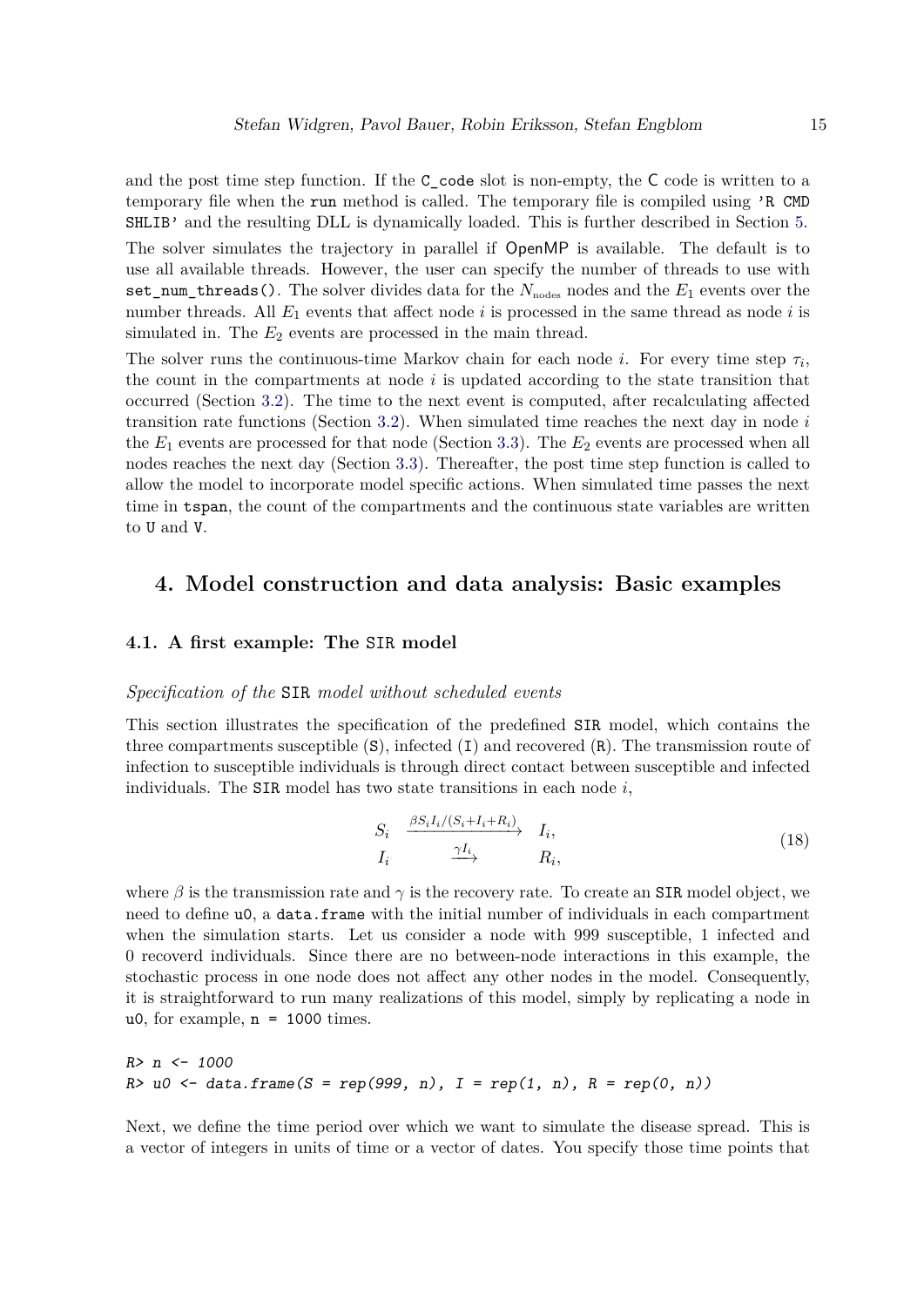you wish the model to return results for. The model itself does not run in discrete time steps, but in continuous time, so this does not affect the internal calculations of disease transitions through time. In this example we will assume that the unit of time is one day and simulate over 180 days returning results every 7 *th* day.

*R> tspan <- seq(from = 1, to = 180, by = 7)*

We are now ready to create an SIR model and then use the run() routine to simulate data from it. For reproducibility, we first call the set.seed() function and also specify the number of threads to use for the simulation. To use all available threads, you only have to remove the set\_num\_threads() call.

```
R> model <- SIR(u0 = u0, tspan = tspan, beta = 0.16, gamma = 0.077)
R> set.seed(123)
R> set_num_threads(1)
R> result <- run(model = model)
```
The return value from run() is a SimInf\_model object with a single stochastic solution trajectory attached to it. The show() method of the SimInf\_model class prints some basic information about the model, such as the global data parameters and the extremes, the mean and the quartiles of the count in each compartment across all nodes.

*R> result*

```
Model: SIR
Number of nodes: 1000
Number of transitions: 2
Number of scheduled events: 0
Local data
 ----------
Parameter Value
beta 0.160
 gamma 0.077
Compartments
------------
   Min. 1st Qu. Median Mean 3rd Qu. Max.
S 108.0 368.0 993.0 755.4 999.0 999.0
 I 0.0 0.0 1.0 30.4 38.0 235.0
R 0.0 1.0 5.0 214.2 484.0 891.0
```
The plot() method of the SimInf\_model class can be used to visualize the simulated trajectory. The default plot will display the median count in each compartment across nodes as a colored line together with the inter-quartile range using the same color, but with transparency. To display the outcome for individual nodes, specify the subset of nodes to plot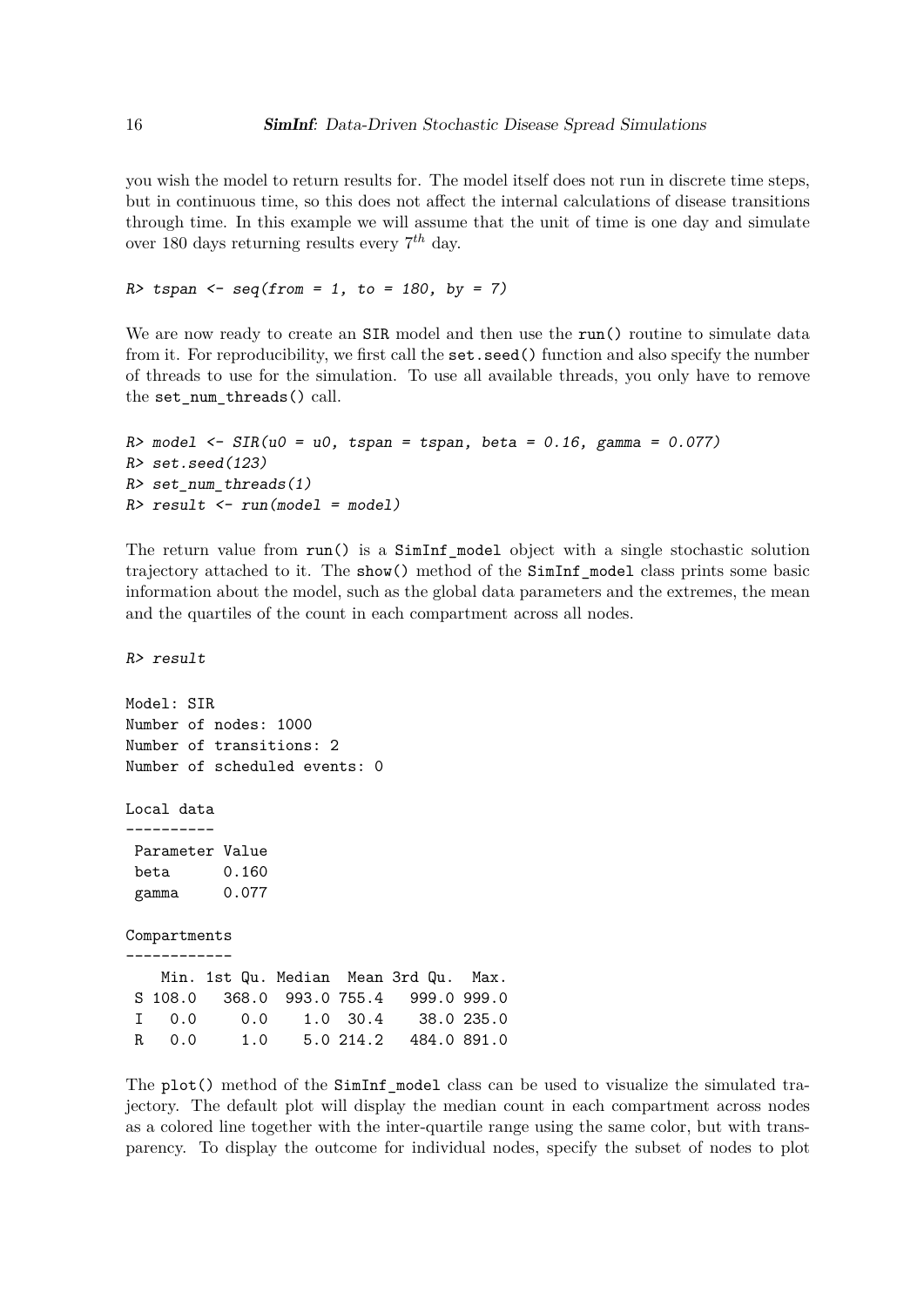<span id="page-16-0"></span>

Figure 3: Output from a stochastic SIR model in 1000 nodes starting with 999 susceptible, 1 infected and 0 recovered individuals in each node ( $\beta = 0.16$ ,  $\gamma = 0.077$ ). There are no between-node interactions. Left: The default plot shows the median and inter-quartile range of the count in each compartment through time across all nodes. Right: Realizations from a subset of 10 nodes.

using the index parameter and set range = FALSE. In this example, an outbreak is likely to occur in an infected node, but sometimes the infectious disease will become extinct before it causes an epidemic, as shown in Figure [3.](#page-16-0)

```
R> plot(result)
R> plot(result, index = 1:10, range = FALSE)
```
Most modeling and simulation studies require custom data analysis once the simulation data has been generated. To support this,  $\operatorname{SimInf}$  provides the trajectory() method to obtain a data.frame with the number of individuals in each compartment at the time points specified in tspan. Below is an excerpt of the simulated data from the first node that clearly shows there was an outbreak there. To extract all data from every node, you only have to remove the index argument. Consult the help page for other trajectory() parameter options.

```
R> head(trajectory(model = result, index = 1))
```

|   | node time | S.           | $\mathsf{T}$   | R.  |  |
|---|-----------|--------------|----------------|-----|--|
| 1 | 1.        | 1 999        | 1.             | ∩   |  |
| 2 | 1.        | 8998         | $\overline{1}$ | 1   |  |
| 3 | 1         | 15 991 8     |                |     |  |
| 4 | 1         | 22 973 21    |                | - 6 |  |
| 5 | 1.        | 29 935 42 23 |                |     |  |
| 6 | 1.        | 36 886 61 53 |                |     |  |

#### *Specification of scheduled events in the* SIR *model*

In this example, we will continue to work with the predefined SIR model to illustrate how demographic data can be incorporated into a simulation. In order for the numerical solver to process a scheduled event, the compartments that are involved in the event must be specified. This is done by each event specifies one column in the select matrix E using the select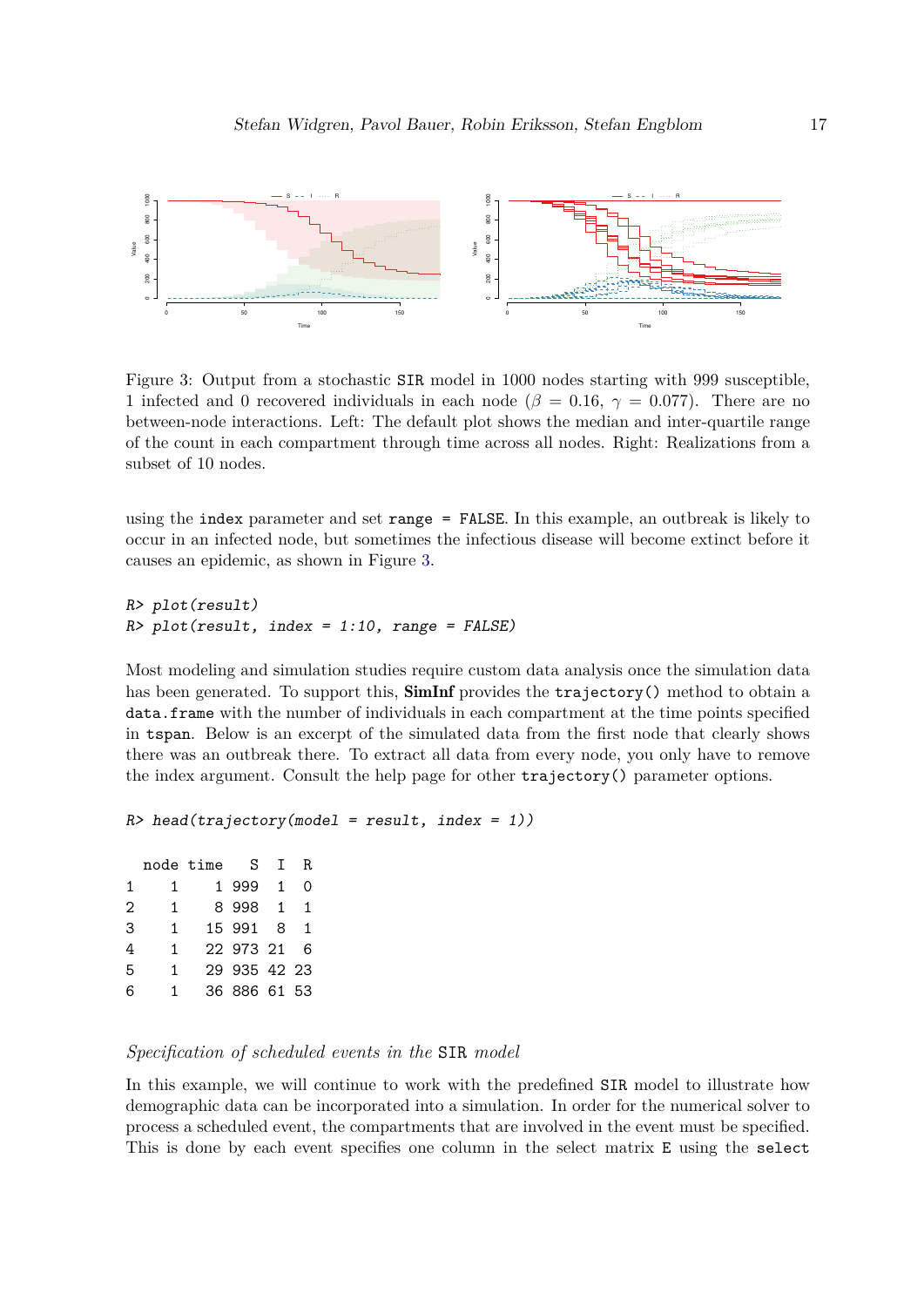attribute of the event. The non-zero entries in the selected column in E specify the involved compartments. For the predefined SIR model, E is defined as

$$
\mathbf{E} = \begin{bmatrix} 1 & 2 & 3 & 4 \\ S & 1 & 0 & 0 & 1 \\ I & 0 & 1 & 0 & 1 \\ R & 0 & 0 & 1 & 1 \end{bmatrix}
$$

This means that we can specify a scheduled event to operate on a single compartment (S, I or R) as well as an event that involves all three compartments. When several compartments are involved in an event, the individuals affected by the event will be sampled without replacement from the specified compartments. The numerical solver performs an extensive error checking of the event before it is processed. And an error will be raised if the event is invalid, for example, if the event tries to move more individuals than exists in the specified compartments.

Consider we have 4 scheduled events to include in a simulation. Below is a data.frame, that contains the events.

*R> events*

|   |                             |     |     | event time node dest n proportion select shift |                |          |
|---|-----------------------------|-----|-----|------------------------------------------------|----------------|----------|
|   | enter 2 3 05                |     |     | 0.0                                            | $\mathbf{1}$   | - ()     |
|   | 2 extTrans 3 1 37           |     |     | 0.0                                            | $\overline{4}$ | $\Omega$ |
|   | exit 4 2 00<br>$\mathbf{3}$ |     |     | 0.2                                            | 4              | 0        |
| 4 | enter                       | 4 1 | O 1 | 0.0                                            | $\overline{2}$ | 0        |

Interpret it as follows:

- 1. In time step 2 we add 5 susceptible individuals to node 3.
- 2. In time step 3 we sample 7 individuals without replacement among the S, I and R compartments in node 1 and move them to the corresponding compartments in node 3.
- 3. In time step 4 we sample 20% of all individuals without replacement among the S, I and R compartments in node 2 and remove them from node 2.
- 4. In time step 4 we add 1 infected individual to node 1.

Now, let us illustrate with a small example, consisting only of five nodes, how scheduled events can alter the composition within nodes during simulation. Let us start with empty nodes and then create some enter events to add susceptible individuals to each node during the first ten time-steps.

```
R> u0 <- data.frame(S = rep(0, 5), I = rep(0, 5), R = rep(0, 5))
R> add <- data.frame(event = "enter", time = rep(1:10, each = 5),
+ node = 1:5, dest = 0, n = 1:5, proportion = 0, select = 1, shift = 0)
```
We then create one enter event to introduce an infected individual to the  $5<sup>th</sup>$  node at  $t = 25$ .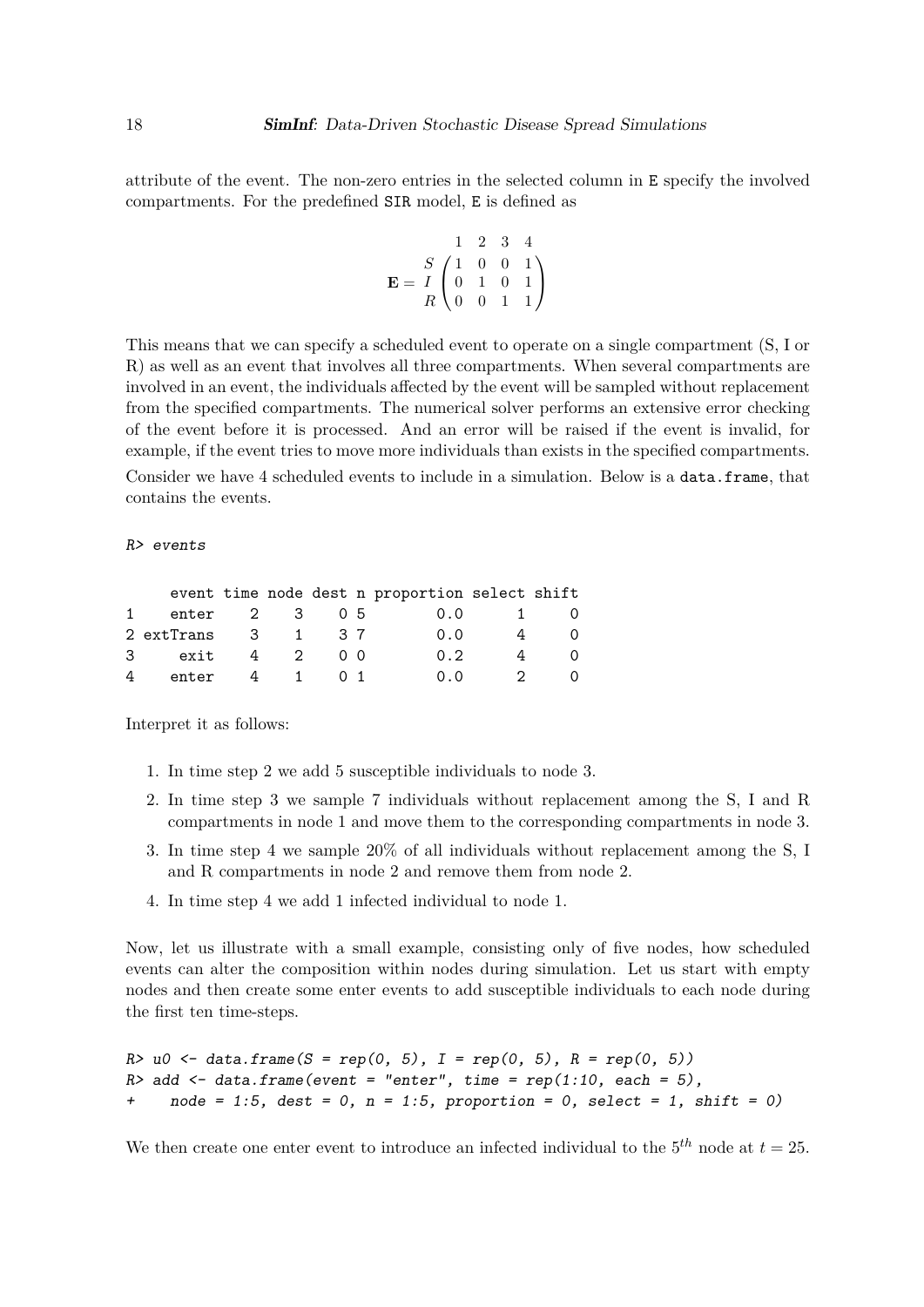```
R> infect <- data.frame(event = "enter", time = 25, node = 5,
+ dest = 0, n = 1, proportion = 0, select = 2, shift = 0)
```
Additionally, we create some external transfer events to form interactions among the nodes with movements between  $t = 35$  and  $t = 45$ . Each shipment contains  $n = 5$  individuals.

```
R> move <- data.frame(event = "extTrans", time = 35:45, node = c(5, 5, 5,
     + 5, 4, 4, 4, 3, 3, 2, 1), dest = c(4, 3, 3, 1, 3, 2, 1, 2, 1, 1, 2),
+ n = 5, proportion = 0, select = 4, shift = 0)
```
Finally, we create exit events to remove  $20\%$  of the individuals from each node at  $t = 70$  and  $t = 110.$ 

```
R> remove <- data.frame(event = "exit", time = c(70, 110),
    + node = rep(1:5, each = 2), dest = 0, n = 0, proportion = 0.2,
+ select = 4, shift = 0)
```
Figure [4](#page-19-0) shows one realization of a model incorporating the events. Here we observe two transmission processes on different scales. First, the stochastic transmission process within each node. Secondly, the between-node transmission due to movements. Also stochastic, because of the sampling process that select susceptible, infected or recovered individuals to move between the nodes.

```
R> events = rbind(add, infect, move, remove)
R> model <- SIR(u0 = u0, tspan = 1:180, events = events, beta = 0.16,
+ gamma = 0.077)
R> set.seed(3)
R> set_num_threads(1)
R> result <- run(model)
R> plot(result, index = 1:5, range = FALSE)
```
We can use replicate (or similar) to generate many realizations from a  $SimInf$  model object, together with some custom analysis of each trajectory. Here, we find that infection spread from the  $5<sup>th</sup>$  node in about half of  $n = 1000$  trajectories.

```
R> set.seed(123)
R> set_num_threads(1)
R> mean(replicate(n = 1000, {
+ nI <- trajectory(run(model = model), index = 1:4)$I
+ sum(nI) > 0
+ }))
```
[1] 0.477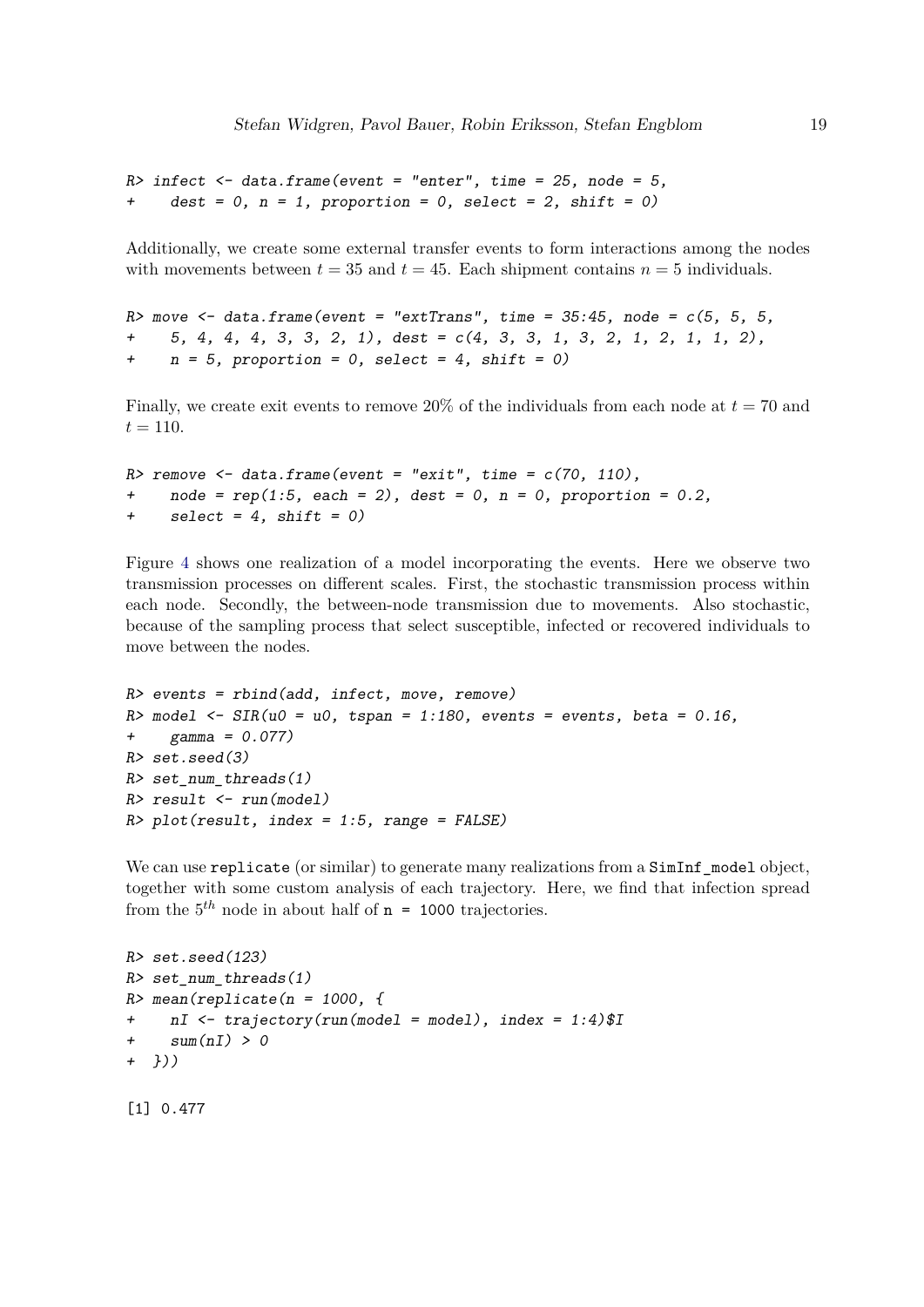<span id="page-19-0"></span>

Figure 4: An SIR model in five nodes with scheduled events. Left: One realization where susceptible individuals were added during the first ten time-steps. Then, one infected individual was introduced at  $t = 25$ . Further, some movements occurred between  $t = 35$  and  $t = 45$ . Finally, at *t* = 70 and *t* = 110, twenty percent of the individuals were removed. Right: For comparison, the deterministic dynamics when not introducing an infected individual.

#### C *code for the* SIR *model*

The C code for the SIR model is defined in the source file *src/models/SIR.c*. This file contains the SIR run function to initialize the core solver (Listing [1](#page-40-0) in Appendix [C\)](#page-40-1), the transition rate functions (Listing [2](#page-40-2) in Appendix [C\)](#page-40-1) and the post time step function (Listing [3](#page-40-3) in Appendix [C\)](#page-40-1).

#### **4.2. A second example: The** SISe\_sp **model**

Here we will illustrate the use of local data (ldata) and continuous state variables (V) to formulate a more complex model with variables obeying ODEs. Moreover, we will introduce the prevalence() method, another important function for post-processing trajectories. Let us consider VTEC in cattle for this example. Briefly, a VTEC infection in cattle can be formulated as a susceptible-infected-susceptible (SIS) compartment model. However, previous modeling has shown that it is important to consider within and between-farm transmission via the environment [\(Ayscue](#page-32-9) *et al.* [2009;](#page-32-9) [Zhang, Chase-Topping, McKendrick, Savill, and](#page-35-3) [Woolhouse 2010\)](#page-35-3), ambient temperature [\(Gautam, Bani-Yaghoub, Neill, Döpfer, Kaspar, and](#page-33-12) [Ivanek 2011\)](#page-33-12), herd size and between-farm spread from livestock movements [\(Zhang](#page-35-3) *et al.* [2010\)](#page-35-3). Therefore, let us use the predefined SISe\_sp model. It contains an environmental compartment to model shedding of a pathogen to the environment. Moreover, it also includes a spatial coupling of the environmental contamination among proximal nodes to capture between-node spread unrelated to moving infected individuals. Consequently, the model has two state transitions,

<span id="page-19-1"></span>
$$
\begin{array}{ccc}\nS_i & \stackrel{\upsilon \varphi_i}{\longrightarrow} & I_i, \\
I_i & \stackrel{\gamma}{\longrightarrow} & S_i,\n\end{array} \n\tag{19}
$$

where the transition rate per unit of time from susceptible to infected is proportional to the concentration of the environmental contamination  $\varphi_i(t)$  in node *i*. Moreover, the transition rate from infected to susceptible is the recovery rate  $\gamma$ , measured per individual and per unit of time. Finally, the environmental infectious pressure is evolved by

$$
\frac{d\varphi_i(t)}{dt} = \frac{\alpha I_i(t)}{N_i(t)} + \sum_k \frac{\varphi_k(t)N_k(t) - \varphi_i(t)N_i(t)}{N_i(t)} \cdot \frac{D}{d_{ik}} - \beta(t)\varphi_i(t),\tag{20}
$$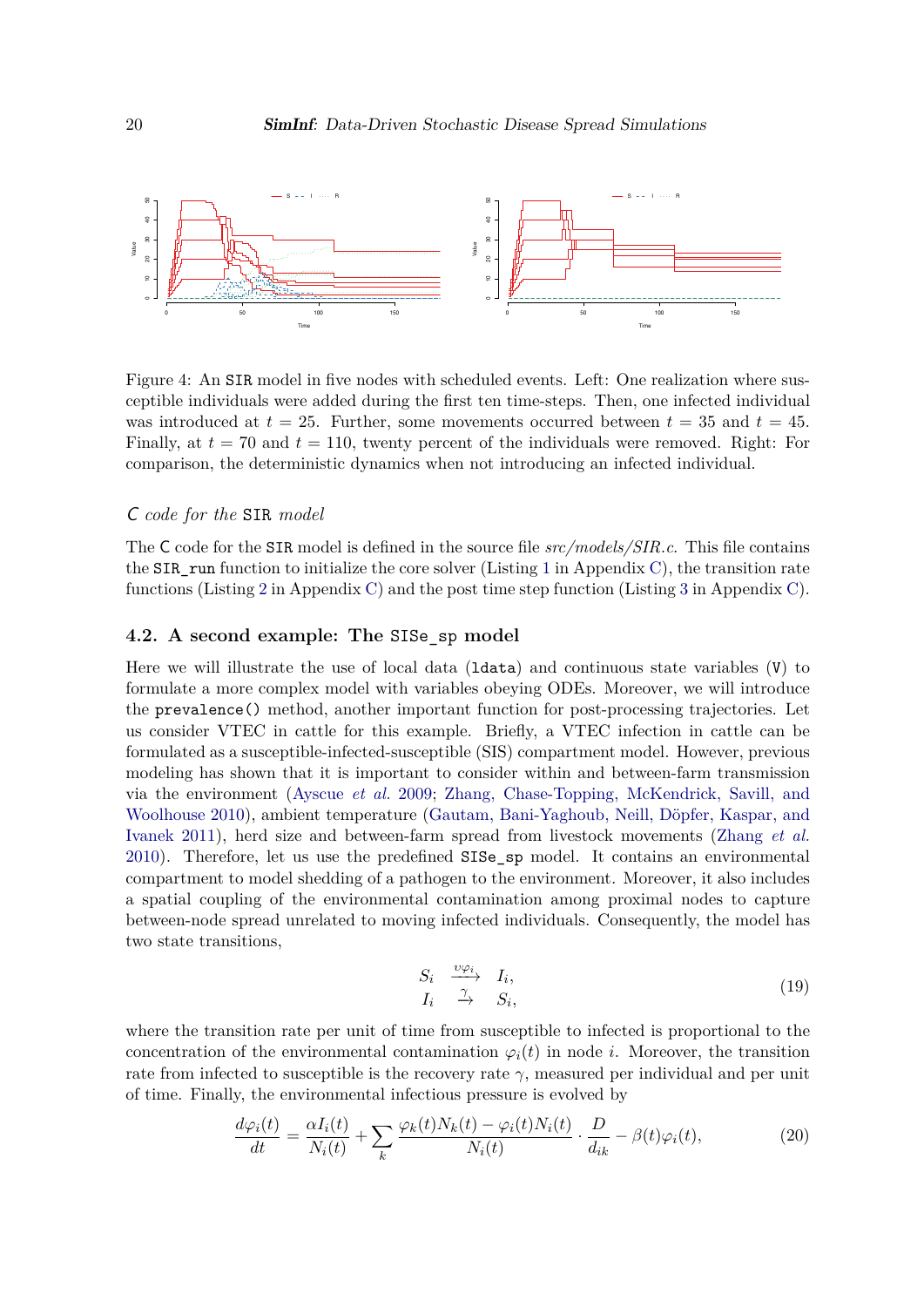where  $\alpha$  is the average shedding rate of the pathogen to the environment per infected individual and  $N_i = S_i + I_i$  the size of node *i*. Next comes the spatial coupling among proximal nodes, where *D* is the rate of the local spread and *dik* the distance between holdings *i* and *k*. The seasonal decay and removal of the pathogen is captured by  $\beta(t)$ . The environmental infectious pressure  $\varphi_i(t)$  in each node is evolved in the post-time-step function by the Euler forward method (see the file 'src/models/SISe sp.c' for the C code). The value of  $\varphi_i(t)$  is saved to the V matrix at the time-points specified by tspan.

Let us use a synthetic dataset of  $1600$  farms located within a 50 square kilometer region. Load the data with the following commands

```
R> data("nodes", package = "SimInf")
R> u0 <- u0_SISe()
R> events <- events_SISe()
```
where the location of each farm is in nodes,  $\alpha$  defines the initial cattle population and events contains four years (1460 days) of scheduled events data (births, deaths and movements). Moreover, let us define proximal neighbors as neighbors within 2500m and use the utility function distance\_matrix() to estimate the distance between farms within that cutoff.

```
R> d_ik <- distance_matrix(x = nodes$x, y = nodes$y, cutoff = 2500)
```
Let us assume that  $10\%$  of the farms have 5% infected cattle at the beginning of the simulation.

```
R> set.seed(123)
R> i <- sample(x = 1:1600, size = 160)
R> u0$I[i] <- as.integer(u0$S[i] * 0.05)
R> u0$S[i] <- u0$S[i] - u0$I[i]
```
The SISe\_sp model contains parameters at a global and local scale. Here, the parameter values were chosen such that the proportion of infected nodes in a trajectory is about 10% and displays a seasonal pattern. The global parameters are: the spatial coupling = 0.2 (*D* in Equation [\(20\)](#page-19-1)), the shedding rate alpha = 1, the recovery rate gamma =  $0.1$  and the indirect transmission rate upsilon = 0.012. Moreover, the global parameter  $\beta(t)$  captures decay of the pathogen in four seasons: beta\_t1 =  $0.1$ , beta\_t2 =  $0.12$ , beta\_t3 =  $0.12$ and beta\_t4 =  $0.1$ . However, the duration of each season is local to a node and is specified as the day of the year each season ends. Here, for simplicity, we let  $end_t1 = 91$ , end\_t2 = 182, end  $t3 = 273$  and end  $t4 = 365$  in all nodes. Furthermore, the distances between nodes are local data extracted from distance =  $d$  ik. Finally, we let phi = 0 at the beginning of the simulation (becomes v0 in the model object).

```
R> model <- SISe_sp(u0 = u0, tspan = 1:1460, events = events, phi = 0,
+ upsilon = 0.012, gamma = 0.1, alpha = 1, beta_t1 = 0.10,
+ beta_t2 = 0.12, beta_t3 = 0.12, beta_t4 = 0.10, end_t1 = 91,
+ end_t2 = 182, end_t3 = 273, end_t4 = 365, distance = d_ik,
+ coupling = 0.2)
```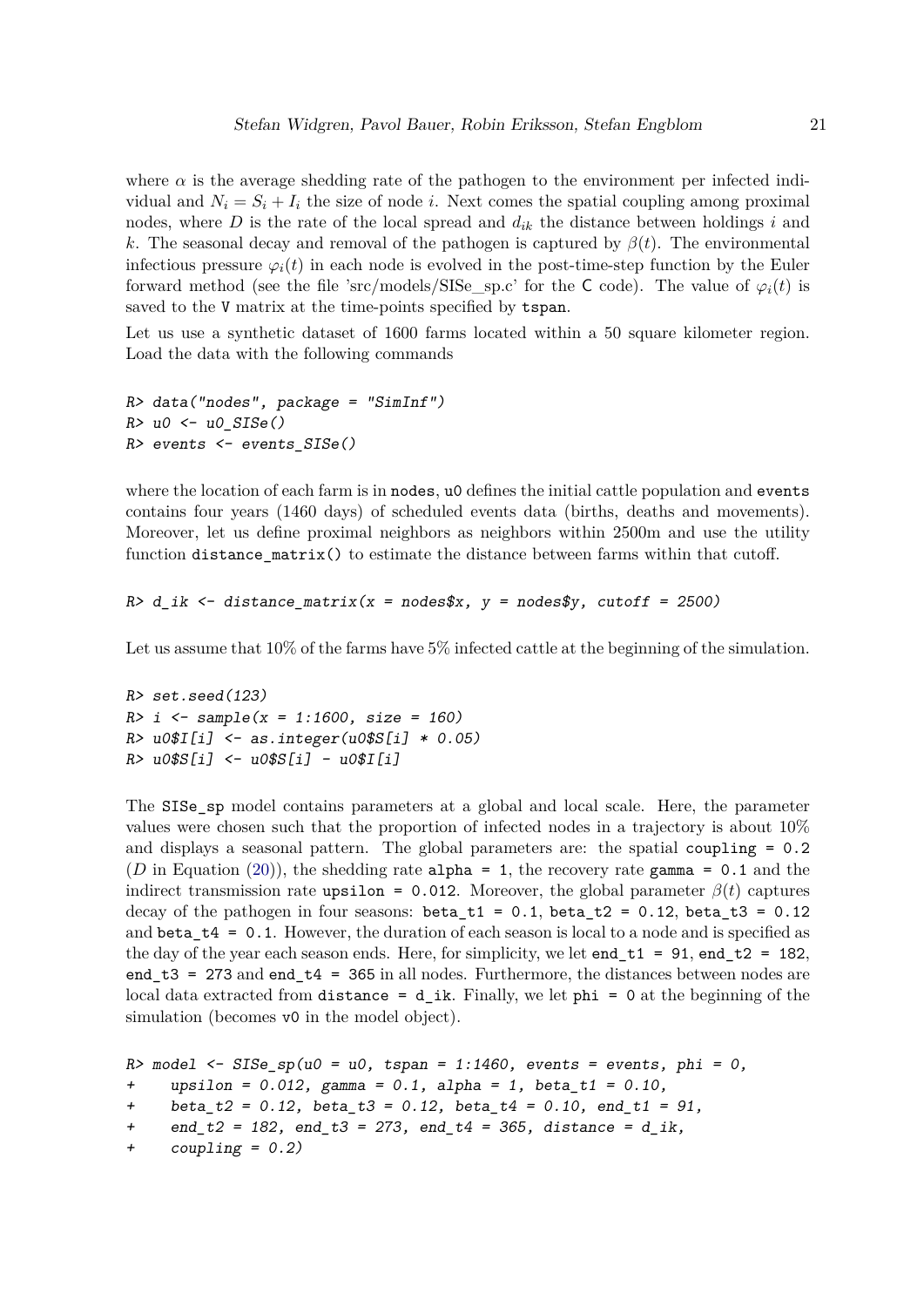Let us use the prevalence() method to explore the proportion of infected nodes through time. It takes a model object and a formula specification, where the left hand side of the formula specifies the compartments representing cases i.e., have an attribute or a disease. The right hand side of the formula specifies the compartments at risk. Here, we are interested in the proportion of nodes with at least one infected individual, therefore, we let formula = I  $\sim S + I$  and specify level = 2. Consult the help page for other prevalence() parameter options.

```
R> plot(NULL, xlim = c(0, 1500), ylim = c(0, 0.18), ylab = "Prevalance",
+ xlab = "Time")
R> set.seed(123)
R> set_num_threads(1)
R> replicate(5, {
+ result <- run(model = model)
+ p <- prevalence(model = result, formula = I ~ S + I, level = 2)
    + lines(p)
+ })
```
Assume there exists some sort of treatment by which the coupling can be reduced by 50%. Is that sufficient for controlling the disease? We can use the function gdata() to change the global coupling parameter and then run some more trajectories.

```
R> gdata(model, "coupling") <- 0.1
R> replicate(5, {
+ result <- run(model = model)
+ p <- prevalence(model = result, formula = I ~ S + I, level = 2)
+ lines(p, col = "blue", lty = 2)
+ })
```
The results in Figure [5](#page-22-0) indicate that reducing the spatial coupling *D* with 50% is not sufficient to eradicate the infection from this synthetic cattle population. Nevertheless this short example serves as a template for using the SimInf computational framework when implementing large scale data-driven disease spread models and exploring options for control.

# **5. Extending** SimInf**: New models**

<span id="page-21-0"></span>One of the design goals of SimInf was to make it extendable. The current design supports two ways to extend SimInf with new models, and this section describes the relevant steps to implement a new model. Since extending **SimInf** requires that C code can be compiled, you will first need to install a compiler. To read more about interfacing compiled code from R and creating R add-on packages, the *Writing R extensions* ([https://cran.r-project.](https://cran.r-project.org/doc/manuals/r-release/R-exts.html) [org/doc/manuals/r-release/R-exts.html](https://cran.r-project.org/doc/manuals/r-release/R-exts.html)) manual is the official guide and describes the process in detail. Another useful resource is the *R packages* book by [Wickham](#page-34-11) [\(2015\)](#page-34-11) ([http:](http://r-pkgs.had.co.nz/) [//r-pkgs.had.co.nz/](http://r-pkgs.had.co.nz/)).

#### **5.1. Using the model parser to define a new model**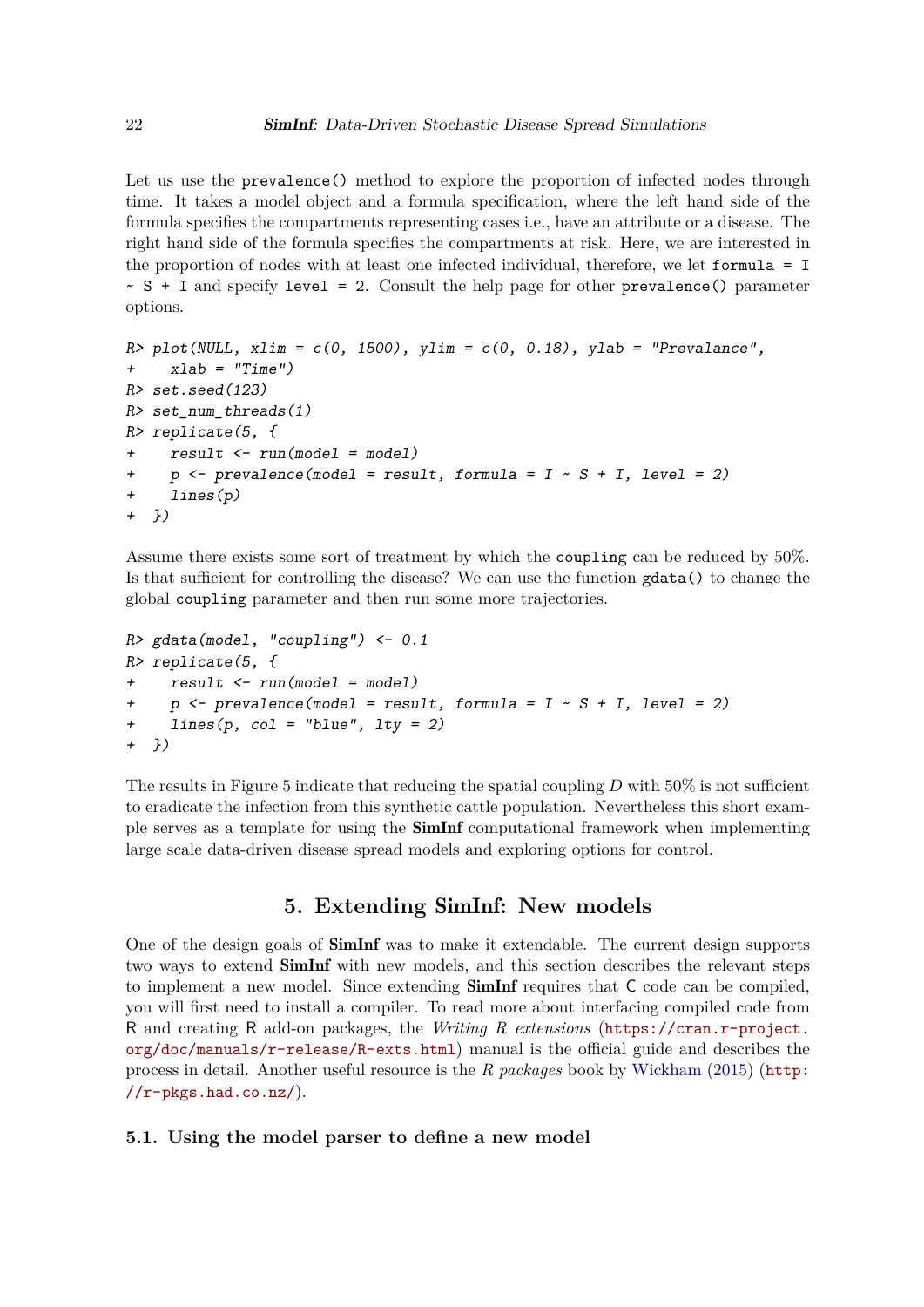<span id="page-22-0"></span>

Figure 5: Exploring options for reducing disease spread. Reference trajectories showing the proportion infected nodes (black solid lines). The proportion infected nodes after reducing the spatial coupling with 50% (blue dotted lines).

The simplest way to define a new model for **SimInf** is to use the model parser method mparse. It takes a character vector of transitions in the form of " $X \rightarrow$  propensity  $\rightarrow$  Y" and generates the C and R code for the model. The left hand side of the first '->'-sign is the initial state, the right hand side of the last '->'-sign is the final state, and the propensity is written between the '->'-signs. The special symbol ' $\mathbb{Q}$ ' is reserved for the empty set  $\emptyset$ . We suggest to first draw a schematic representation of the model that includes all compartments and arrows for all state transitions.

#### *Introductory examples of using* mparse

In a first example we will consider the SIR model in a closed population i.e., no births or deaths. If we let b denote the transmission rate and g the recovery rate, the model can be described as,

```
R> transitions <- c("S -> b*S*I/(S+I+R) -> I", "I -> g*I -> R")
R> compartments <- c("S", "I", "R")
```
We can now use the transitions and compartments variables, together with the constants b and g to build an object of class 'SimInf\_model' via a call to mparse. It also needs to be initialized with the initial condition u0 and tspan.

```
R> n <- 1000
R> u0 <- data.frame(S = rep(99, n), I = rep(5, n), R = rep(0, n))
R> model <- mparse(transitions = transitions, compartments = compartments,
     + gdata = c(b = 0.16, g = 0.077), u0 = u0, tspan = 1:180)
```
As in earlier examples, the model object can now be used to simulate data and plot the results. Internally, the C code that was generated by mparse is written to a temporary file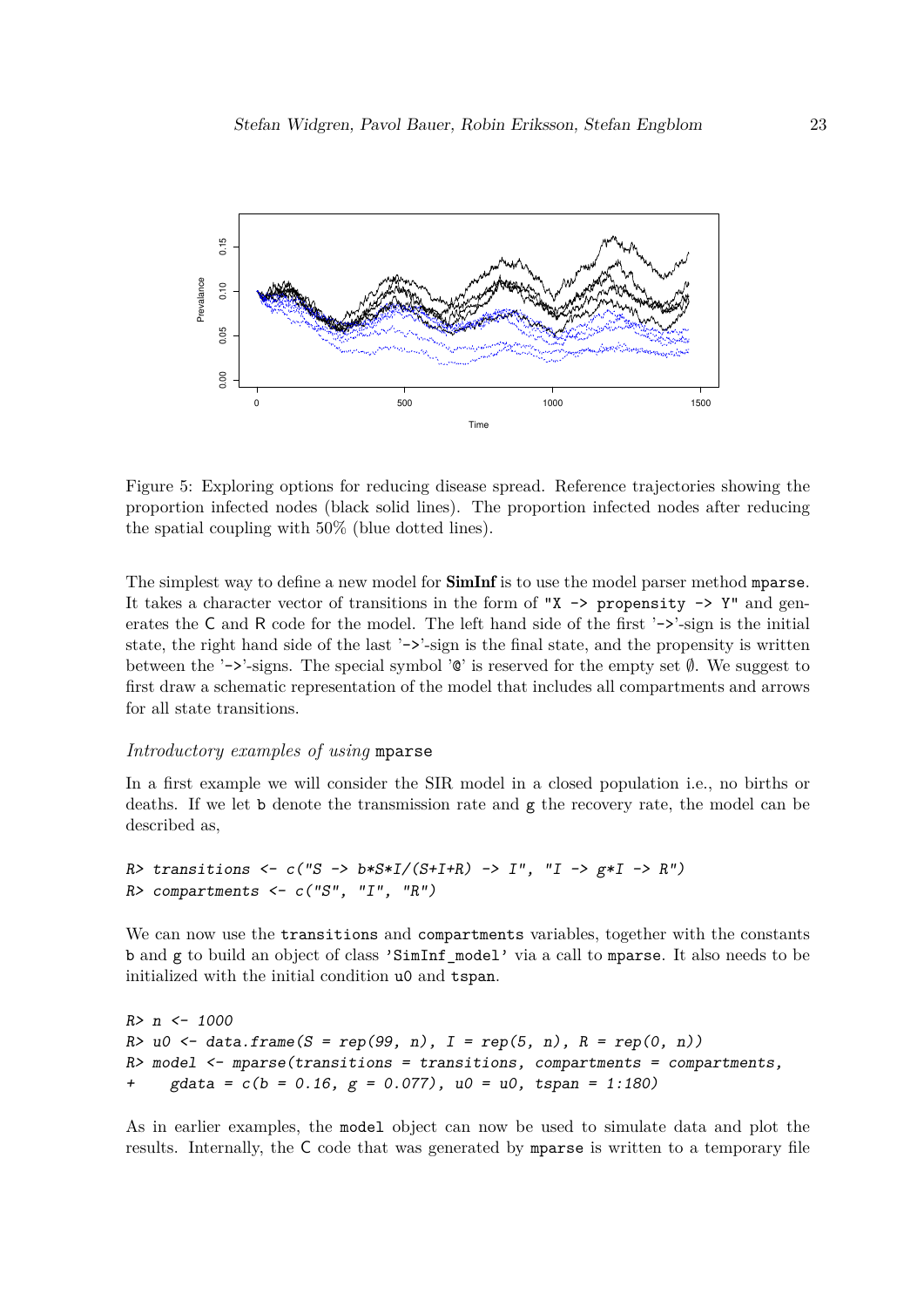

Figure 6: Showing the median and inter-quartile range from 1000 realizations of an mparse SIR model ( $\beta = 0.16$ ,  $\gamma = 0.077$ ), starting with 99 susceptible, 5 infected, and 0 recovered individuals.

when the run method is called. The name of the temporary file is computed from the MD5 hash of the C code, using the **digest** package. If the temporary file is compiled successfully, the resulting DLL is dynamically loaded and used to run one trajectory of the model. The hash of the C code is also used to determine if a model has already been compiled and loaded, and thus the compilation step can be skipped before running a trajectory.

```
R> set.seed(123)
R> set_num_threads(1)
R> result <- run(model = model)
R> plot(result)
```
The flexibility of the mparse approach allows for quick prototyping of new models or features. Let us elaborate on the previous example and explore the incidence cases per day. This can easily be done by adding a new compartment 'Icum' whose sole purpose is to keep track of how many individuals who become infected over time. The right hand side 'I + Icum' of the transition 'S  $\rightarrow$  b\*S\*I/(S+I+R)  $\rightarrow$  I + Icum', means that both 'I' and 'Icum' are incremented by one each time the transition happens.

```
R> transitions <- c("S -> b*S*I/(S+I+R) -> I + Icum", "I -> g*I -> R")
R> compartments <- c("S", "I", "Icum", "R")
```
Since there are no between-node movements in this example, the stochastic process in one node does not affect any other nodes in the model. It is therefore straightforward to run many realizations of this model, simply by replicating a node in the initial condition u0, for example,  $n = 1000$  times.

*R> n <- 1000*  $R > u0$  <- data.frame( $S = rep(99, n)$ ,  $I = rep(1, n)$ , Icum = rep(0, n),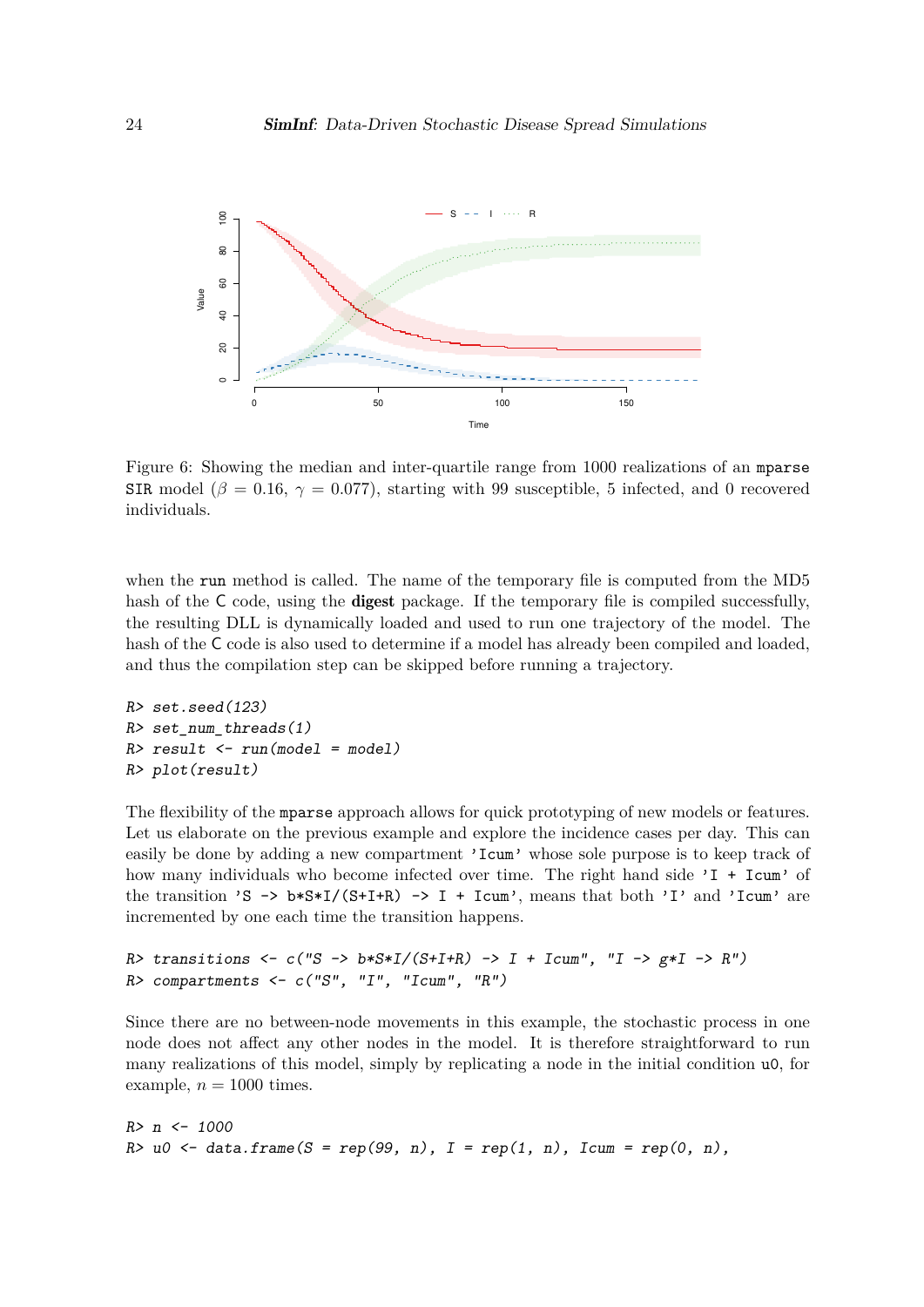<span id="page-24-1"></span>

Figure 7: (black solid line) One realization of an epidemic curve displaying the number of incident cases per day in a node when simulating 150 days of an mparse SIR model ( $\beta$  =  $0.16, \gamma = 0.077$ ), starting with 99 susceptible, 1 infected and 0 recovered individuals. (blue dashed line) Average number of incident cases per day from 1000 realizations of the model.

```
+ R = rep(0, n))
R> model <- mparse(transitions = transitions, compartments = compartments,
+ gdata = c(b = 0.16, g = 0.077), u0 = u0, tspan = 1:150)
R> set.seed(123)
R> set_num_threads(1)
R> result <- run(model = model)
```
Let us post-process the simulated trajectory to compare the incidence cases in the first node with the average incidence cases among all realizations by extracting the trajectory data and calculate successive differences of 'Icum' at each time-point.

```
R> traj <- trajectory(model = result, compartments = "Icum")
R> cases <- stepfun(result@tspan[-1], diff(c(0, traj$Icum[traj$node == 1])))
R> avg_cases <- c(0, diff(by(traj, traj$time, function(x) sum(x$Icum))) / n)
```
Finally, plot the result as an epidemic curve (Figure [7\)](#page-24-1). In this example, the number of incident cases in the first node exceeds what is expected on average.

*R> plot(cases, main = "", xlab = "Time", ylab = "Number of cases", + do.points = FALSE) R> lines(avg\_cases, col = "blue", lwd = 2, lty = 2)*

<span id="page-24-0"></span>*Incorporate scheduled events in an* mparse *model*

To illustrate how models generated using mparse can incorporate scheduled events, consider an epidemic in a population consisting of 1600 nodes, for example, cattle herds, that are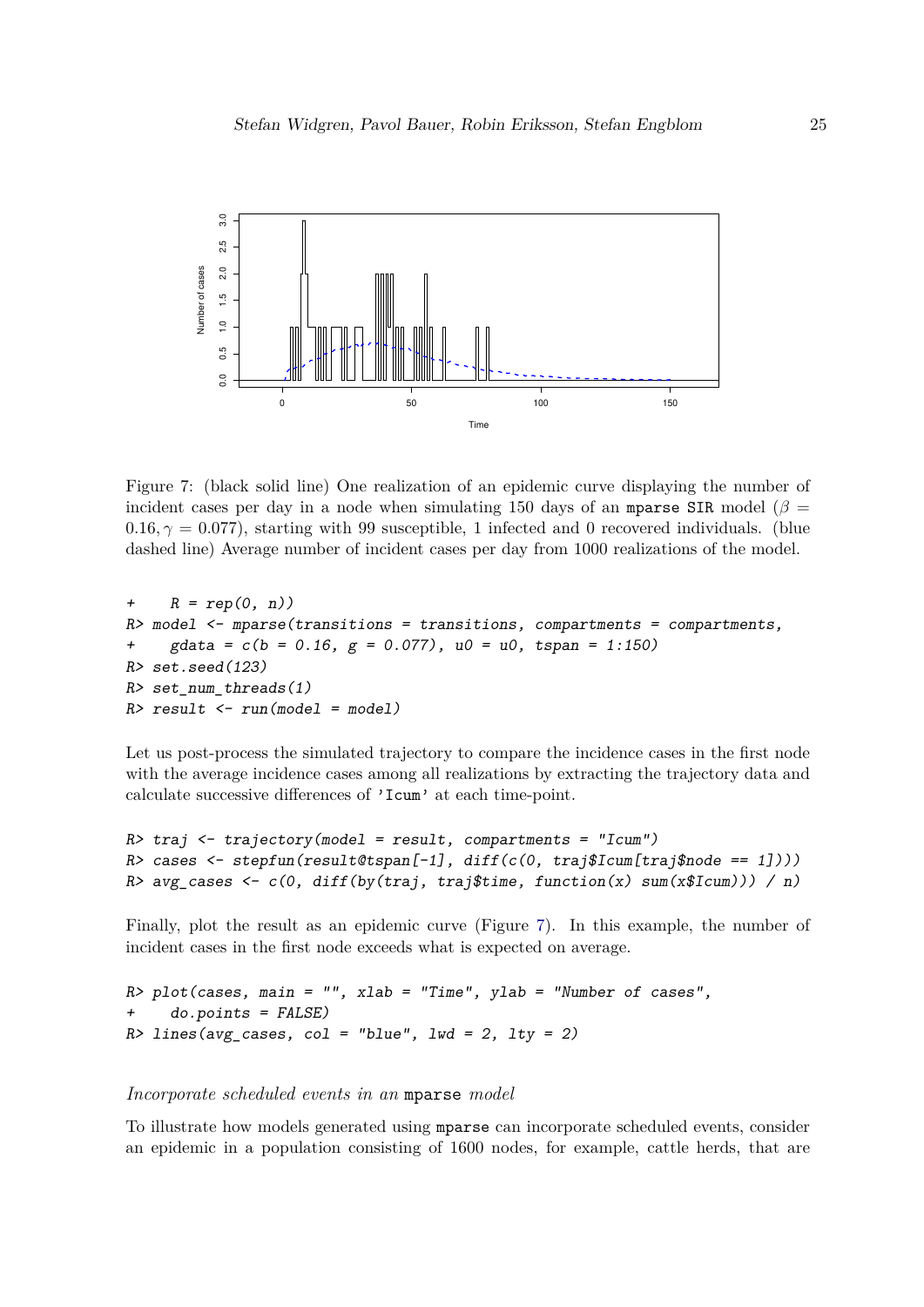connected to each other by livestock movements. Assume an outbreak is detected on day twenty-one after introduction of an infection in one node and that we wish to explore how vaccination could limit the outbreak, if resources for vaccination can handle 50 herds per day and 80% of the animals in each herd. Let us add a new compartment *V* to the model to represent vaccinated individuals, so that the model now contains the  $\{S, I, I_{cum}, R, V\}$ compartments. As before, let b denote the transmission rate and g the recovery rate.

```
R> transitions <- c("S -> b*S*I/(S+I+R+V) -> I + Icum", "I -> g*I -> R")
R> compartments <- c("S", "I", "Icum", "R", "V")
```
Load the example data for an SIR model in a population of 1600 nodes (cattle herds) with its associated scheduled events: births, deaths, and livestock movements. Moreover, let  $I_{cum} = 0$ and  $R = 0$ .

```
R> u0 <- u0_SIR()
R> u0$Icum <- 0
R> u0$V <- 0
R> events <- events_SIR()
```
Now generate vaccination events i.e., internal transfer events. Use select = 3 and shift = 1 to move animals from the susceptible, infectious and recovered compartments to the vaccinated compartment, see the definitions of *E* and *N* below. Let us start the vaccinations in nodes 1–50 on day twenty-one, and continue until all herds are vaccinated on day fifty-two. Moreover, use proportion =  $0.8$  to vaccinate  $80\%$  of the animals in each herd. We assume, for the sake of simplicity, that vaccinated individuals become immune and non-infectious immediately.

```
R> vaccination <- data.frame(event = "intTrans", time = rep(21:52,
+ each = 50), node = 1:1600, dest = 0, n = 0, proportion = 0.8,
+ select = 3, shift = 1)
```
To simulate from this model, we have to define the select matrix *E* to handle which compartments to sample from when processing a scheduled event. Let the first column in *E* handle enter events (births); add newborn animals to the susceptible compartment *S*. The second column is for exit events (deaths) and external transfer events (livestock movements); sample animals from the *S*, *I*, *R* and *V* compartments. Finally, the third column is for internal transfer events (vaccination); sample individuals from the *S*, *I* and *R* compartments. We must also define the shift matrix *N* to process internal transfer events (vaccination); move sampled animals from the *S* compartment four steps forward to the *V* compartment. Similarly, move sampled animals from the *I* compartment three steps forward to the *V* compartment, and finally, move sampled individuals from the *R* compartment one step forward.

$$
\mathbf{E} = \begin{bmatrix} & & 1 & 2 & 3 & & 1 \\ S & & & 1 & 1 & 1 & 1 \\ I & 0 & 1 & 1 & 1 & I \\ I & 0 & 0 & 0 & 0 & 0 \\ R & 0 & 1 & 1 & 1 & 1 \\ V & 0 & 1 & 0 & 0 & V \end{bmatrix} \quad \mathbf{N} = \begin{bmatrix} S & 4 \\ S \\ I_{cum} & 0 \\ R \\ V & 0 \end{bmatrix}
$$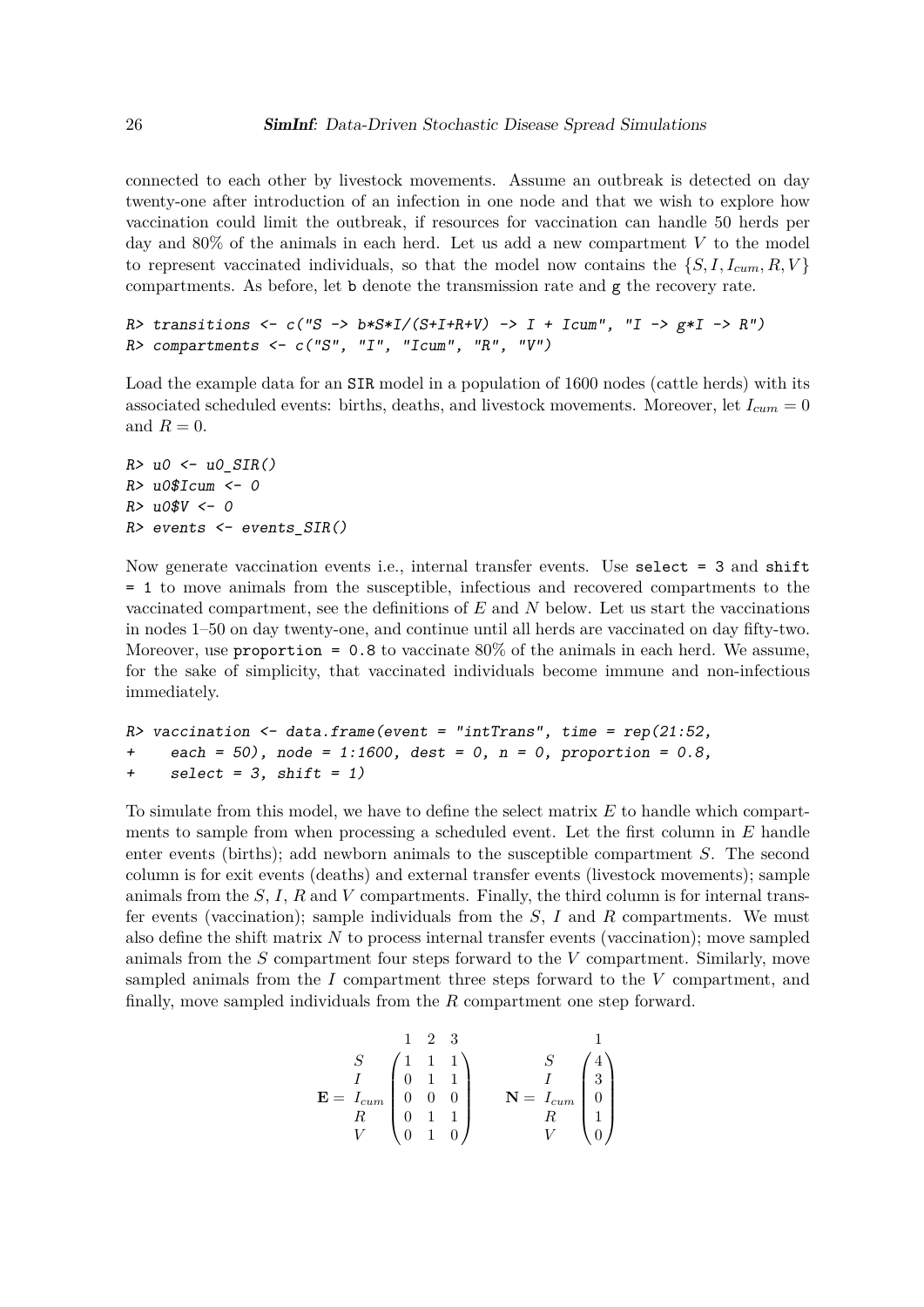```
R> E <- matrix(c(1, 0, 0, 0, 0, 1, 1, 0, 1, 1, 1, 1, 0, 1, 0), nrow = 5,
+ ncol = 3, dimnames = list(c("S", "I", "Icum", "R", "V"),
+ c("1", "2", "3")))
R> N <- matrix(c(4, 3, 0, 1, 0), nrow = 5, ncol = 1,
    + dimnames = list(c("S", "I", "Icum", "R", "V"), "1"))
```
Additionally, we have to redefine the select column in the events, since the data is from the predefined SIR model with another *E* matrix. Let us change select for movements.

#### *R> events\$select[events\$select == 4] <- 2*

Now let us create an epicurve function to estimate the average number of new cases per day from n = 1000 realizations in a for-loop and simulate one trajectory at a time. To clear infection that was introduced in the previous trajectory, animals are first moved to the susceptible compartment. Then, one infected individual is introduced into a randomly sampled node from the population. Note that we use the 'L' suffix to create an integer value rather than a numeric value. Run the model and accumulate Icum. For efficiency, use format = "matrix", the internal matrix format, to extract Icum in every node at each time-point in tspan.

```
R> epicurve <- function(model, n = 1000) {
+ Icum <- numeric(length(model@tspan))
+ for (i in seq_len(n)) {
+ model@u0["S", ] <- model@u0["S", ] + model@u0["I", ]
+ model@u0["I", ] <- 0L
+ j <- sample(seq_len(n_nodes(model)), 1)
+ model@u0["I", j] <- 1L
+ model@u0["S", j] <- model@u0["S", j] - 1L
+ result <- run(model = model)
+ traj <- trajectory(model = result, compartments = "Icum",
+ format = "matrix")
+ Icum <- Icum + colSums(traj)
+ }
+ stepfun(model@tspan[-1], diff(c(0, Icum / n)))
+ }
```
Generate an epicurve with the average number of cases per day for the first three hundred days of the epidemic without vaccination.

```
R> model_no_vac <- mparse(transitions = transitions,
+ compartments = compartments, gdata = c(b = 0.16, g = 0.077),
    u0 = u0, tspan = 1:300, events = events, E = E, N = N)
R> cases_no_vac <- epicurve(model_no_vac)
```
Similarly, generate an epicurve after incorporating the vaccination events.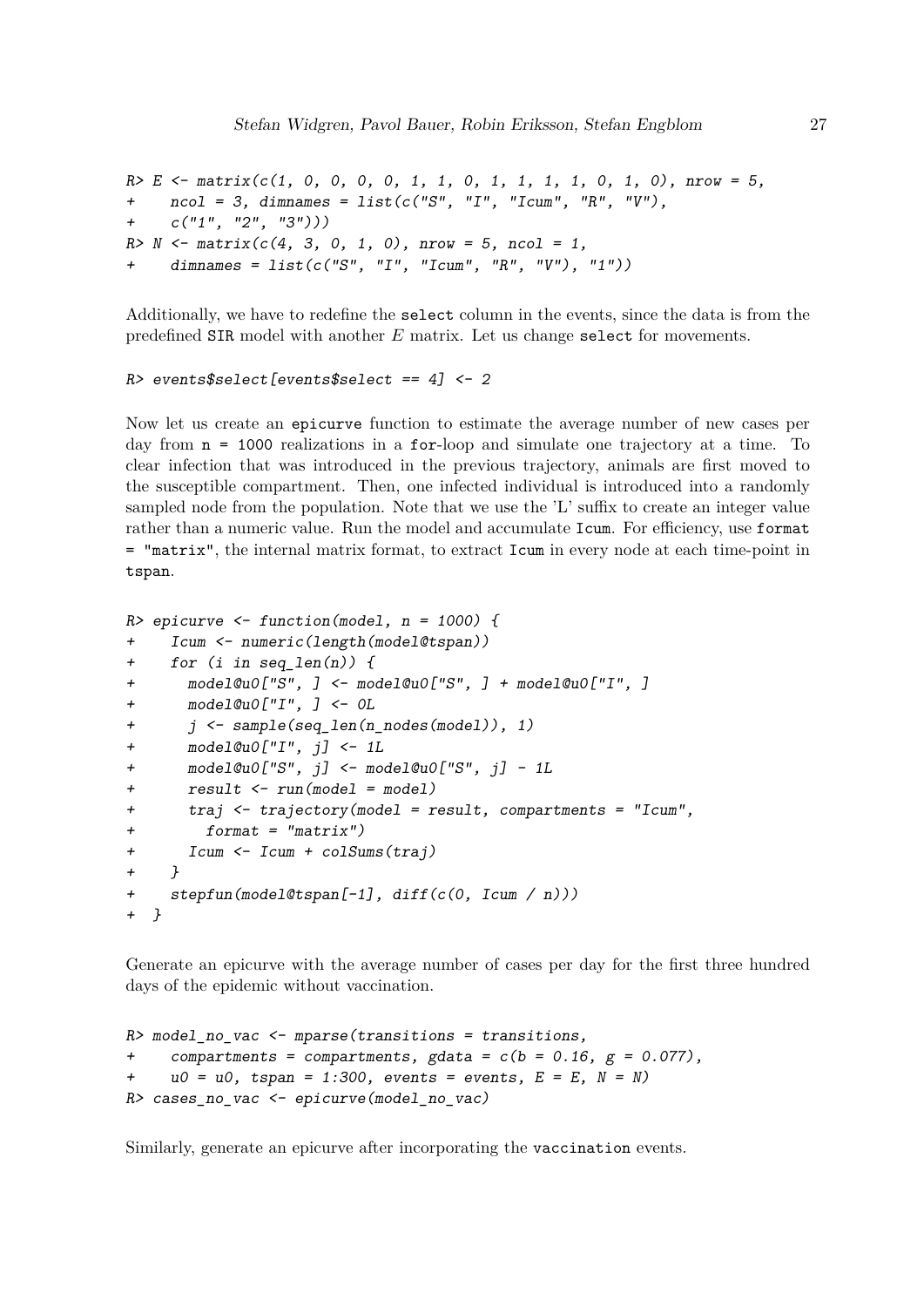<span id="page-27-0"></span>

Figure 8: Comparison between the number of cases per day of an outbreak in an unvaccinated population of cattle herds (black solid line) and after vaccination of animals (blue dashed line). The vertical line (dotted) indicates when vaccination was initiated.

```
R> model_vac <- mparse(transitions = transitions,
+ compartments = compartments, gdata = c(b = 0.16, g = 0.077),
+ u0 = u0, tspan = 1:300, events = rbind(events, vaccination),
+ E = E, N = N)
R> cases_vac <- epicurve(model_vac)
```
As expected, the number of cases decrease rapidly after vaccination, while the outbreak is ongoing for a longer time in the unvaccinated population (Figure [8\)](#page-27-0).

```
R> plot(cases_no_vac, main = "", xlim = c(0, 300), xlab = "Time",
+ ylab = "Number of cases", do.points = FALSE)
R> lines(cases_vac, col = "blue", do.points = FALSE, lty = 2)
R> abline(v = 21, col = "red", lty = 3)
R> legend("topright", c("No vaccination", "Vaccination"),
     col = c("black", "blue"), Ity = 1:2)
```
#### **5.2. Use the** SimInf **framework from another package**

Another possibility is to extend **SimInf** by creating an R add-on package that uses **SimInf** by linking to its core solver native routine. To facilitate this, the SimInf package includes the package\_skeleton method to automate some of the setup for a new source package. It creates directories, saves R and C code files to appropriate places, and creates skeleton help files.

Even if SimInf was designed to study the dynamics of infectious diseases, it is not limited to that use case but can be used to study the dynamics of other systems. Consider we wish to create a new add-on package **PredatorPrey** based on the Rosenzweig-MacArthur predator-prey model demonstrated in the GillespieSSA package [\(Rosenzweig and MacArthur](#page-34-12) [1963;](#page-34-12) [Pineda-Krch 2008\)](#page-34-4). The model has a density-dependent growth in the prey and and a nonlinear Type-2 functional response in the predator [\(Rosenzweig and MacArthur 1963\)](#page-34-12).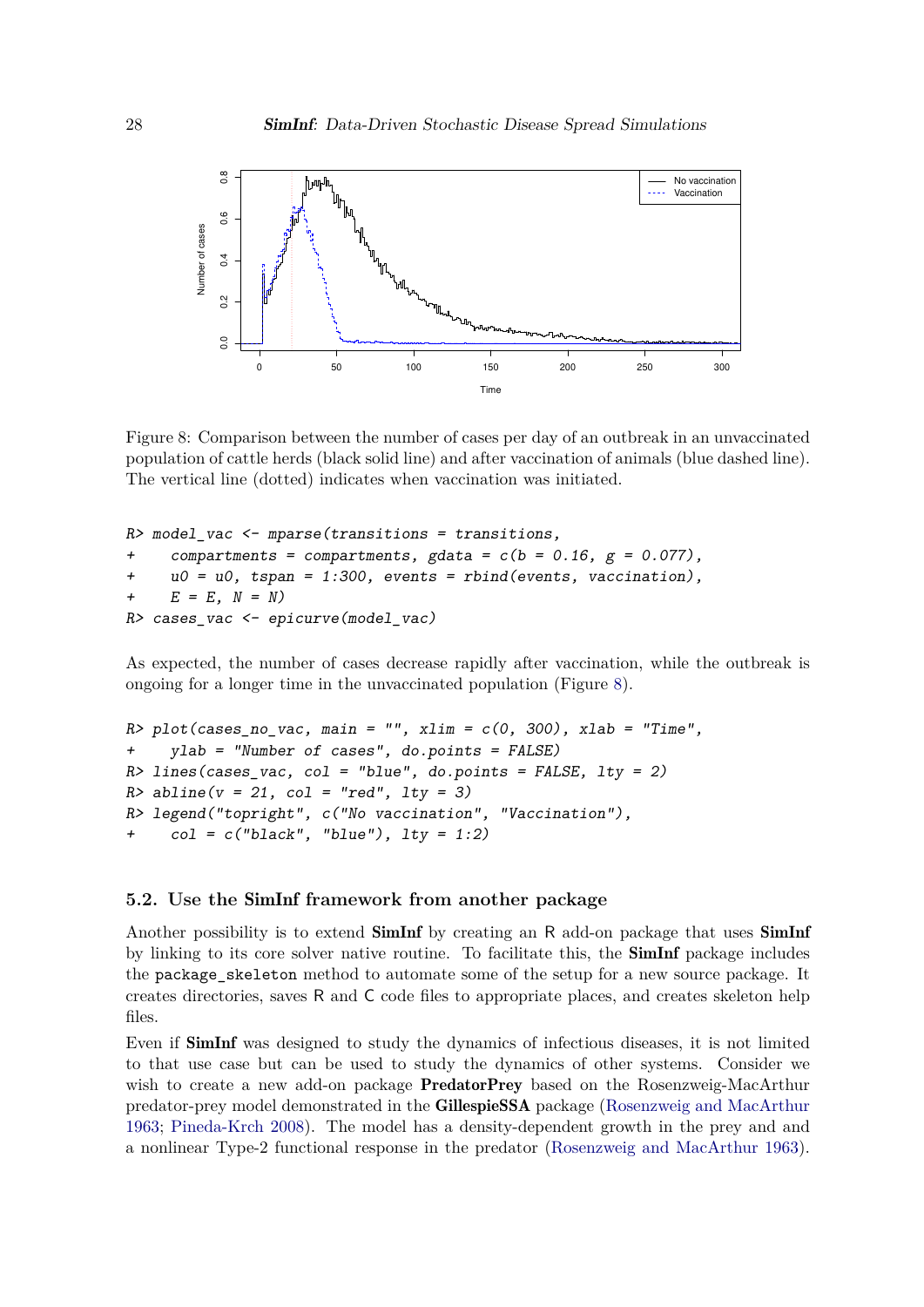Let R and F denote the number of prey and predators, respectively. The model consists of five transitions (Equation [\(21\)](#page-28-0)): i) prey birth, ii) prey death due to non-predatory events, iii) prey death due to predation, iv) predator birth, and v) predator death

<span id="page-28-0"></span>
$$
\begin{array}{c}\n\emptyset & \xrightarrow{b_R \cdot R} & R \\
R & \xrightarrow{(d_R + (b_R - d_R) \cdot R/K) \cdot R} & \emptyset \\
R & \xrightarrow{\alpha/(1+w \cdot R) \cdot R \cdot F} & \emptyset \\
\emptyset & \xrightarrow{b_F \cdot \alpha/(1+w \cdot R) \cdot R \cdot F} & F \\
F & \xrightarrow{d_F \cdot F} & \emptyset\n\end{array}
$$
\n(21)

where  $b_R$ ,  $d_R$ ,  $b_F$ , and  $d_F$  are the per capita birth and death rate of the prey and predator, respectively. Moreover, K is the carrying capacity of the prey,  $\alpha$  is the predation efficiency, and *w* is the degree of predator saturation [\(Pineda-Krch 2008\)](#page-34-4). Using parameter values from [Pineda-Krch](#page-34-4) [\(2008\)](#page-34-4), we define the model as

```
R> transitions <- c("@ -> bR*R -> R", "R -> (dR+(bR-dR)*R/K)*R -> @",
+ "R -> alpha/(1+w*R)*R*F -> @", "@ -> bF*alpha/(1+w*R)*R*F -> F",
+ "F -> dF*F -> @")
R> compartments <- c("R", "F")
R> parameters <- c(bR = 2, bF = 2, dR = 1, K = 1000, alpha = 0.007,
+ w = 0.0035, dF = 2)
```
Assume the initial population consists of  $R = 1000$  prey and  $F = 100$  predators and we are interested in simulating  $n = 1000$  replicates over 100 days. Since there are no between-node movements in this example, we can generate replicates simply by starting with *n* identical nodes.

```
R> n <- 1000
R> u0 = data.frame(R = rep(1000, n), F = rep(100, n))
R> model <- mparse(transitions = transitions, compartments = compartments,
+ gdata = parameters, u0 = u0, tspan = 1:100)
```
Now instead of running the model to generate data, let us use it to create an R add-on package.

```
R> path <- tempdir()
R> package_skeleton(model = model, name = "PredatorPrey", path = path)
```
Where the first argument is the SimInf\_model object generated by the mparse method, the second argument is the name of the package to create a skeleton for and the third argument is the path to the new package. Note that a temporary directory is used here for illustration of the functionality. We refer to the SimInf documentation for other arguments that can be supplied to the package\_skeleton method. The created R file (*R/models.R*) defines the S4 class PredatorPrey that contains the SimInf\_model and a generating function to create a new object of the PredatorPrey model. The generating function is a template that might need to be extended to meet the specific requirements for the model.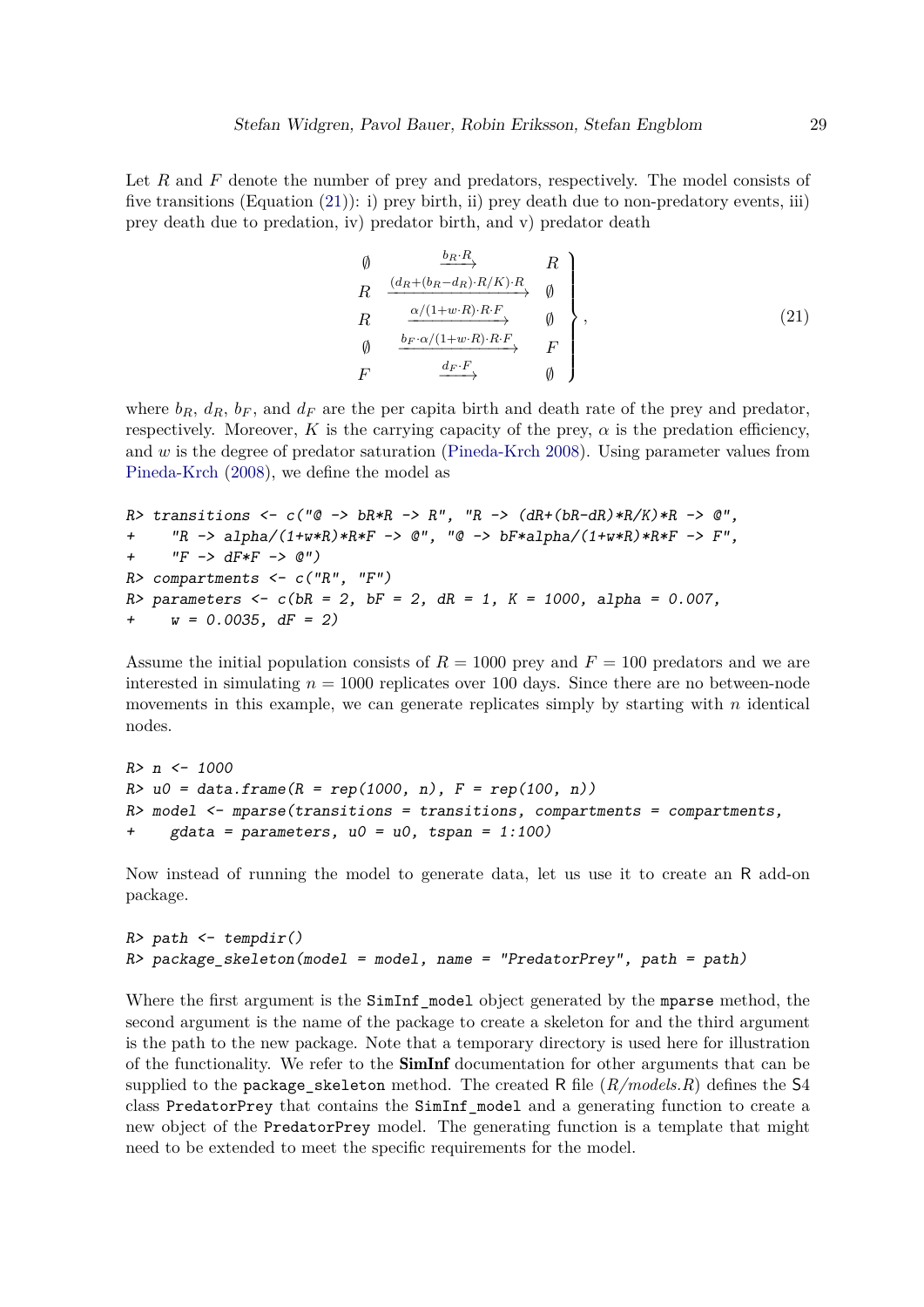<span id="page-29-0"></span>

Figure 9: Left: Phase plane trajectories from 1000 realizations of the Rosenzweig-MacArthur predator-prey model. Right: One realization of the Rosenzweig-MacArthur predator-prey model, where the predators go extinct and then the prey population fluctuates around a plateu of 1000 individuals.

The C file (*src/models.c*) defines one function for each state transition, the post time step function and the model specific run function. The file is automatically compiled when installing the package. The header file "SimInf.h" contains the declarations for these functions and must be included. The SimInf\_model\_run function is the interface from R to the core solver in C and list all function pointers to the transition rate functions in a vector in the order the state transitions appear in the dependency graph G, see Listings [1](#page-40-0) and [2](#page-40-2) in Appendix [C](#page-40-1) for an example from the predefined SIR model in SimInf and the use of the address of operator ' $\&$ ' to obtain the address of a function. The SimInf model run function must return the result from the call to the core solver with SimInf run. The arguments to SimInf run are the arguments passed to the SimInf model run function plus the vector of function pointers to the transition rate functions and the function pointer to the post time step function. The add-on PredatorPrey source package can now be built and installed with the following commands.

```
R> pkg <- file.path(path, "PredatorPrey")
R> install.packages(pkg, repos = NULL, type = "source")
```
Here we let  $\texttt{repos} = \texttt{NULL}$  to install from local files and use  $\texttt{type} = \texttt{``source''}$  to compile the files. If the installation was successful, the newly installed package PredatorPrey can be loaded in R with the following command.

```
R> library("PredatorPrey")
```
Now create a model and run it to generate data.

*R> model <- PredatorPrey(u0 = u0, tspan = 1:100, gdata = parameters) R> set.seed(123)*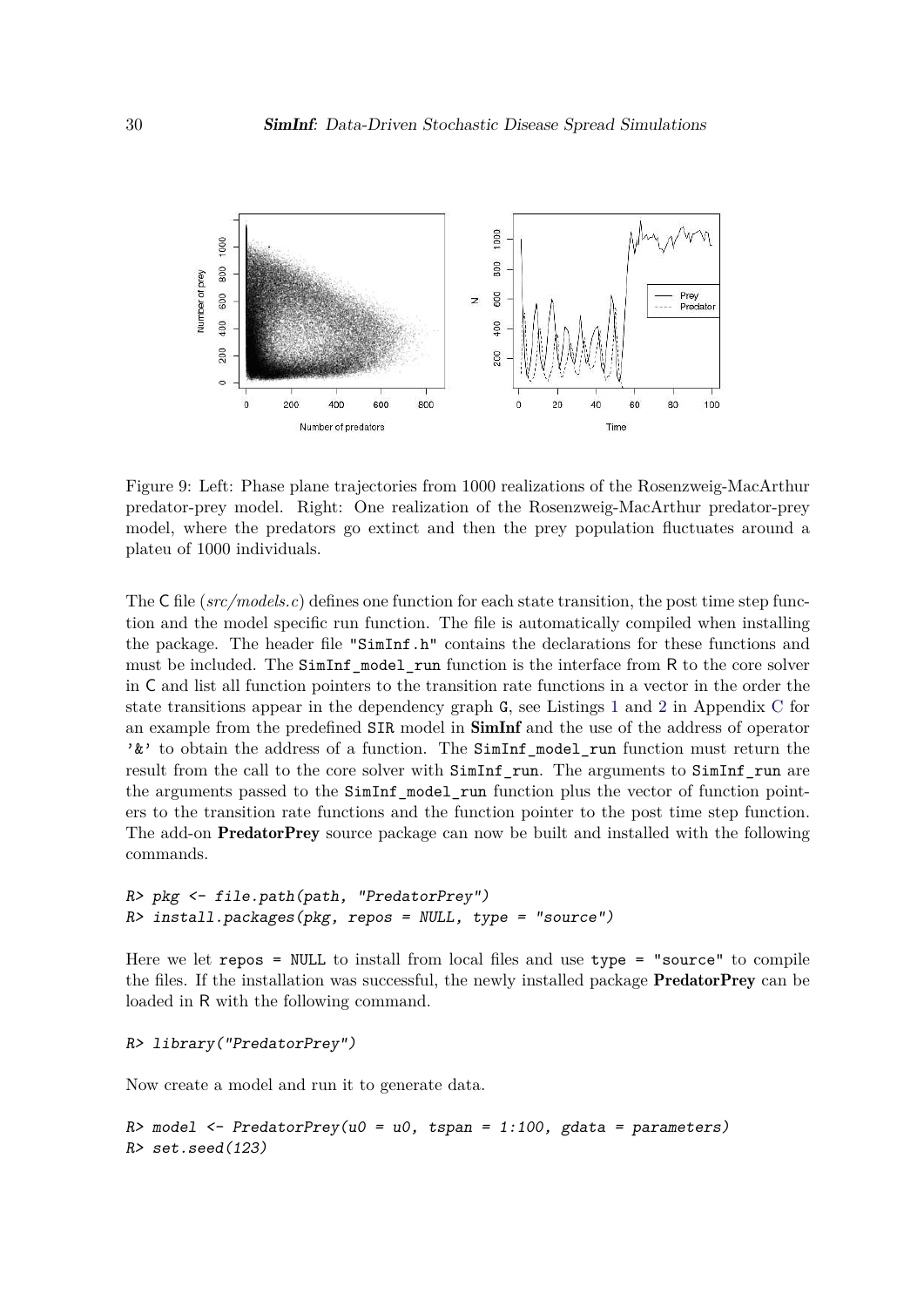```
R> set_num_threads(1)
R> result <- run(model)
```
Because a PredatorPrey object contains the SimInf\_model class, it can make use of all utility functions provided in the SimInf package, for example, show().

*R> result*

Model: PredatorPrey Number of nodes: 1000 Number of transitions: 5 Number of scheduled events: 0

Global data -----------

| Parameter Value |              |
|-----------------|--------------|
| bR.             | $2.0e + 00$  |
| bF              | $2.0e + 00$  |
| dR              | $1.0e + 00$  |
| K               | $1.0e + 0.3$ |
| alpha           | $7.0e - 0.3$ |
| W               | $3.5e - 0.3$ |
| dĿ              | $2.0e + 00$  |

Compartments ------------

|          |  | Min. 1st Qu. Median Mean 3rd Qu. Max. |  |         |
|----------|--|---------------------------------------|--|---------|
| R. 8     |  | 236 607 598 975 1195                  |  |         |
| $F \cap$ |  | 0 35 112                              |  | 161 851 |

Or the trajectory() method, for example, to plot the phase plane from 1000 realizations or to illustrate stochastic extinction of the predators in the fourth node (Figure [9\)](#page-29-0).

```
R> opar <- par(mfrow = c(1, 2))
R> plot(R ~ F, trajectory(model = result), cex = 0.3, pch = 20,
+ xlab = "Number of predators", ylab = "Number of prey",
+ col = rgb(0, 0, 0, alpha = 0.1))
R> plot(R ~ time, trajectory(model = result, index = 4), type = "l",
+ xlab = "Time", ylab = "N")
R> lines(F ~ time, trajectory(model = result, index = 4), type = "l", lty = 2)
R> legend("right", c("Prey", "Predator"), lty = 1:2)
R> par(opar)
```
<span id="page-30-0"></span>This example illustrated how SimInf supports usage of the numerical solvers from other R packages via the LinkingTo feature in R.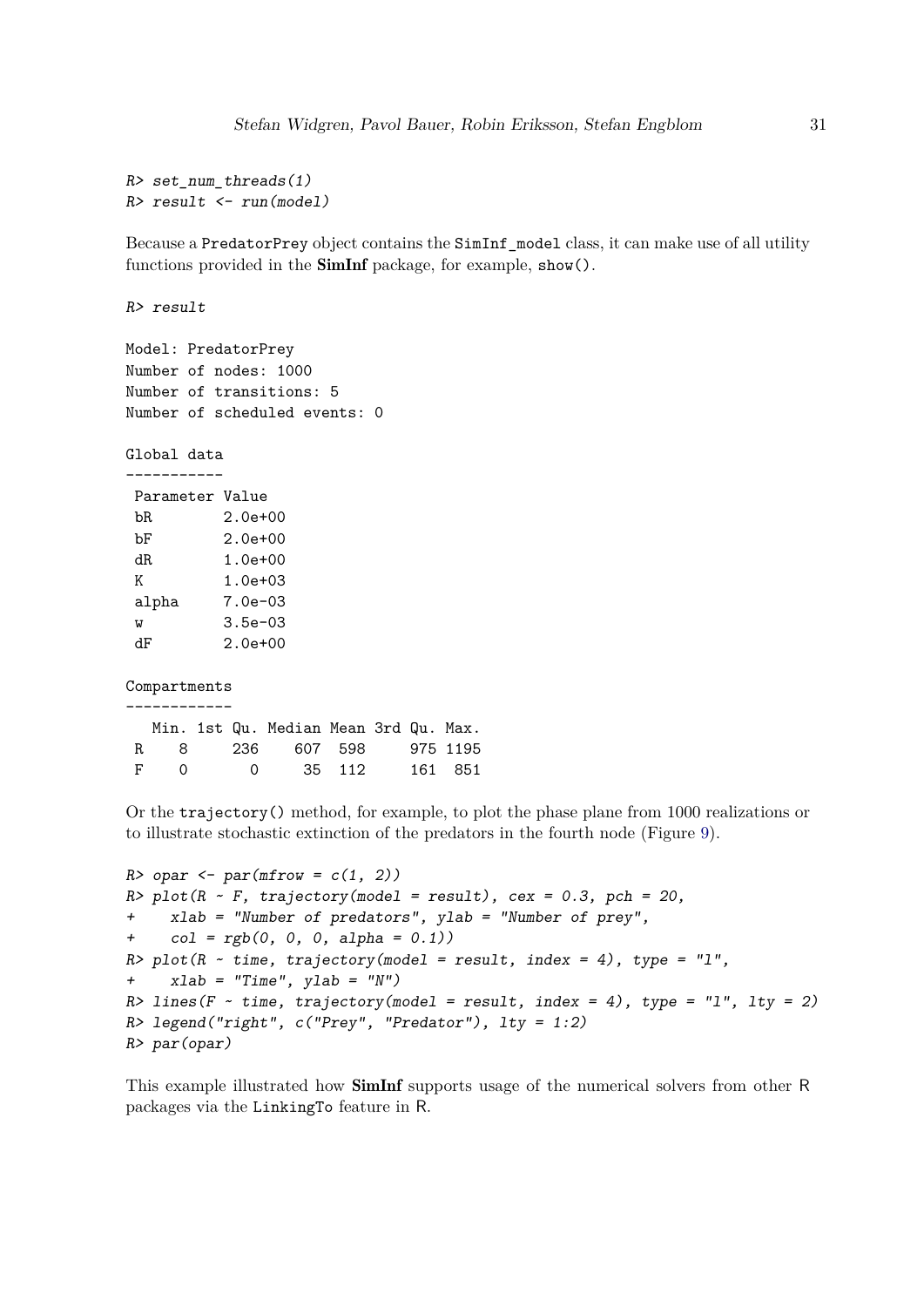### **6. Benchmark**

A comprehensive analysis of the performance of the numerical solver in SimInf is presented by [Bauer](#page-32-1) *et al.* [\(2016\)](#page-32-1). Here, we provide a small benchmark of the run-time of an SIR model using three R packages on CRAN: **SimInf** version 6.1.0, **adaptivetau** version 2.2-3 and GillespieSSA version 0.6.1. The measurements were obtained on a ThinkPad T460p, Intel core i7-6700HQ quad-core at 2.6GHz , 32GB 2133MHz RAM, running Fedora 30 and using R version 3.6.1. Ten replicates were performed and average run-time was estimated to generate 1,000 realizations of an SIR model with parameters  $\beta = 0.16$  and  $\gamma = 0.077$  and initial conditions  $S = 1000$ ,  $I = 10$  and  $R = 0$ . As shown in Table [4,](#page-31-0) the implementation in **SimInf** appears to run faster than adaptivtau. This difference probably depends on adaptivetau using a hybrid  $R/C++$  implementation with R code for the transition rate functions while **SimInf** uses  $C$  code. To reduce run-time further,  $\mathbf{SimInf}$  has built-in support to perform computations in parallel. As expected, GillespieSSA has the longest run-time since it has an implementation in pure R.

<span id="page-31-0"></span>

| R package    | Method      | Threads | Time [ms] |
|--------------|-------------|---------|-----------|
| SimInf       | Direct SSA  | 4       | 38        |
| SimInf       | Direct SSA  | 2       | 69        |
| SimInf       | Direct SSA  | 1       | 126       |
| adaptivetau  | Tau-leaping | 1       | 2730      |
| adaptivetau  | Direct SSA  |         | 8894      |
| GillespieSSA | Tau-leaping |         | 18465     |
| GillespieSSA | Direct SSA  |         | 53009     |

Table 4: Comparison of the average run-time for generating 1000 realizations of an SIR model.

# **7. Conclusion**

In this paper we have introduced the R package **SimInf** which supports data-driven simulations of disease transmission over spatio-temporal networks. The package offers a very efficient and highly flexible tool to incorporate real data in simulations at realistic scales.

We hope that our package will facilitate incorporating available data, for example, livestock data, in network epidemic models to better understand disease transmission in a temporal network and improve design of intervention strategies for endemic and emerging threats. Future efforts will be concentrated on a software development driven predominantly by actual use cases.

## **8. Acknowledgments**

This work was financially supported by the Swedish Research Council within the UPMARC Linnaeus centre of Excellence (P. Bauer, R. Eriksson, S. Engblom), the Swedish Research Council Formas (S. Engblom, S. Widgren), the Swedish Board of Agriculture (S. Widgren), and by the Swedish strategic research program eSSENCE (S. Widgren). The authors also thank two anonymous reviewers for their helpful suggestions and comments, which greatly improved the quality of both the software package and this manuscript.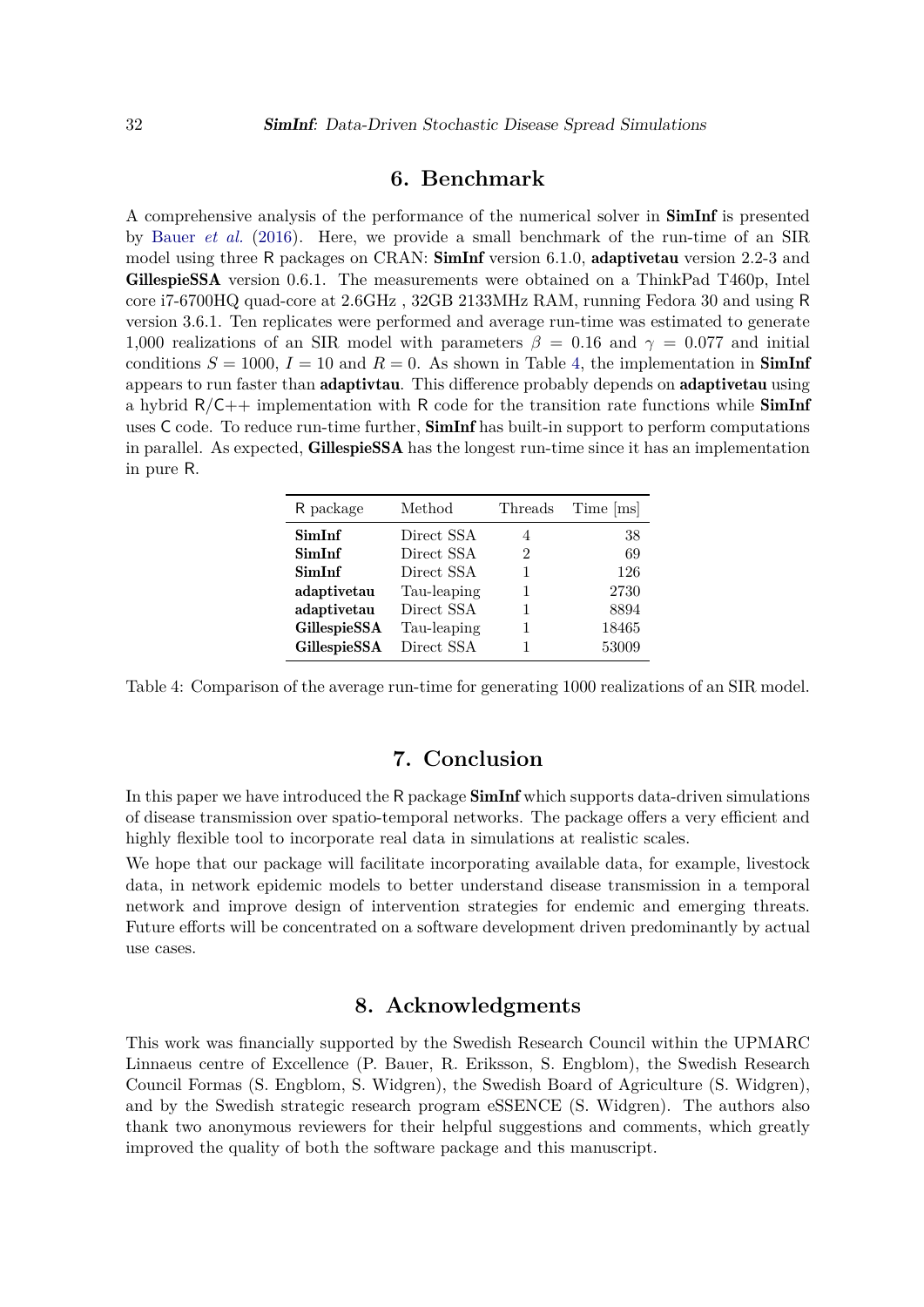# **References**

- <span id="page-32-3"></span>Andersson RM, May RM (1991). *Infectious Diseases of Humans*. Oxford Science Publications, Oxford.
- <span id="page-32-9"></span>Ayscue P, Lanzas C, Ivanek R, Gröhn YT (2009). "Modeling On-Farm *Escherichia coli* O157:H7 Population Dynamics." *Foodborne Pathogens and Disease*, **6**(4), 461–470. [doi:](https://doi.org/10.1089/fpd.2008.0235) [10.1089/fpd.2008.0235](https://doi.org/10.1089/fpd.2008.0235).
- <span id="page-32-8"></span>Bajardi P, Barrat A, Natale F, Savini L, Colizza V (2011). "Dynamical Patterns of Cattle Trade Movements." *PloS ONE*, **6**(5), e19869. [doi:10.1371/journal.pone.0019869](https://doi.org/10.1371/journal.pone.0019869).
- <span id="page-32-4"></span>Bartlett MS (1957). "Measles Periodicity and Community Size." *Journal of the Royal Statistical Society. Series A (General)*, **120**(1), 48–70. [doi:10.2307/2342553](https://doi.org/10.2307/2342553).
- <span id="page-32-12"></span>Bauer P, Engblom S (2015). "Sensitivity Estimation and Inverse Problems in Spatial Stochastic Models of Chemical Kinetics." In A Abdulle, S Deparis, D Kressner, F Nobile, M Picasso (eds.), *Numerical Mathematics and Advanced Applications - ENUMATH 2013*, pp. 519–527. Springer-Verlag, Cham. [doi:10.1007/978-3-319-10705-9\\_51](https://doi.org/10.1007/978-3-319-10705-9_51).
- <span id="page-32-1"></span>Bauer P, Engblom S, Widgren S (2016). "Fast Event-Based Epidemiological Simulations on National Scales." *International Journal of High Performance Computing Applications*, **30**(4), 438–453. [doi:10.1177/1094342016635723](https://doi.org/10.1177/1094342016635723).
- <span id="page-32-6"></span>Breban R, Drake JM, Stallknecht DE, Rohani P (2009). "The Role of Environmental Transmission in Recurrent Avian Influenza Epidemics." *PLoS computational biology*, **5**(4), e1000346. [doi:10.1371/journal.pcbi.1000346](https://doi.org/10.1371/journal.pcbi.1000346).
- <span id="page-32-0"></span>Brooks-Pollock E, de Jong M, Keeling M, Klinkenberg D, Wood J (2015). "Eight Challenges in Modelling Infectious Livestock Diseases." *Epidemics*, **10**, 1–5. [doi:10.1016/j.epidem.](https://doi.org/10.1016/j.epidem.2014.08.005) [2014.08.005](https://doi.org/10.1016/j.epidem.2014.08.005).
- <span id="page-32-2"></span>Cao Y, Gillespie DT, Petzold LR (2007). "Adaptive Explicit-Implicit Tau-Leaping Method With Automatic Tau Selection." *The Journal of Chemical Physics*, **126**(22), 224101. [doi:](https://doi.org/10.1063/1.2745299) [10.1063/1.2745299](https://doi.org/10.1063/1.2745299).
- <span id="page-32-11"></span>Chambers J (2008). *Software for Data Analysis: Programming with* R. Springer-Verlag, New York. [doi:10.1007/978-0-387-75936-4](https://doi.org/10.1007/978-0-387-75936-4).
- <span id="page-32-7"></span>Danon L, Ford AP, House T, Jewell CP, Keeling MJ, Roberts GO, Ross JV, Vernon MC (2011). "Networks and the Epidemiology of Infectious Disease." *Interdisciplinary Perspectives on Infectious Diseases*, **2011**. [doi:10.1155/2011/284909](https://doi.org/10.1155/2011/284909).
- <span id="page-32-10"></span>Drawert B, Engblom S, Hellander A (2012). "URDME: A Modular Framework for Stochastic Simulation of Reaction-Transport Processes in Complex Geometries." *BMC Systems Biology*, **6**(1), 1–17. [doi:10.1186/1752-0509-6-76](https://doi.org/10.1186/1752-0509-6-76).
- <span id="page-32-5"></span>Dushoff J, Plotkin JB, Levin SA, Earn DJ (2004). "Dynamical Resonance Can Account for Seasonality of Influenza Epidemics." *Proceedings of the National Academy of Sciences of the United States of America*, **101**(48), 16915–16916. [doi:10.1073/pnas.0407293101](https://doi.org/10.1073/pnas.0407293101).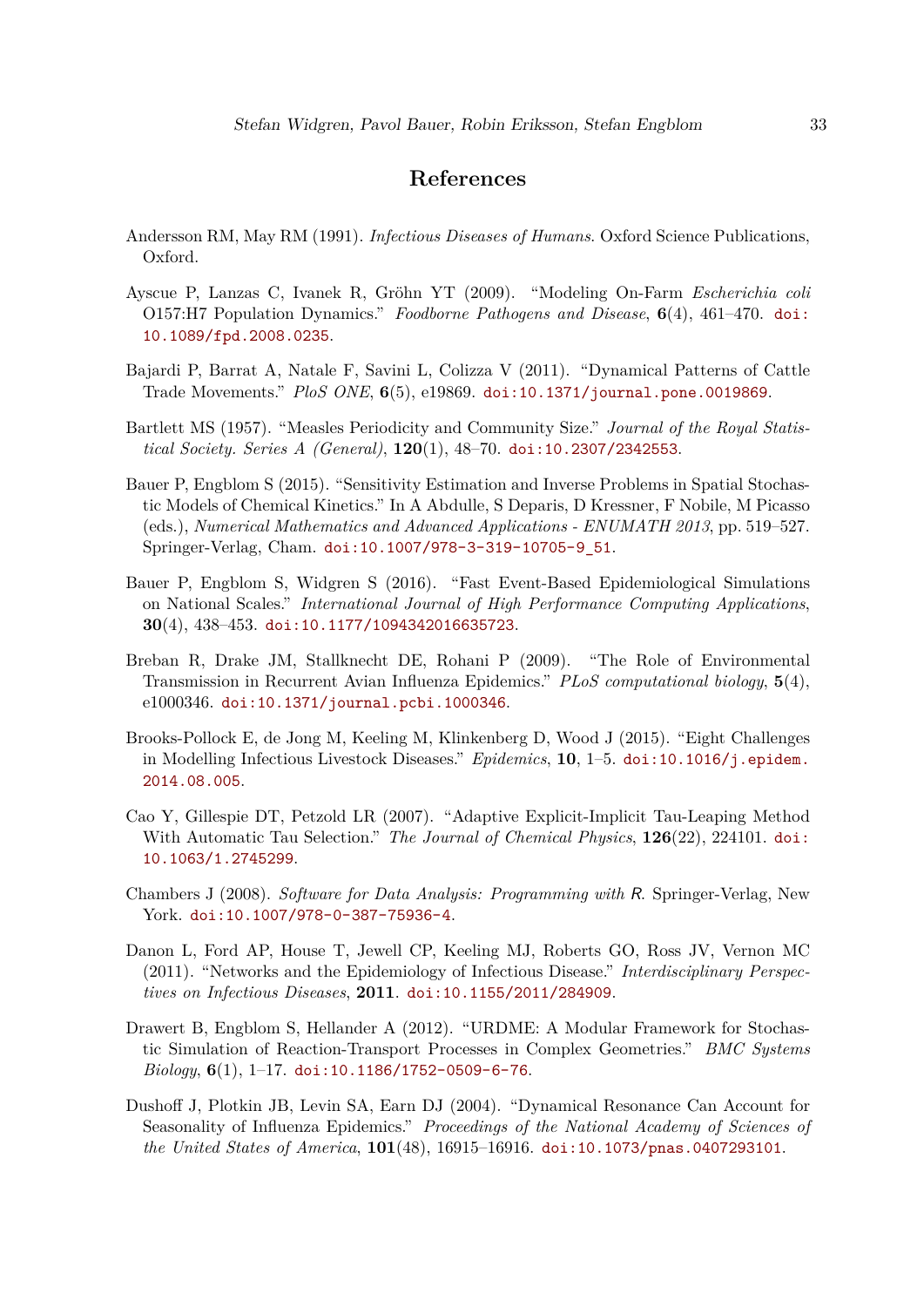- <span id="page-33-7"></span>Dutta BL, Ezanno P, Vergu E (2014). "Characteristics of the Spatio-Temporal Network of Cattle Movements in France Over a 5-Year Period." *Preventive Veterinary Medicine*, **117**(1), 79–94. [doi:10.1016/j.prevetmed.2014.09.005](https://doi.org/10.1016/j.prevetmed.2014.09.005).
- <span id="page-33-9"></span>Engblom S, Ferm L, Hellander A, Lötstedt P (2009). "Simulation of Stochastic Reaction-Diffusion Processes on Unstructured Meshes." *SIAM Journal on Scientific Computing*, **31**(3), 1774–1797. [doi:10.1137/080721388](https://doi.org/10.1137/080721388).
- <span id="page-33-8"></span>Engblom S, Widgren S (2017). "Data-Driven Computational Disease Spread Modeling: From Measurement to Parametrization and Control." In ASRS Rao, S Pyne, CR Rao (eds.), *Disease Modeling and Public Health*, volume 36 of *Handbook of Statistics*. Elsevier, Amsterdam. [doi:10.1016/bs.host.2017.05.005](https://doi.org/10.1016/bs.host.2017.05.005).
- <span id="page-33-11"></span>Fog A (2008). "Sampling methods for Wallenius' and Fisher's noncentral hypergeometric distributions." *Communications in Statistics—Simulation and Computation*, **37**(2), 241– 257. [doi:10.1080/03610910701790236](https://doi.org/10.1080/03610910701790236).
- <span id="page-33-10"></span>Galassi M, Davies J, Theiler J, Gough B, Jungman G, Alken P, Booth M, Rossi F (2009). *GNU Scientific Library Reference Manual*. Network Theory Limited, 3rd edition. ISBN: 0-9546120-7-8, URL <https://www.gnu.org/software/gsl/>.
- <span id="page-33-12"></span>Gautam R, Bani-Yaghoub M, Neill WH, Döpfer D, Kaspar C, Ivanek R (2011). "Modeling the Effect of Seasonal Variation in Ambient Temperature on the Transmission Dynamics of a Pathogen With a Free-Living Stage: Example of *Escherichia coli* O157:H7 in a Dairy Herd." *Preventive Veterinary Medicine*, **102**(1), 10–21. [doi:10.1016/j.prevetmed.2011.06.008](https://doi.org/10.1016/j.prevetmed.2011.06.008).
- <span id="page-33-2"></span>Gillespie DT (1977). "Exact Stochastic Simulation of Coupled Chemical Reactions." *The Journal of Physical Chemistry*, **81**(25), 2340–2361. [doi:10.1021/j100540a008](https://doi.org/10.1021/j100540a008).
- <span id="page-33-0"></span>Grenfell B, Harwood J (1997). "(Meta) Population Dynamics of Infectious Diseases." *Trends in ecology & evolution*, **12**(10), 395–399. [doi:10.1016/S0169-5347\(97\)01174-9](https://doi.org/10.1016/S0169-5347(97)01174-9).
- <span id="page-33-4"></span>Jenness S, Goodreau SM, Morris M (2017). EpiModel*: Mathematical Modeling of Infectious Disease*. R package version 1.5.0, URL [https://CRAN.R-project.org/package=](https://CRAN.R-project.org/package=EpiModel) [EpiModel](https://CRAN.R-project.org/package=EpiModel).
- <span id="page-33-3"></span>Johnson P (2016). adaptivetau*: Tau-Leaping Stochastic Simulation*. R package version 2.2-1, URL <https://CRAN.R-project.org/package=adaptivetau>.
- <span id="page-33-1"></span>Keeling MJ, Danon L, Vernon MC, House TA (2010). "Individual Identity and Movement Networks for Disease Metapopulations." *Proceedings of the National Academy of Sciences*, **107**(19), 8866–8870. [doi:10.1073/pnas.1000416107](https://doi.org/10.1073/pnas.1000416107).
- <span id="page-33-5"></span>Keeling MJ, Rohani P (2007). *Modeling Infectious Diseases in Humans and Animals*. First edition. Princeton University Press, New Jersey.
- <span id="page-33-6"></span>Kempe D, Kleinberg J, Kumar A (2002). "Connectivity and Inference Problems for Temporal Networks." *Journal of Computer and System Sciences*, **64**(4), 820–842. [doi:10.1006/jcss.](https://doi.org/10.1006/jcss.2002.1829) [2002.1829](https://doi.org/10.1006/jcss.2002.1829).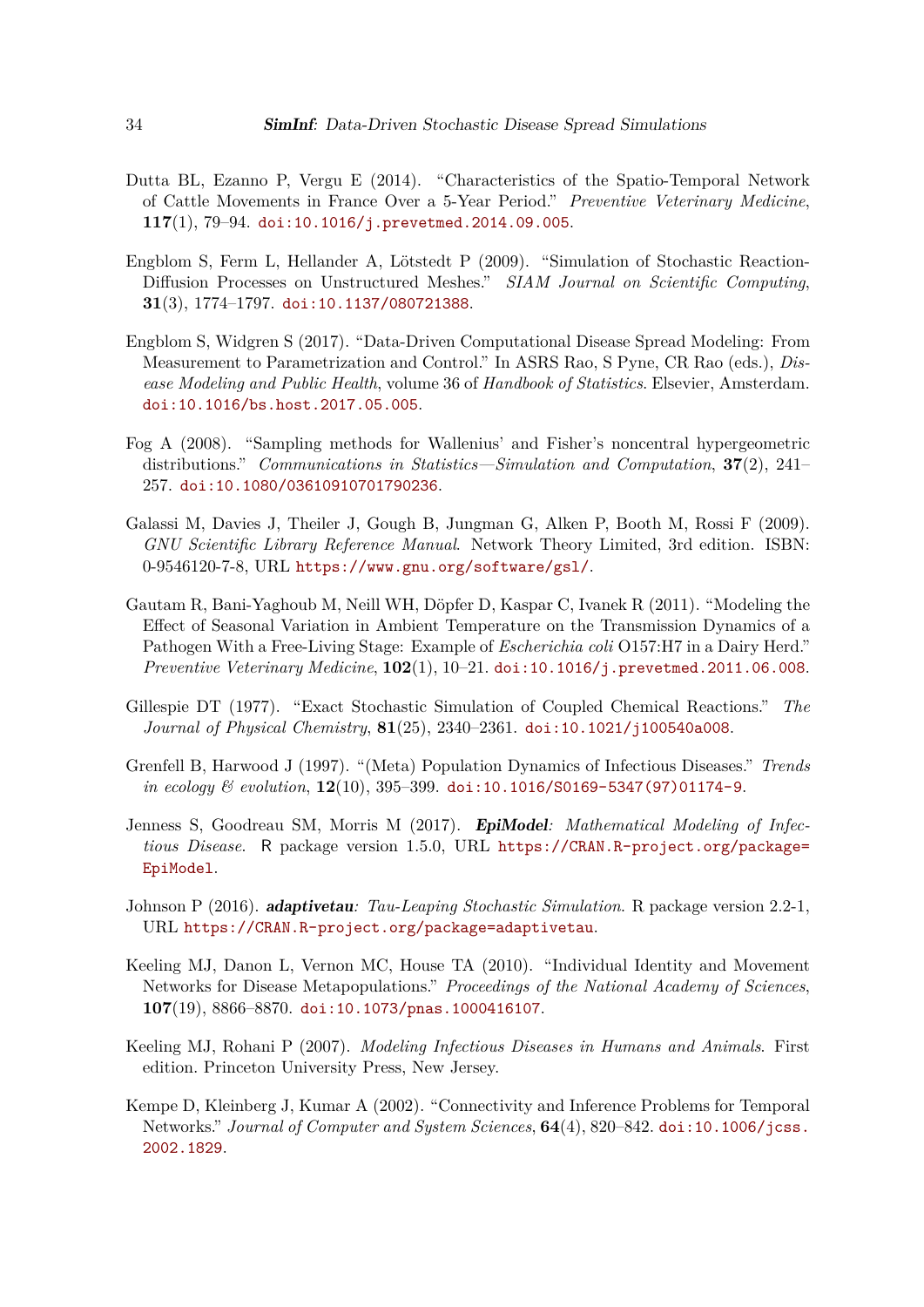- <span id="page-34-8"></span>Kermack WO, McKendrick AG (1927). "A Contribution to the Mathematical Theory of Epidemics." *Proceedings of the Royal Society, London A*, **115**, 700–721. [doi:10.1098/](https://doi.org/10.1098/rspa.1927.0118) [rspa.1927.0118](https://doi.org/10.1098/rspa.1927.0118).
- <span id="page-34-2"></span>Kernighan BW, Ritchie DM (1988). C *Programming Language*. Prentice Hall Press, Upper Saddle River, NJ.
- <span id="page-34-9"></span>King AA, Domenech de Cellès M, Magpantay FMG, Rohani P (2015). "Avoidable Errors in the Modelling of Outbreaks of Emerging Pathogens, with Special Reference to Ebola." *Proceedings of the Royal Society of London B: Biological Sciences*, **282**(1806). [doi:10.](https://doi.org/10.1098/rspb.2015.0347) [1098/rspb.2015.0347](https://doi.org/10.1098/rspb.2015.0347).
- <span id="page-34-5"></span>Marques FS, Amaku M, Grisi-Filho JHH (2017). hybridModels*: An* R *Package for Stochastic Simulation of Disease Spreading in Dynamic Networks*. R package version 0.2.15, URL <https://CRAN.R-project.org/package=hybridModels>.
- <span id="page-34-6"></span>Merl D, Johnson LR, Gramacy RB, Mangel M (2010). "amei: An R Package for the Adaptive Management of Epidemiological Interventions." *Journal of Statistical Software*, **36**(6), 1–32. [doi:10.18637/jss.v036.i06](https://doi.org/10.18637/jss.v036.i06).
- <span id="page-34-7"></span>Meyer S, Held L, Höhle M (2017). "Spatio-Temporal Analysis of Epidemic Phenomena Using the R Package surveillance." *Journal of Statistical Software*, **77**(11), 1–55. [doi:10.18637/](https://doi.org/10.18637/jss.v077.i11) [jss.v077.i11](https://doi.org/10.18637/jss.v077.i11).
- <span id="page-34-0"></span>Newell DG, Koopmans M, Verhoef L, Duizer E, Aidara-Kane A, Sprong H, Opsteegh M, Langelaar M, Threfall J, Scheutz F, *et al.* (2010). "Food-Borne diseases - The Challenges of 20 Years Ago Still Persist While New Ones Continue to Emerge." *International Journal of Food Microbiology*, **139**, S3–S15. [doi:10.1016/j.ijfoodmicro.2010.01.021](https://doi.org/10.1016/j.ijfoodmicro.2010.01.021).
- <span id="page-34-3"></span>OpenMP Architecture Review Board (2008). "OpenMP Application Program Interface Version 3.0." URL <https://www.openmp.org/mp-documents/spec30.pdf>.
- <span id="page-34-4"></span>Pineda-Krch M (2008). "GillespieSSA: Implementing the Gillespie Stochastic Simulation Algorithm in R." *Journal of Statistical Software*, **25**(1), 1–18. [doi:10.18637/jss.v025.](https://doi.org/10.18637/jss.v025.i12) [i12](https://doi.org/10.18637/jss.v025.i12).
- <span id="page-34-1"></span>R Core Team (2017). R*: A Language and Environment for Statistical Computing*. R Foundation for Statistical Computing, Vienna, Austria. URL <https://www.R-project.org/>.
- <span id="page-34-12"></span>Rosenzweig ML, MacArthur RH (1963). "Graphical Representation and Stability Conditions of Predator-Prey Interactions." *The American Naturalist*, **97**(895), 209–223. [doi:10.1086/](https://doi.org/10.1086/282272) [282272](https://doi.org/10.1086/282272).
- <span id="page-34-10"></span>Smith R, Schukken Y, Gröhn Y (2015). "A New Compartmental Model of *Mycobacterium avium subsp. paratuberculosis* Infection Dynamics in Cattle." *Preventive Veterinary Medicine*, **122**, 298–305. [doi:10.1016/j.prevetmed.2015.10.008](https://doi.org/10.1016/j.prevetmed.2015.10.008).
- <span id="page-34-11"></span>Wickham H (2015). R *Packages: Organize, Test, Document, and Share Your Code*. O'Reilly Media, Inc., Sebastopol, CA. URL <http://r-pkgs.had.co.nz/>.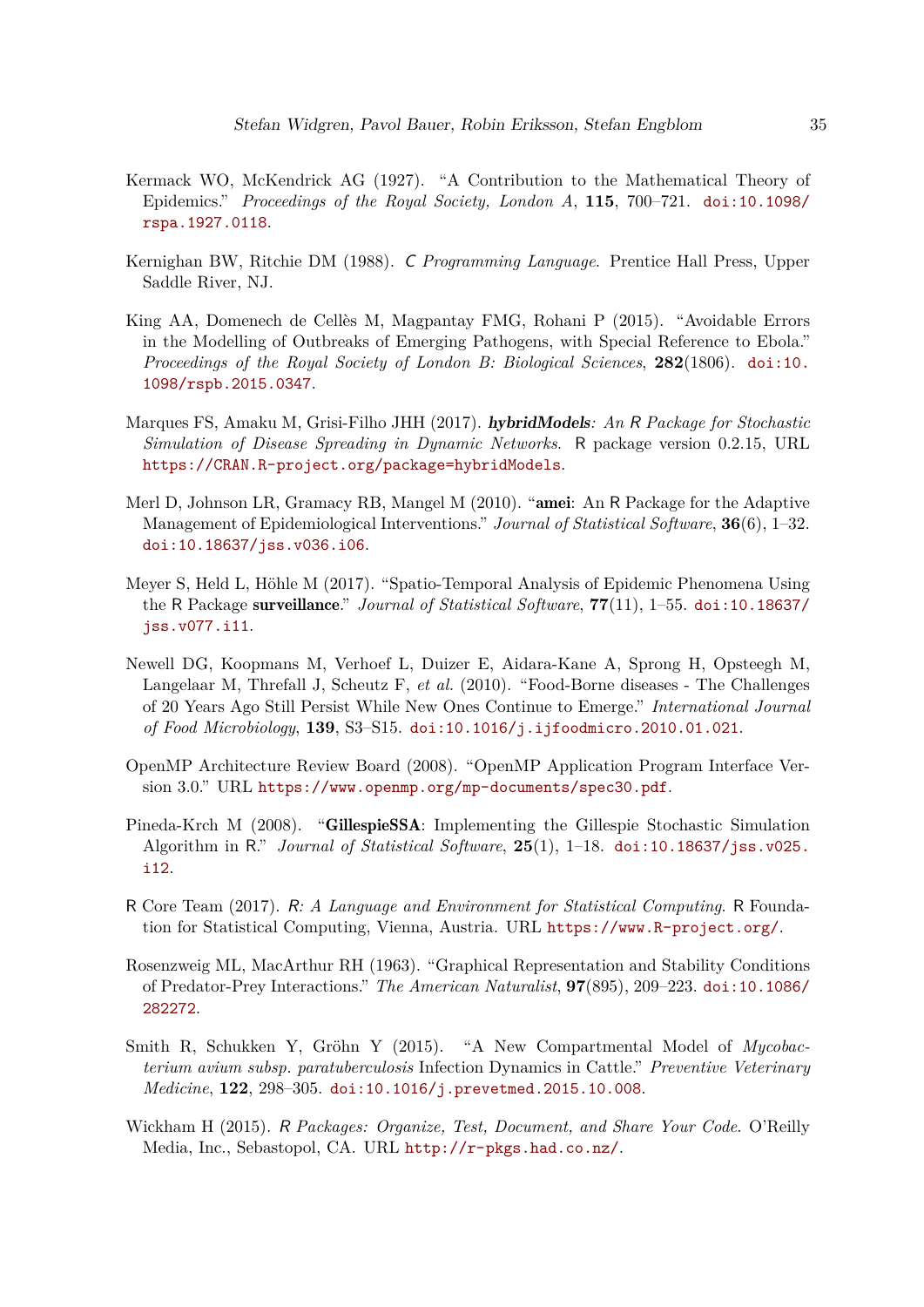- <span id="page-35-0"></span>Widgren S, Bauer P, Eriksson R, Engblom S (2019). "SimInf: An R Package for Data-Driven Stochastic Disease Spread Simulations." *Journal of Statistical Software*, **91**(12), 1–42. [doi:](https://doi.org/10.18637/jss.v091.i12) [10.18637/jss.v091.i12](https://doi.org/10.18637/jss.v091.i12).
- <span id="page-35-1"></span>Widgren S, Engblom S, Bauer P, Frössling J, Emanuelson U, Lindberg A (2016). "Data-Driven Network Modelling of Disease Transmission Using Complete Population Movement Data: Spread of VTEC O157 in Swedish Cattle." *Veterinary Research*, **47**(1), 81. [doi:](https://doi.org/10.1186/s13567-016-0366-5) [10.1186/s13567-016-0366-5](https://doi.org/10.1186/s13567-016-0366-5).
- <span id="page-35-2"></span>Widgren S, Engblom S, Emanuelson U, Lindberg A (2018). "Spatio-Temporal Modelling of Verotoxigenic *Escherichia coli* O157 in Cattle in Sweden: Exploring Options for Control." *Veterinary Research*, **49**(1), 78. [doi:10.1186/s13567-018-0574-2](https://doi.org/10.1186/s13567-018-0574-2).
- <span id="page-35-3"></span>Zhang XS, Chase-Topping ME, McKendrick IJ, Savill NJ, Woolhouse MEJ (2010). "Spread of *E. coli* O157 Infection Among Scottish Cattle Farms: Stochastic Models and Model Selection." *Epidemics*, **2**(1), 11–20. [doi:10.1016/j.epidem.2010.02.001](https://doi.org/10.1016/j.epidem.2010.02.001).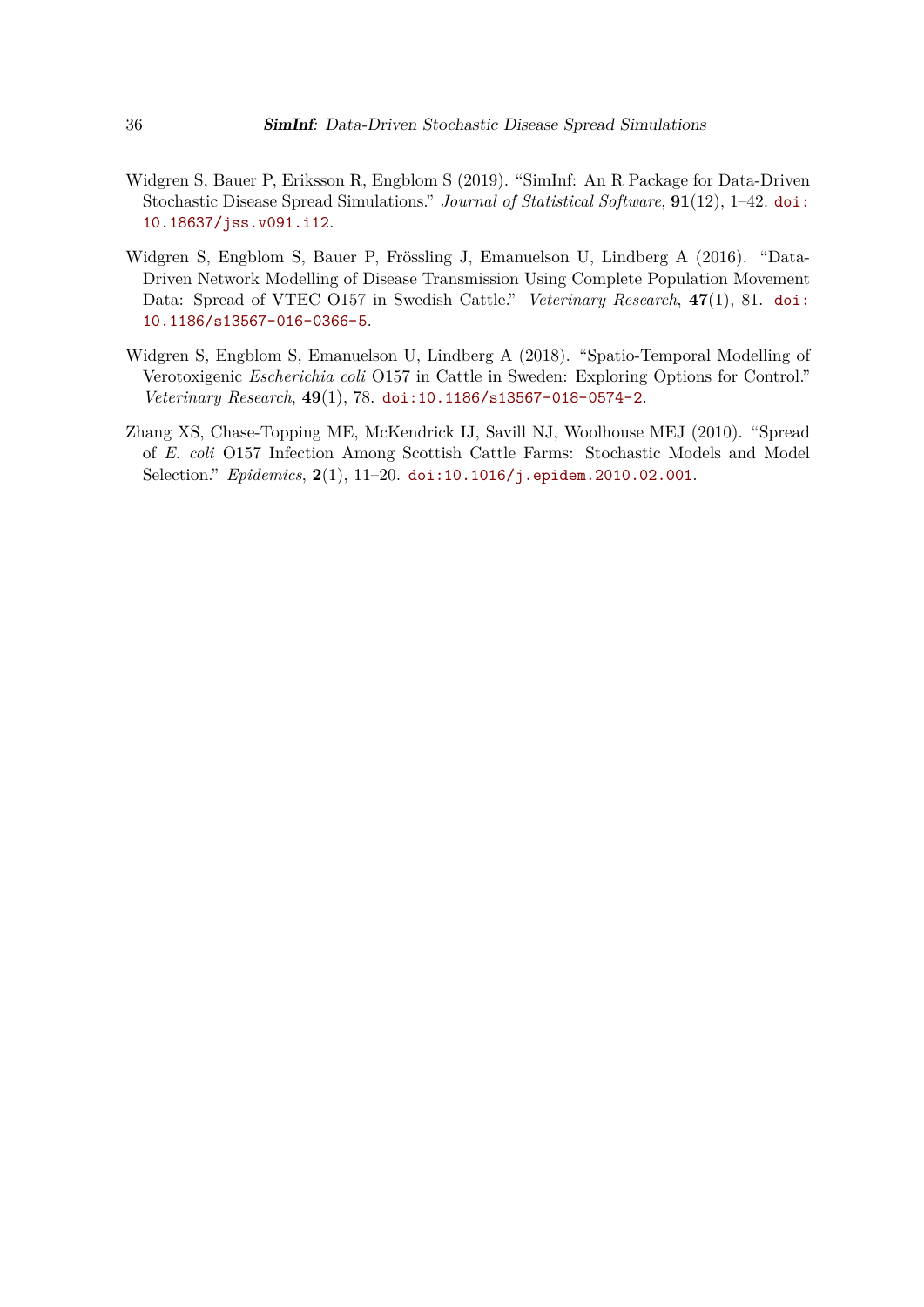# **A. Pseudo-code for the default simulation solver**

<span id="page-36-0"></span>

|     | <i>Algorithm</i> Pseudo-code for the default simulation solver using direct SSA                                   |
|-----|-------------------------------------------------------------------------------------------------------------------|
| 1:  | <i>Run trajectory:</i> Dispatch to model specific run method.                                                     |
| 2:  | C interface: Initialize model transition rate functions and post time step function.                              |
| 3:  | for all nodes $i = 1$ to $N_{\text{nodes}}$ do in parallel                                                        |
| 4:  | Compute transition rates for all transitions $\omega_{i,j}, j = 1, , N_{trans}.$                                  |
| 5:  | end for                                                                                                           |
| 6:  | while $t < T_{\text{End}}$ do                                                                                     |
| 7:  | for all nodes $i = 1$ to $N_{\text{nodes}}$ do in parallel                                                        |
| 8:  | loop                                                                                                              |
| 9:  | Compute sum of transition rates $\lambda_i = \sum_{j=1}^{N_{\text{trans}}} \omega_{i,j}$                          |
| 10: | Sample time to next stochastic event $\tau_i = -\log(r_1)/\lambda_i$ where $r_1$                                  |
|     | is a uniformly distributed random number in the range $(0, 1)$                                                    |
| 11: | if $\tau_i + t_i >=T_{\text{Next day}}$ then                                                                      |
| 12: | Move simulated time forward $t_i = T_{\text{Next day}}$                                                           |
| 13: | go to 20                                                                                                          |
| 14: | end if                                                                                                            |
| 15: | Move simulated time forward $t_i = t_i + \tau_i$                                                                  |
| 16: | Determine which state transition happened; by inversion,                                                          |
|     | find <i>n</i> such that $\sum_{j=1}^{n-1} \omega_{i,j} < \lambda r_2 \le \sum_{j=1}^{n} \omega_{i,j}$ where $r_2$ |
|     | is a uniformly distributed random number in the range $(0, 1)$                                                    |
| 17: | Update the compartments $u$ [, i] using the state-change vector $S$ [, n]                                         |
| 18: | Use the dependency graph G[, n] to recalculate affected transition rates $\omega_{i,j}$                           |
| 19: | end loop                                                                                                          |
| 20: | Process $E_1$ events                                                                                              |
| 21: | end for                                                                                                           |
| 22: | Process $E_2$ events                                                                                              |
| 23: | for all nodes $i = 1$ to $N_{\text{nodes}}$ do in parallel                                                        |
| 24: | Call post time step function and update the continuous state variable $\nu$ [, i].                                |
| 25: | end for                                                                                                           |
| 26: | $T_{\text{Next day}} = T_{\text{Next day}} + 1$                                                                   |
| 27: | end while                                                                                                         |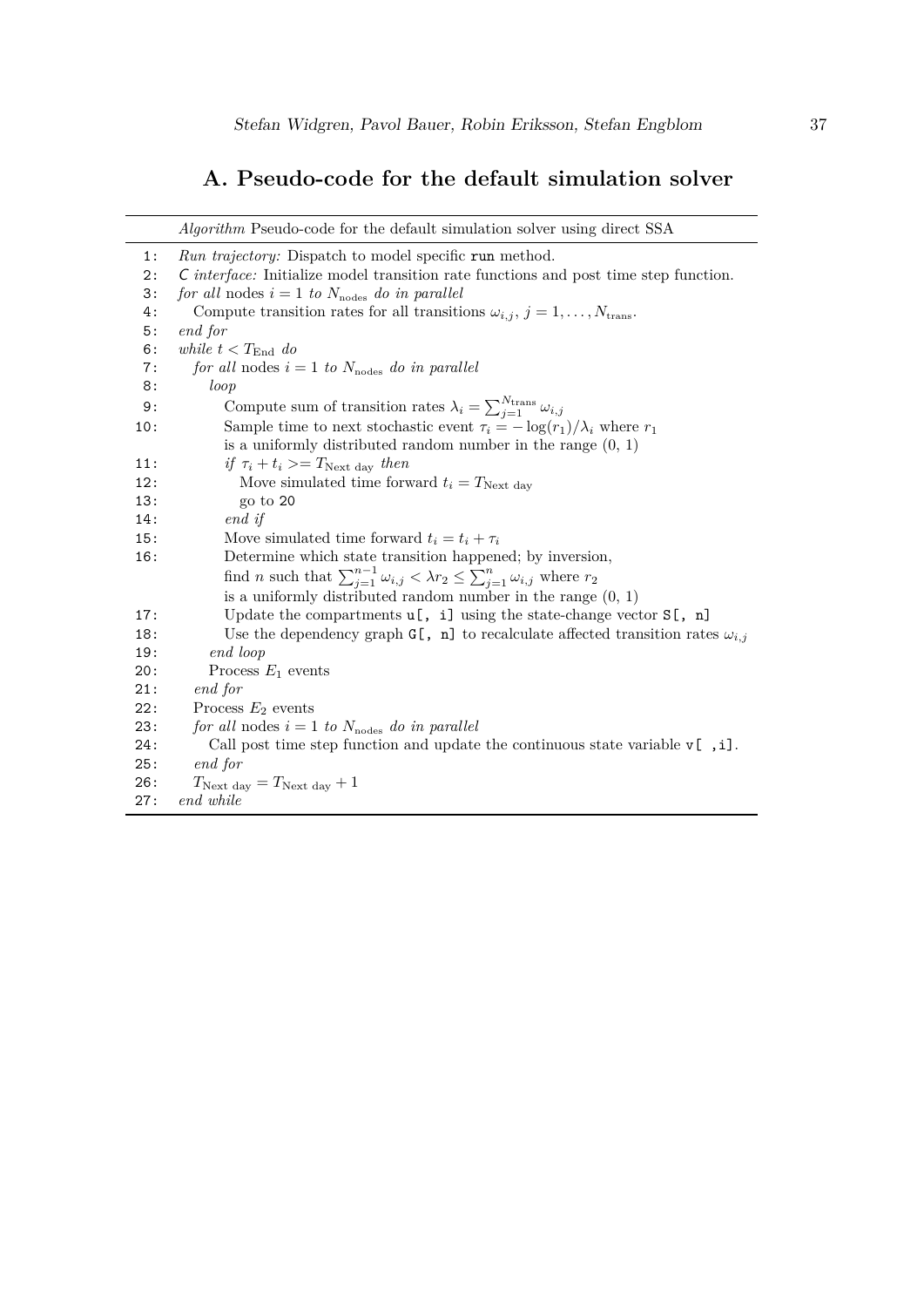# **B. Illustration of scheduled events**

<span id="page-37-1"></span>This section illustrates how the scheduled events for the SISe3\_sp model are specified (Table [5\)](#page-37-2) and how each event type is executed (Figures [10,](#page-37-0) [11,](#page-38-0) [12,](#page-38-0) [13,](#page-39-0) [14\)](#page-39-0)

<span id="page-37-2"></span>

| Action                               |          |    |    |                | event time node dest n proportion select shift |   |   |
|--------------------------------------|----------|----|----|----------------|------------------------------------------------|---|---|
| Exit individuals in $S_1$ and $I_1$  | exit     | t. |    | 0 <sub>n</sub> |                                                | 4 |   |
| Exit individuals in $S_2$ and $I_2$  | exit     | t. |    | 0 <sub>n</sub> |                                                | 5 |   |
| Exit individuals in $S_3$ and $I_3$  | exit     | t. |    | 0 <sub>n</sub> |                                                | 6 |   |
| Enter individuals in $S_1$ and $I_1$ | enter    | t. |    | 0 <sub>n</sub> |                                                |   |   |
| Enter individuals in $S_2$ and $I_2$ | enter    | t. |    | 0 <sub>n</sub> |                                                | 2 |   |
| Enter individuals in $S_3$ and $I_3$ | enter    | t. |    | 0 <sub>n</sub> |                                                | 3 |   |
| Age individuals in $S_1$ and $I_1$   | intTrans | t. |    | 0 <sub>n</sub> |                                                |   |   |
| Age individuals in $S_2$ and $I_2$   | intTrans | t. | Ť. | 0 <sub>n</sub> |                                                | 5 | 2 |
| Move individuals in $S_1$ and $I_1$  | extTrans | t. | Ť  | $\mathbf{i}$ n |                                                |   |   |
| Move individuals in $S_2$ and $I_2$  | extTrans | t. | Ť  | $\mathbf{i}$ n |                                                | 5 |   |
| Move individuals in $S_3$ and $I_3$  | extTrans |    |    | i n            |                                                |   |   |

<span id="page-37-0"></span>Table 5: Examples of the specification of a single row of scheduled event data in the SISe3\_sp model to add, move or remove individuals during the simulation, where *t* is the time-point for the event, *i* is the node to operate on, *j* is the destination node for a movement.

| $^{i)}$ Scheduled<br>event                                                                                          |            |                                                    |                                             | $\prescript{ii}{i}$ Select individuals<br>for sampling |                                              |                          |                                                                                        | $\prescript{iii}\mathbf{)}\mathrm{Random}$<br>sampling |                                                          | $\sqrt[iv]{\text{Update}}$<br>node          |  |
|---------------------------------------------------------------------------------------------------------------------|------------|----------------------------------------------------|---------------------------------------------|--------------------------------------------------------|----------------------------------------------|--------------------------|----------------------------------------------------------------------------------------|--------------------------------------------------------|----------------------------------------------------------|---------------------------------------------|--|
| event: exit                                                                                                         |            |                                                    | u[,14]                                      |                                                        | E[, 6]                                       |                          | Eligible for<br>sampling                                                               |                                                        | Sampled<br>individual                                    | u[,14]                                      |  |
| time: $4$<br>node: 14<br>dest: 0 <sup>†</sup><br>n: 1<br>proportion: $0^{\ddagger}$<br>select: 6<br>shift: $0^{\S}$ | $\implies$ | $S_1$<br>$I_1$<br>$S_2$<br>$I_2$<br>$S_3$<br>$I_3$ | 12<br>3<br>63<br>14<br>92<br>$\overline{2}$ | select<br>select                                       | $\theta$<br>$\theta$<br>$\theta$<br>$\theta$ | $\overline{\phantom{a}}$ | $\theta$<br>$\overline{0}$<br>$\overline{0}$<br>$\overline{0}$<br>92<br>$\overline{2}$ |                                                        | $\theta$<br>$\theta$<br>$\theta$<br>$\theta$<br>$\theta$ | 12<br>3<br>63<br>14<br>91<br>$\overline{2}$ |  |

Figure 10: Illustration of a scheduled exit event in the  $SISe3_sp$  model at time  $= 4$ . The removal of one individual in the third age category  $\{S_3, I_3\}$  from node 14. Interpreting the figure from left to right: i) A single row of the event data operating on node 14. ii)  $\mathfrak{u}$ [, 14] is the current state of node 14;  $E[\,,\,6]$  is the  $6^{th}$  column in the select matrix that determines which compartments (age categories) that are eligible for sampling. iii) The operation of randomly sampling one individual  $(n = 1)$  to move from the compartments selected in step ii). iv) The resultant state of node 14 after subtracting the sampled individual in step iii from node 14. <sup>†</sup>dest and §shift are not used in a scheduled exit event. <sup>‡</sup>proportion is not used when  $n > 0$ .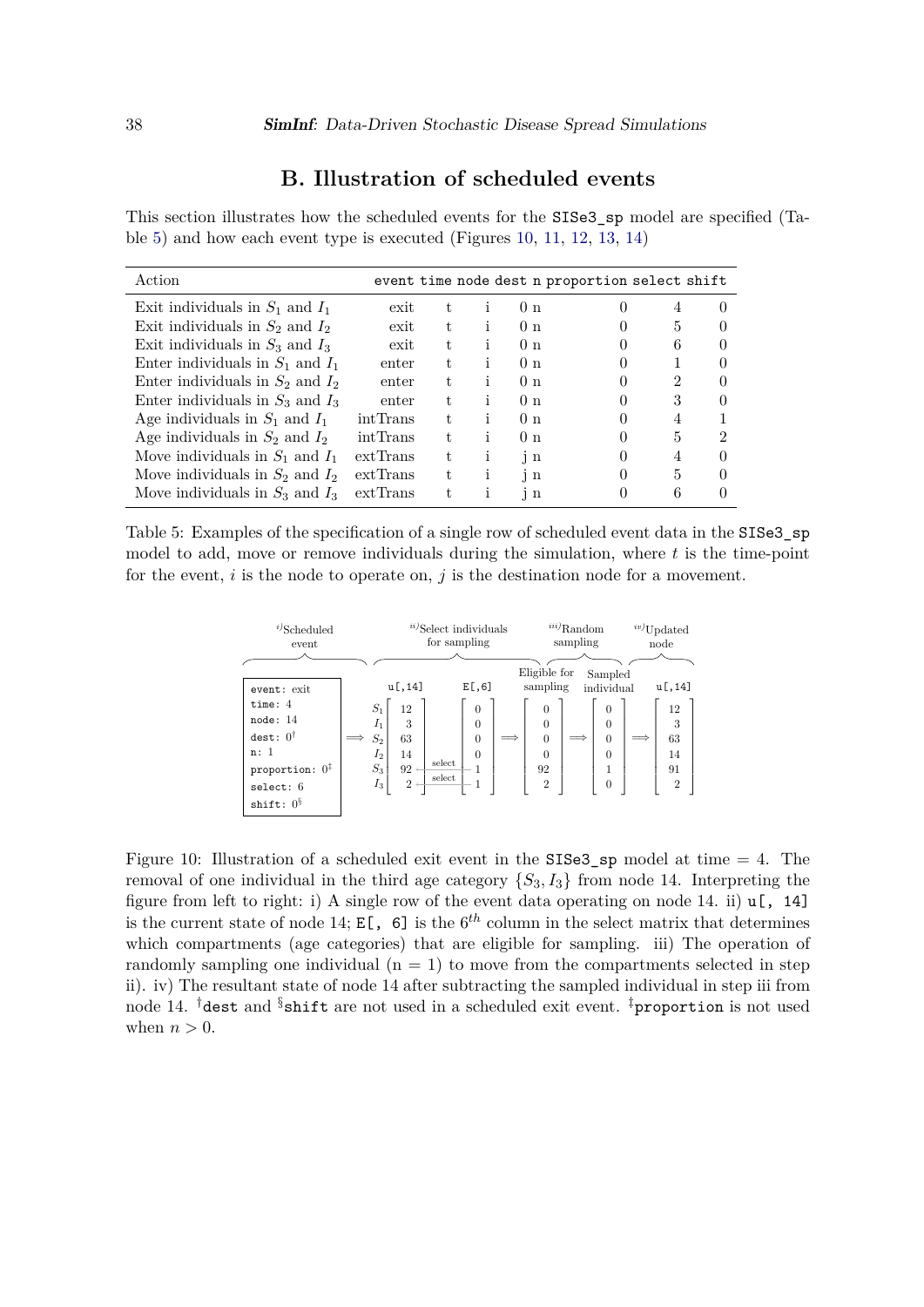<span id="page-38-0"></span>

| $^{i)}$ Scheduled          | $\prescript{ii)}$ Current state |                |  | $\it^{iii)}$ Select individuals |        |                |  | $^{iv)}$ Updated |  |  |
|----------------------------|---------------------------------|----------------|--|---------------------------------|--------|----------------|--|------------------|--|--|
| event                      |                                 | in node        |  |                                 | to add |                |  | node             |  |  |
|                            |                                 |                |  |                                 |        |                |  |                  |  |  |
|                            |                                 |                |  |                                 |        | New            |  |                  |  |  |
| event: enter               |                                 | u[,14]         |  | E[, 1]                          |        | individuals    |  | u[,14]           |  |  |
| time: $4$<br>node: 14      | $S_1$<br>$I_1$                  | 12<br>3        |  | 1<br>$\theta$                   | select | 3<br>$\Omega$  |  | 15<br>3          |  |  |
| $dest: 0\dagger$           | $S_2$                           | 63             |  | $\theta$                        |        | $\overline{0}$ |  | 63               |  |  |
| n: 3                       | $I_2$                           | 14             |  | 0                               |        | $\overline{0}$ |  | 14               |  |  |
| proportion: $0^{\ddagger}$ | $S_3$                           | 92             |  | $\theta$                        |        | $\overline{0}$ |  | 92               |  |  |
| select: 1                  | $I_3$                           | $\overline{2}$ |  | 0                               |        | 0              |  | $\overline{2}$   |  |  |
| shift: $0^{\S}$            |                                 |                |  |                                 |        |                |  |                  |  |  |

Figure 11: Illustration of a scheduled enter event in the SISe3\_sp model at time  $= 4$ . Add three susceptible individuals to the first age category  $\{S_1\}$  in node 14. Interpreting the figure from left to right: i) A single row of the event data operating on node 14. ii)  $\mathfrak{u}$ [, 14] is the current state of node 14. iii)  $E[$ , 1] is the first column in the select matrix that determines which compartments (age categories) the new individuals are added. iv) The resultant state of node 14 after adding the individuals in step iii).  $\S$  shift can be used in a scheduled enter event, see Figure [13](#page-39-0) for an illustration of that functionality.  $\frac{1}{4}$ proportion is not used when  $n > 0$ . <sup>†</sup>dest is not used in a scheduled enter event.

| $i$ )Scheduled             |                           | $\prescript{ii)}{\rm Select}$ individuals | $^{iii)}\mathrm{Random}$ | $\real^{iv)}$ Updated node         |
|----------------------------|---------------------------|-------------------------------------------|--------------------------|------------------------------------|
| event                      |                           | for sampling                              | sampling                 | and dest                           |
|                            |                           |                                           |                          |                                    |
|                            |                           |                                           | Eligible for             | Sampled                            |
| event: extTrans            | u[,14]                    | E[, 6]                                    | sampling                 | u[,14]<br>individual               |
| time: $4$                  | $S_1$<br>12               | $\overline{0}$                            | $\boldsymbol{0}$         | 12<br>$\overline{0}$               |
| node: 14                   | $I_1$<br>3                | $\theta$                                  | $\overline{0}$           | 3<br>$\overline{0}$                |
| dest: 23                   | $\mathcal{S}_2$<br>63     | $\theta$                                  | $\boldsymbol{0}$         | $\overline{0}$<br>63               |
| n:1                        | $I_2$<br>14               | $\overline{0}$                            | $\overline{0}$           | $\overline{0}$<br>14               |
| proportion: $0^{\ddagger}$ | $\mathcal{S}_3$<br>92     | select<br>1                               | 92                       | 91<br>1                            |
| select: 6                  | $\sqrt{2}$<br>$I_3$       | select<br>1                               | $\overline{2}$           | $\overline{2}$<br>$\boldsymbol{0}$ |
| shift: $0^{\dagger}$       |                           |                                           |                          |                                    |
|                            | u[,23]                    |                                           |                          | u[,23]                             |
|                            | $S_1$<br>11               |                                           |                          | 11                                 |
|                            | $I_1$<br>18               |                                           |                          | 18                                 |
|                            | $S_2$<br>13<br>$\implies$ |                                           |                          | 13                                 |
|                            | $I_2$<br>54               |                                           |                          | 54                                 |
|                            | $\mathcal{S}_3$<br>22     |                                           |                          | 23                                 |
|                            | $I_3$<br>$72\,$           |                                           |                          | 72                                 |

Figure 12: Illustration of a scheduled external transfer event in the SISe3\_sp model at time  $= 4$ . The movement of one individual in the third age category  $\{S_3, I_3\}$  from node 14 to destination node 23. Interpreting the figure from left to right: i) A single row of the event data operating on node 14 and destination node 23. ii)  $\mathfrak{u}$ [, 14] is the current state of node 14; u[, 23] is the current state of the destination node 23; E[, 6] is the 6*th* column in the select matrix that determines which compartments (age categories) that are eligible for sampling. iii) The operation of randomly sampling one individual  $(n = 1)$  to move from the compartments selected in step ii). iv) The resultant state of node 14 and destination node 23 after subtracting the sampled individuals in step iii) from node 14 and adding them to destination node 23. <sup>†</sup>shift can be used in a scheduled external transfer event, see Figure [14.](#page-39-0) <sup>‡</sup>proportion is not used when  $n > 0$ .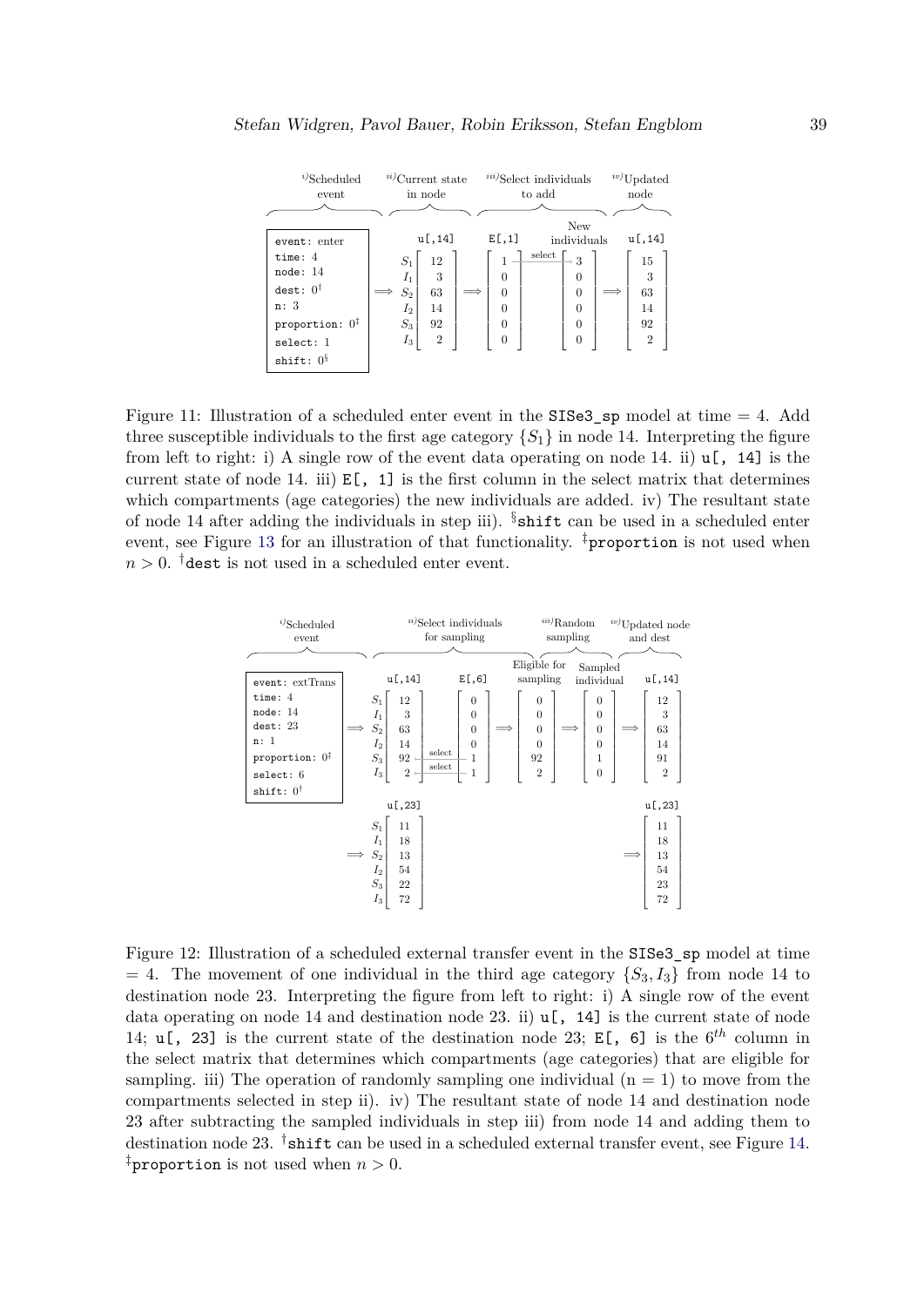<span id="page-39-0"></span>

| $^{i)}$ Scheduled<br>event                                                                                 | $i$ <sup>ii)</sup> Select individuals<br>for sampling                                                                                                                                                                     | $\prescript{iii)}\text{Random}$<br>sampling                                             | $^{iv)}$ Shift<br>operation                                                                                                                                                       | $v$ Updated<br>node                                                    |
|------------------------------------------------------------------------------------------------------------|---------------------------------------------------------------------------------------------------------------------------------------------------------------------------------------------------------------------------|-----------------------------------------------------------------------------------------|-----------------------------------------------------------------------------------------------------------------------------------------------------------------------------------|------------------------------------------------------------------------|
| event: intTrans                                                                                            | u[,14]<br>E[, 4]                                                                                                                                                                                                          | Eligible for<br>sampling                                                                | Sampled<br>N[, 1]<br>individuals                                                                                                                                                  | u[,14]                                                                 |
| time: $4$<br>node: 14<br>dest: $0^{\dagger}$<br>n:3<br>proportion: $0^{\ddagger}$<br>select: 4<br>shift: 1 | select<br>$S_1$<br>12<br>select<br>$I_1$<br>$3 \leftarrow$<br>1<br>$S_2$<br>$\overline{0}$<br>63<br>$\implies$<br>$\overline{0}$<br>14<br>I <sub>2</sub><br>$S_3$<br>92<br>$\overline{0}$<br>$I_3$<br>$\overline{2}$<br>0 | 12<br>3<br>$\overline{0}$<br>$\implies$<br>$\equiv$<br>$\Omega$<br>$\Omega$<br>$\theta$ | $shift +2$<br>2<br>$\overline{2}$<br>$shift +2$<br>2<br>$0 \leftarrow$<br>$\overline{0}$<br>$0 \leftarrow$<br>0<br>$\overline{0}$<br>$\Omega$<br>$\overline{0}$<br>$\overline{0}$ | 10<br>$\overline{2}$<br>65<br>$\implies$<br>15<br>92<br>$\overline{2}$ |

Figure 13: Illustration of a scheduled internal transfer event in the SISe3\_sp model at time  $= 4$ . The ageing of three individuals in the first age category  $\{S_1, I_1\}$ . Interpreting the figure from left to right: i) A single row of the event data operating on node 14. ii)  $\mathfrak{u}$ [, 14] is the current state of node 14;  $E[$ , 4] is the 4<sup>th</sup> column in the select matrix that determines which compartments (age categories) that are eligible for sampling. iii) The operation of randomly sampling three individuals  $(n = 3)$  to age from the compartments selected in step ii). iv) The shift operation applies the shift specified in column 1 of the shift matrix (N) to the individuals sampled in step iii). v) The resultant state of node 14 after subtracting the sampled individuals in step iii) and adding the individuals after the shift operation in step iv). <sup>†</sup>dest is not used in internal transfers. <sup>‡</sup>proportion is not used when  $n > 0$ .

| $^{i)}$ Scheduled<br>event                                                                                        |                                                                                                                                                                     | $\prescript{ii)}{\mathrm{Select}}$ individuals<br>for sampling                                   | $\prescript{iii)}{\text{Random}}$<br>sampling                                                                                                                                                      | $\sqrt[iv]{\text{Shift}}$<br>operation | $v$ Updated node<br>and dest                                                                                                                                  |
|-------------------------------------------------------------------------------------------------------------------|---------------------------------------------------------------------------------------------------------------------------------------------------------------------|--------------------------------------------------------------------------------------------------|----------------------------------------------------------------------------------------------------------------------------------------------------------------------------------------------------|----------------------------------------|---------------------------------------------------------------------------------------------------------------------------------------------------------------|
| event: extTrans<br>time: 4<br>node: 14<br>dest: 23<br>n: 3<br>proportion: $0^{\ddagger}$<br>select: 5<br>shift: 2 | u[,14]<br>$S_1$<br>12<br>3<br>$I_1$<br>select<br>$\mathcal{S}_2$<br>$63 -$<br>${\rm select}$<br>$I_2$<br>$14 \leftarrow$<br>$\mathcal{S}_3$<br>92<br>$I_3$<br>$\,2$ | E[, 5]<br>$\theta$<br>$\overline{0}$<br>$\mathbf{1}$<br>$\mathbf{1}$<br>$\theta$<br>$\mathbf{0}$ | Eligible for<br>Sampled<br>sampling<br>individuals<br>$\theta$<br>$\theta$<br>$\theta$<br>$\theta$<br>63<br>$\overline{2}$<br>14<br>$\theta$<br>$0 \leftarrow$<br>$\overline{0}$<br>$0 \leftarrow$ | $shift +2$<br>$shift +2$               | N[, 2]<br>u[,14]<br>12<br>$\theta$<br>$\theta$<br>3<br>$\overline{2}$<br>61<br>$\overline{2}$<br>13<br>$\overline{0}$<br>92<br>$\sqrt{2}$<br>$\boldsymbol{0}$ |
|                                                                                                                   | u[,23]<br>$S_1$<br>11<br>$I_1$<br>18<br>$\mathcal{S}_2$<br>13<br>$I_2$<br>54<br>$\mathcal{S}_3$<br>$22\,$<br>$I_3$<br>$72\,$                                        |                                                                                                  |                                                                                                                                                                                                    |                                        | u[,23]<br>11<br>18<br>13<br>=<br>54<br>24<br>$73\,$                                                                                                           |

Figure 14: Illustration of a scheduled external transfer event in the SISe3 model at time  $=$ 4. The ageing of three individuals in the second age category  $\{S_2, I_2\}$  that are subsequently moved. Interpreting the figure from left to right: i) A single row of the event data operating on node 14 and destination node 23. ii)  $\mathfrak{u}$ [, 14] is the current state of node 14;  $\mathfrak{u}$ [, 23] is the current state of the destination node 23;  $E[$ , 5] is the  $5<sup>th</sup>$  column in the select matrix that determines which compartments (age categories) that are eligible for sampling. iii) The operation of randomly sampling three individuals  $(n = 3)$  to move from the compartments selected in step ii). iv) The shift operation applies the shift specified in column 2 of the shift matrix  $(N)$  to the individuals sampled in step iii). v) The resultant state of node 14 and destination node 23 after subtracting the sampled individuals in step iii) from node 14 and adding them to the destination node 23 after the shift operation in step iv). <sup>‡</sup>proportion is not used when  $n > 0$ .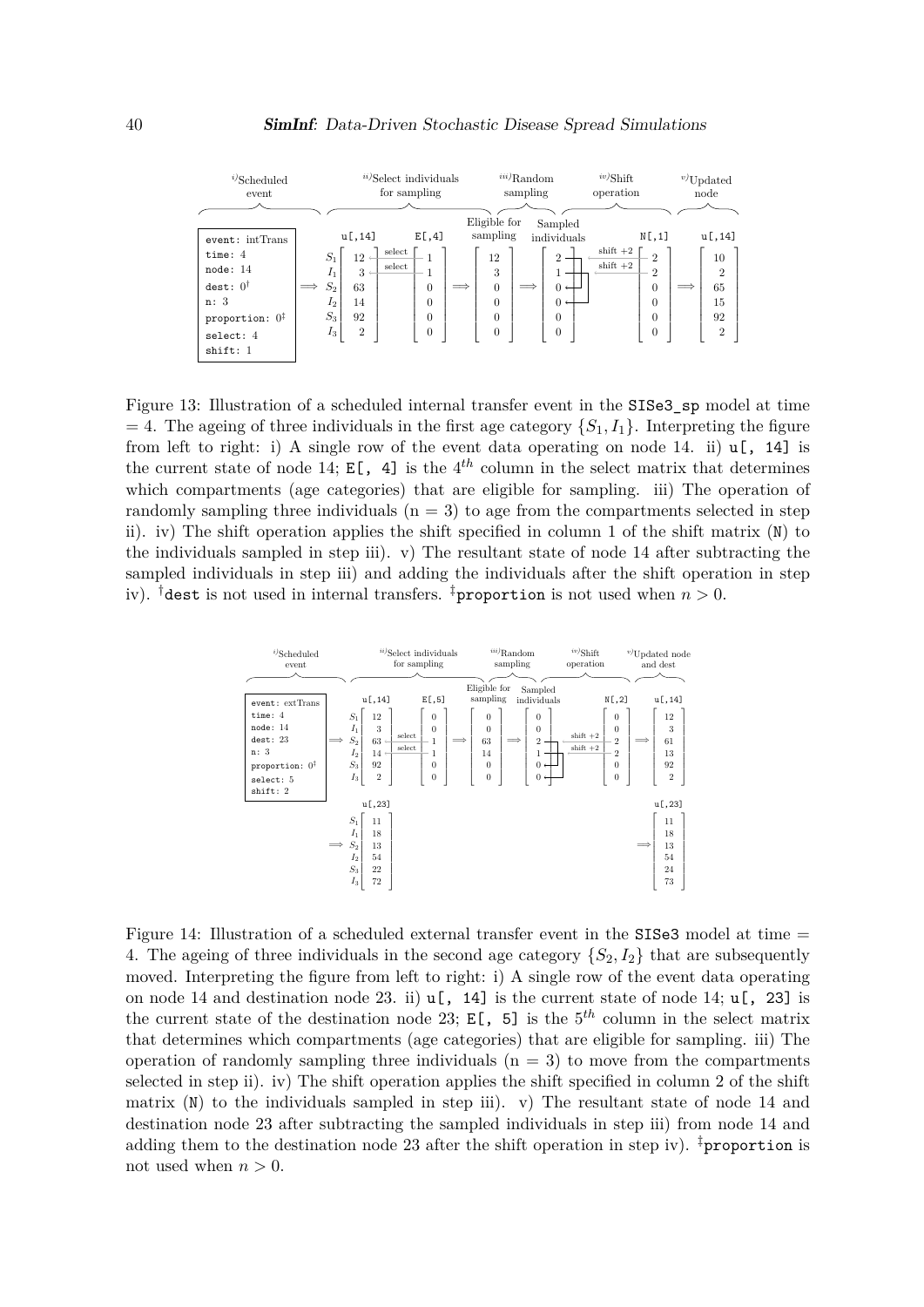# **C. C code for the** SIR **model**

<span id="page-40-1"></span><span id="page-40-0"></span>Listing 1: Implementation of the function to init and run a simulation with the SIR model

```
SEXP SIR_run (SEXP model, SEXP solver)
{
    TRFun tr_fun ] = {\&SIR_S_to_I, \&SIR_I_to_S};return SimInf_run (model, solver, tr_fun, &SIR_post_time_step);
}
```
<span id="page-40-2"></span>Listing 2: Implementation of the transition rate functions in the SIR model for the transitions in Equation [18](#page-14-1) between the susceptible and infected compartments. The enumeration declarations are used to name the variable offsets and facilitate extraction of the values from the various data vectors.

```
/∗ Offset in integer compartment state vector */
enum {S, I, R};
/* Offsets in global data (gdata) to parameters in the model */enum {BETA, GAMMA} ;
/* susceptible to infected: S −> I */
double SIR_S_to_I ( const int ∗u , const double ∗v , const double ∗ ldata ,
                    const double ∗ gdata , double t )
{
    const double S_n = u[S];
    const double I_n = u[I];
    const double n = S_n + I_n + u[R];
     if (n > 0.0)return ( gdata [BETA] ∗ S_n ∗ I_n ) / n ;
    return 0 . 0 ;
}
/∗ i n f e c t e d to s u s c e p t i b l e : I −> S ∗/
double SIR_I_to_S ( const int ∗u , const double ∗v , const double ∗ ldata ,
                    const double ∗ gdata , double t )
{
    return gdata [GAMMA] ∗ u [ I ] ;
}
```
<span id="page-40-3"></span>Listing 3: Implementation of the post time step function in the SIR model. The post time step function should return a value *>* 0 if the node needs to recalculate the transition rates for the node, a value (error code) *<* 0 if an error is detected, or otherwise 0. Since the post time step function for the SIR model does not make any changes to a node, it always return  $\Omega$ 

```
int SIR_post_time_step (double ∗v_new , const int ∗u , const double ∗v ,
                         const double ∗ ldata , const double ∗ gdata ,
                         int node, double t)
{
    return 0:
}
```